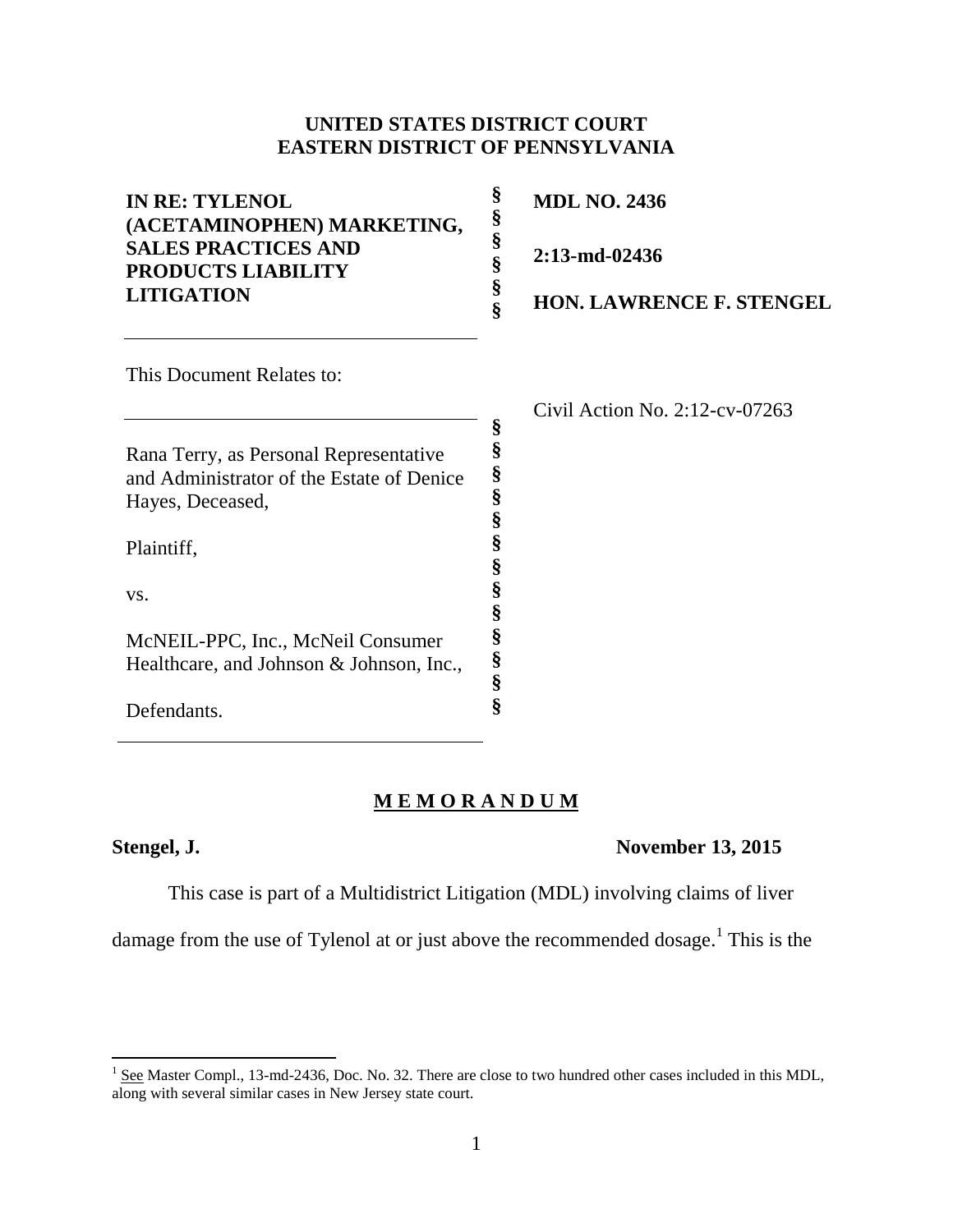first "bellwether" scheduled for trial.<sup>2</sup> The plaintiff claims that her sister died of acute liver failure after taking Extra Strength Tylenol "as directed" by its label.<sup>3</sup> She asserts that defendants Johnson & Johnson and McNeil—the makers of Tylenol—knew or should have known that consumers may develop acute liver failure after taking Extra Strength Tylenol at or just above the recommended dose, yet failed to warn users of this risk.

The defendants moved for summary judgment on the plaintiff's failure-to-warn claim, arguing that the plaintiff has not offered sufficient evidence of this claim and/or the claim is preempted by federal law. For the reasons explained below, I will deny the defendants' motion.

# **I. A HISTORICAL OVERVIEW OF TYLENOL<sup>4</sup>**

The plaintiff's claims are different from those previously asserted against the defendants about the safety of Tylenol. While previous cases have questioned whether Tylenol can cause liver damage, this case and others in this MDL question the extent of

l

 $2$  A "bellwether" case is a test case. "Bellwether" trials should produce representative verdicts and settlements. The parties can use these verdicts and settlements to gauge the strength of the common MDL claims to determine if a global resolution of the MDL is possible. See FEDERAL JUDICIAL CENTER, MANUAL FOR COMPLEX LITIGATION, FOURTH EDITION 360 (2004); DUKE LAW CENTER FOR JUDICIAL STUDIES, MDL STANDARDS AND BEST PRACTICES 16-21 (2014).

<sup>&</sup>lt;sup>3</sup> See Compl., 12-cv-07263, Doc. No. 1.

<sup>&</sup>lt;sup>4</sup> Some of the information offered by the plaintiff relates to events that happened after the decedent's death. Whether this information can be presented at trial will depend upon the outcome of a pending motion in limine and objections based on the Federal Rules of Evidence. I offer it here to provide a holistic picture of the background of Extra Strength Tylenol. Some of the information may be admissible or relevant in this case and/or subsequent cases in the MDL. In making my determinations about sufficiency of evidence, I do not rely solely on this evidence but offer it as potential evidence that, with other admissible evidence, could affect a jury's decision.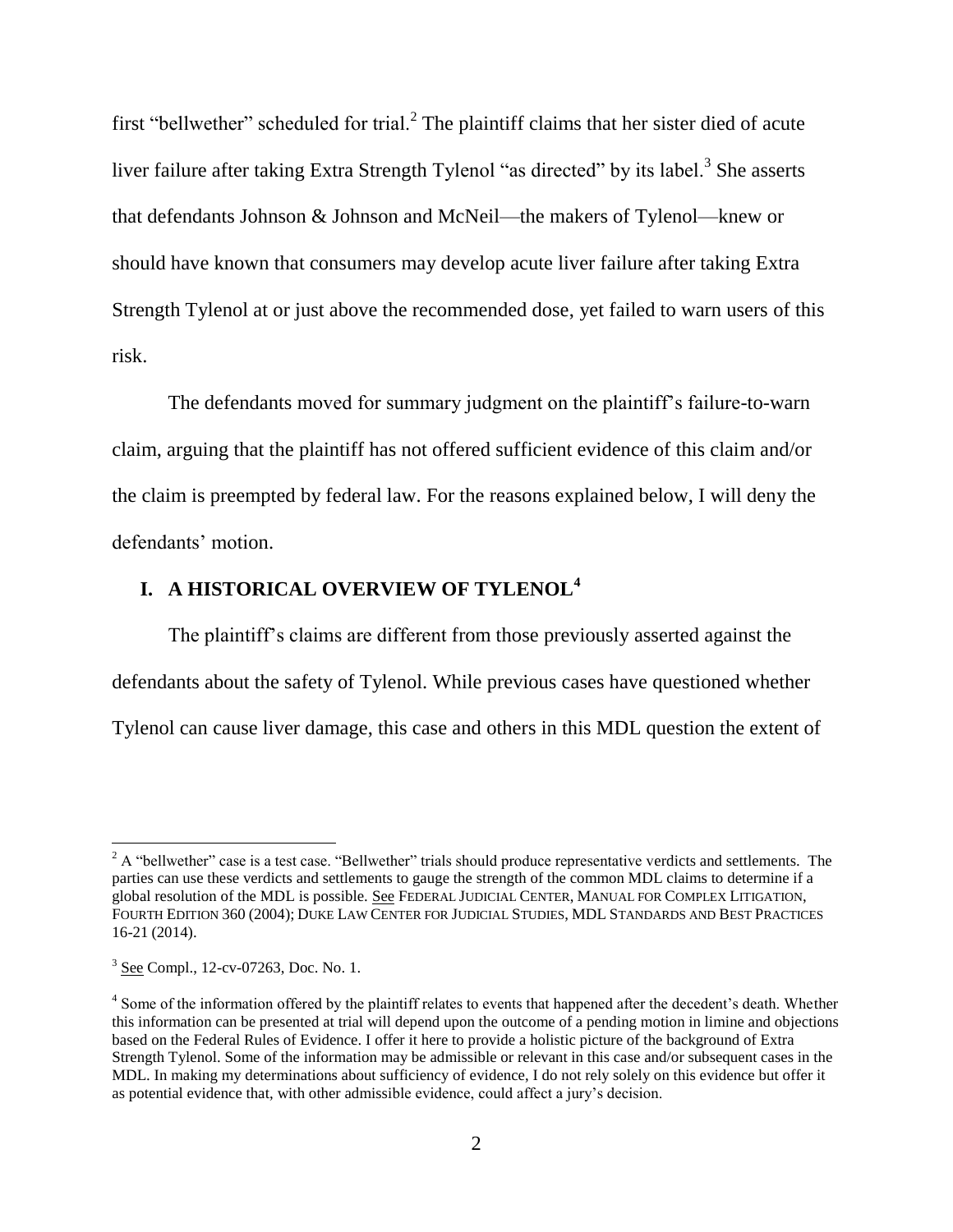such damage and the quickness with which it can occur. A historical overview of the regulation and science of Tylenol is helpful in explaining the plaintiff's claims.

# **a. TYLENOL, ACETAMINOPHEN, AND LIVER DAMAGE<sup>5</sup>**

Extra Strength Tylenol is an over-the-counter (OTC) pain reliever; consumers do not need a prescription to buy it. The active ingredient in Extra Strength Tylenol is acetaminophen, which is an analgesic and antipyretic or pain reliever and fever reducer. 6 Defendant McNeil manufactures and markets many different Tylenol products, including Extra Strength Tylenol and Regular Strength Tylenol. The two products differ in that one tablet of Extra Strength Tylenol contains 500 mg of acetaminophen while a tablet of Regular Strength Tylenol contains only 325 mg of acetaminophen per tablet. Johnson & Johnson is the parent company of McNeil and is involved in managing its operations.

Acetaminophen was first synthesized as a pain reliever in the 1890s and has been available OTC since the 1960s.<sup>7</sup> Tylenol is one of more than 600 acetaminophencontaining products on the market in the United States in OTC and prescription formulations.  $8$  Acetaminophen is one of the most widely used OTC drugs.  $9$  Twenty

l

 $<sup>5</sup>$  The defendants' exhibits can be found at Doc. No. 49. The plaintiff's exhibits have been filed under seal and are</sup> docketed at Doc. No. 90. Because a number of exhibits are under seal, my citations to exhibits in this motion note if they are the defendants' or the plaintiff's and do not necessarily offer a specific docket cite.

<sup>6</sup> E.g., http://www.fda.gov/Drugs/DrugSafety/InformationbyDrugClass/ucm165107.htm (last visited October 15, 2015).

 $^7$  See, e.g., FDA Memorandum, Aug. 15, 2002 (Pl. Ex. 17); Lee, W.M., Acetaminophen Toxicity: Changing Perceptions on a Social/Medical Issue, Hepatology 46(4): 966-970 (2007)(Pl. Ex. 9).

<sup>&</sup>lt;sup>8</sup> http://www.fda.gov/ForConsumers/ConsumerUpdates/ucm336581.htm (last visited Oct. 13, 2015).

<sup>&</sup>lt;sup>9</sup> See Kaufman DW, et al., Recent patterns of medication use in the ambulatory adult population of the United States: the Slone Survey, J. Am. Med. Assoc. (2002), 287:337-44 (Def. Ex. A, Doc. No. 49-1): Slone Epidemiological Center at Boston University, Patterns of Medications Use in the United States 2005: A Report from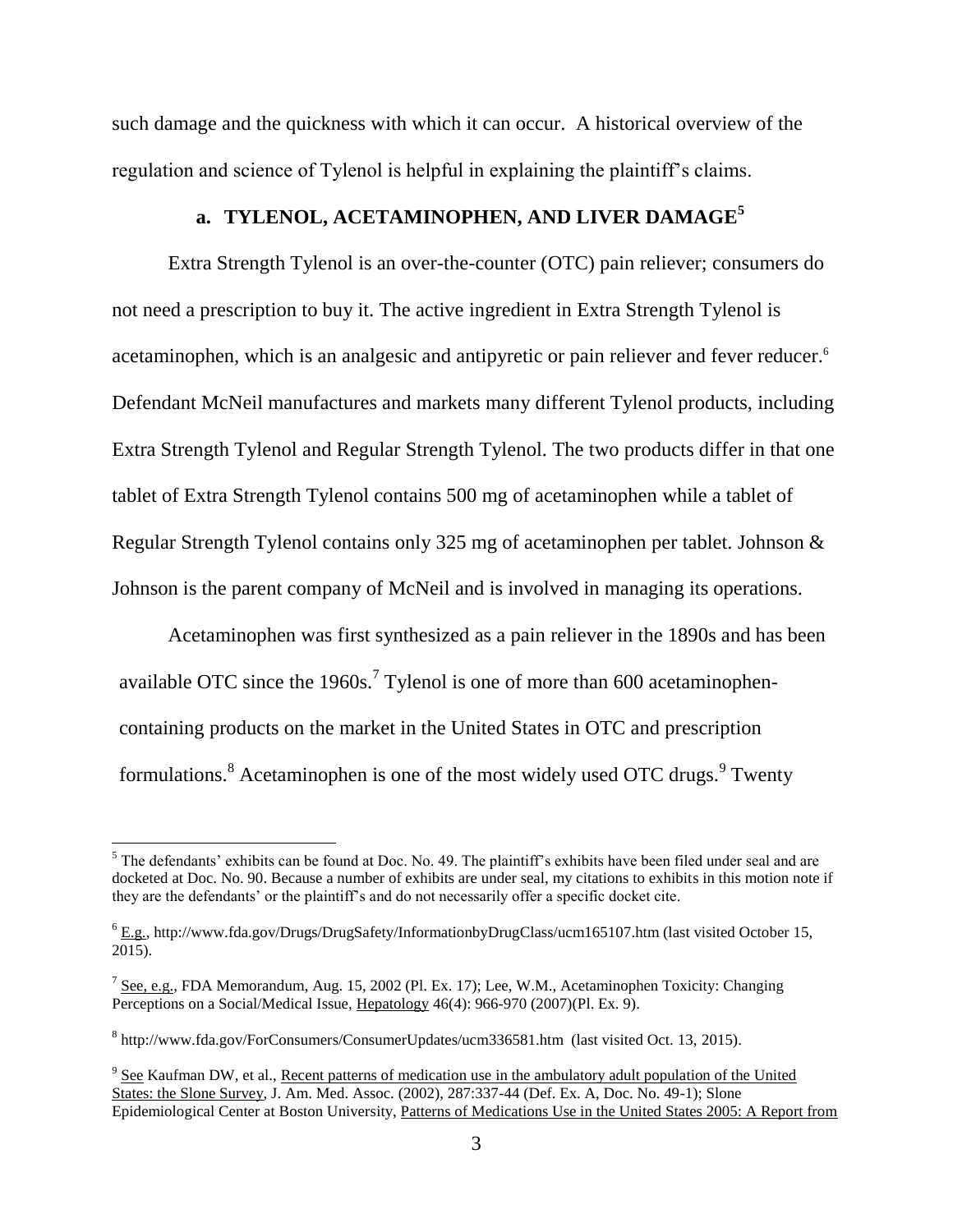percent of Americans—60 million people—ingest an acetaminophen-containing product each week.<sup>10</sup> The Food and Drug Administration (FDA), which regulates OTC drugs, has found acetaminophen to be a "safe and effective OTC analgesic" when taken in recommended doses and used according to the label.<sup>11</sup> However, acetaminophen has been known to cause severe liver damage.<sup>12</sup>

# **i. Acetaminophen's Link to Acute Liver Failure**

Acetaminophen is different from other OTC pain relievers in two ways: 1) it is the only one to have an antidote, and 2) its maximum total daily limit is the same for both OTC and prescription products.<sup>13</sup> Acetaminophen is a "dose-related toxin," meaning it can be safely used at certain doses but harmful at higher doses.<sup>14</sup> As a result, there is evidence that it has a "narrow therapeutic margin"—i.e., there is little difference

the Slone Survey, *available at* http://www.bu.edu/slone/research/studies/slone-survey (last visited October 13, 2015).

<sup>&</sup>lt;sup>10</sup> Kaufman DW, et al., Recent patterns of medication use in the ambulatory adult population of the United States: the Slone Survey, J. Am. Med. Assoc. (2002), 287:337-44 (Def. Ex. A, Doc. No. 49-1); Slone Epidemiological Center at Boston University, Patterns of Medications Use in the United States 2005: A Report from the Slone Survey, *available at* http://www.bu.edu/slone/research/studies/slone-survey (last visited Oct. 13, 2015).

<sup>&</sup>lt;sup>11</sup> See Defendants' Statement of Facts at  $\P$  9; Plaintiff's Statement admitting this fact; 42 Fed. Reg. 35346, 35413 (Jul. 8, 1977)(Def. Ex. B, Doc. No. 49-2).

<sup>&</sup>lt;sup>12</sup> See 42 Fed. Reg. 35356, 35447 (Jul. 8, 1977); Lee, et. al., MEETING REPORT: Acute Liver Failure: Summary of a Workshop, Hepatology 2008; 47:1401-1415 (Pl. Ex. 6); Larson, et. al., Acetaminophen-Induced Acute Liver Failure: Results of a United States Multicenter, Prospective Study, Hepatology 2005; 42(6):1364-1372 (Pl. Ex. 7); Lee, W.M., Acetaminophen Toxicity: Changing Perceptions on a Social/Medical Issue, Hepatology 46(4): 966-970 (2007)(Pl. Ex. 9).

<sup>&</sup>lt;sup>13</sup> See CDER Working Group Executive Summary and Recommendations, Feb. 26, 2008 (Pl. Ex. 8).

<sup>&</sup>lt;sup>14</sup> See Lee, et. al. MEETING REPORT: Acute Liver Failure: Summary of a Workshop, Hepatology 2008; 47:1401-1415 (Pl. Ex. 6).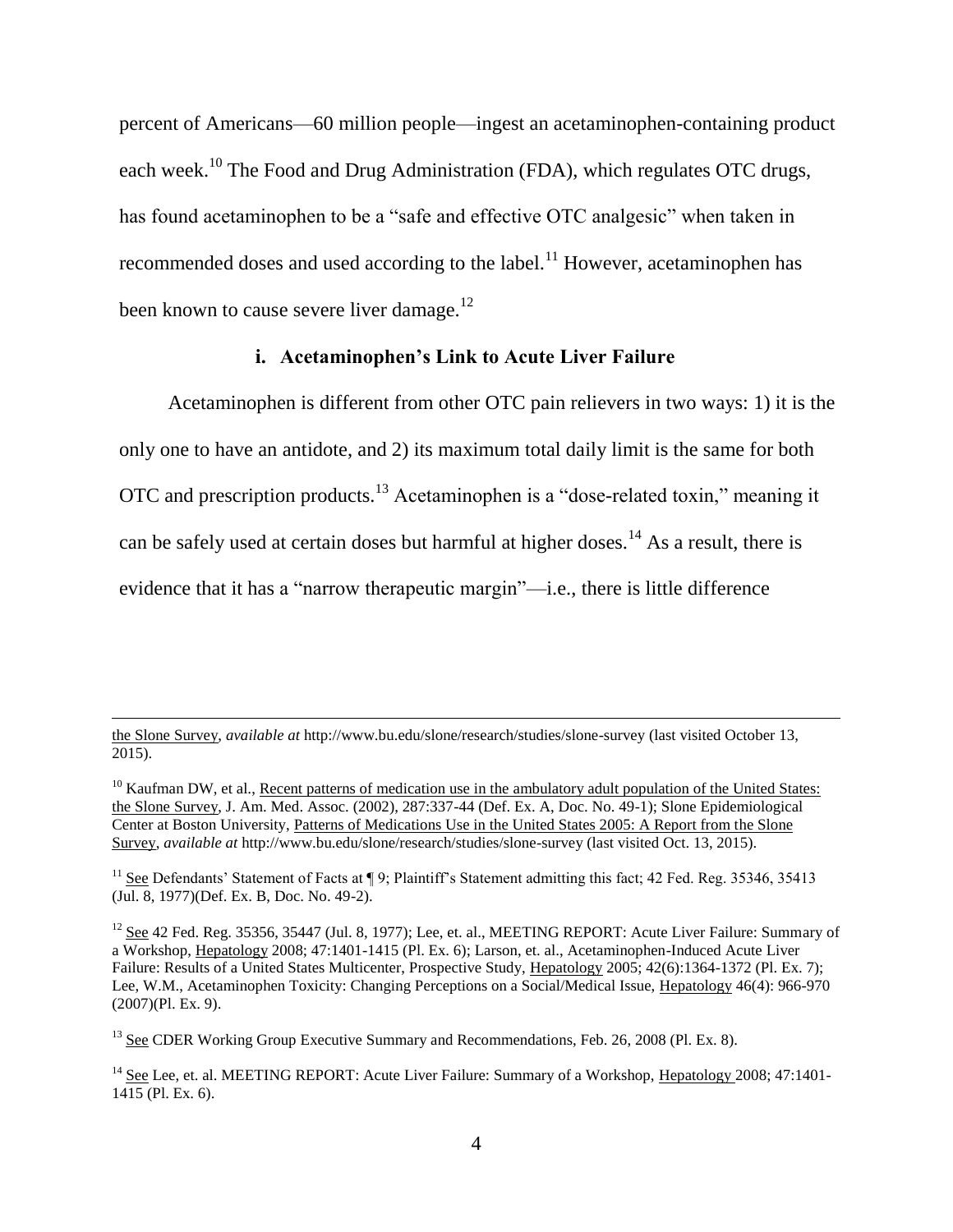between the current maximum recommended dose of acetaminophen and the doses that could cause liver injury.<sup>15</sup> The parties debate how narrow this margin is.

A simplistic explanation of how the body metabolizes acetaminophen helps frame the issues in this case. Typically, glutathione—an antioxidant found in the liver—will bind to the toxic parts of acetaminophen, to neutralize them and prevent them from harming the body.<sup>16</sup> These neutralized toxins are then excreted.<sup>17</sup> However, if the body does not have enough glutathione, those toxins can build up in the liver, causing acute liver failure (ALF). Glutathione stores may be low when a person is malnourished or when the liver has been neutralizing a lot of toxins at once.<sup>18</sup>

"Acute liver failure (ALF) is a rapid deterioration of the organ's ability to function."<sup>19</sup> Patients who experience ALF can fall into a coma or die.<sup>20</sup> They may require a

<sup>&</sup>lt;sup>15</sup> See, e.g., CDER Working Group Executive Summary and Recommendations, Feb. 26, 2008 (Pl. Ex. 8)("Acetaminophen has a narrow therapeutic margin, that is, there is little difference between the current maximum recommended dose of acetaminophen and the doses that are associated with a potentially elevated risk of hepatotoxicity."); AASLD Memo, Apr. 27, 2007 (Pl. Ex. 19); Christina Chang, M.D., M.P.H., Division of Nonprescription Clinical Evaluation, Office of Nonprescription Products of the FDA, Powerpoint, Jun. 29, 2009 (Pl. Ex. 21).

<sup>&</sup>lt;sup>16</sup> See Lee, et. al. MEETING REPORT: Acute Liver Failure: Summary of a Workshop, Hepatology 2008; 47:1401-1415 (Pl. Ex. 6); Whitcomb & Block, Association of Acetaminophen Hepatotoxicity with Fasting and Ethanol Use, 272 JAMA 23, 1845-1850 (1994)(Pl. Ex. 12).

 $17$  See 42 Fed. Reg. 35381 (Jul. 8, 1977)(explaining studies of acetaminophen's effect on the liver)("The administration of acetaminophen to patients with impaired renal function results in increased accumulation of acetaminophen conjugates in the plasma because of poor excretory capacity but only in minor changes in the plasma concentrations of free acetaminophen.").

<sup>&</sup>lt;sup>18</sup> See 74 Fed. Reg. 19397 (Apr. 29, 2009)("Malnourished individuals have been shown to have reduced glutathione levels."); 63 Fed. Reg. 56796-02 (Oct. 23, 1998)("In addition to dosage, hepatotoxicity due to acetaminophen use is also dependent on factors such as liver glutathione stores, nutritional state, age, and in some cases, chronicity of usage.").

<sup>&</sup>lt;sup>19</sup> FDA, Some Drugs and the Liver Don't Mix, May 2014 (Def. Ex. E, Doc. No. 49-5).

 $^{20}$  See Lee, et. al. MEETING REPORT: Acute Liver Failure: Summary of a Workshop, Hepatology 2008; 47:1401-1415 (Pl. Ex. 6); FDA Memorandum, Aug. 15, 2002 (Pl. Ex. 17); Characterization of Acetaminophen Overdose and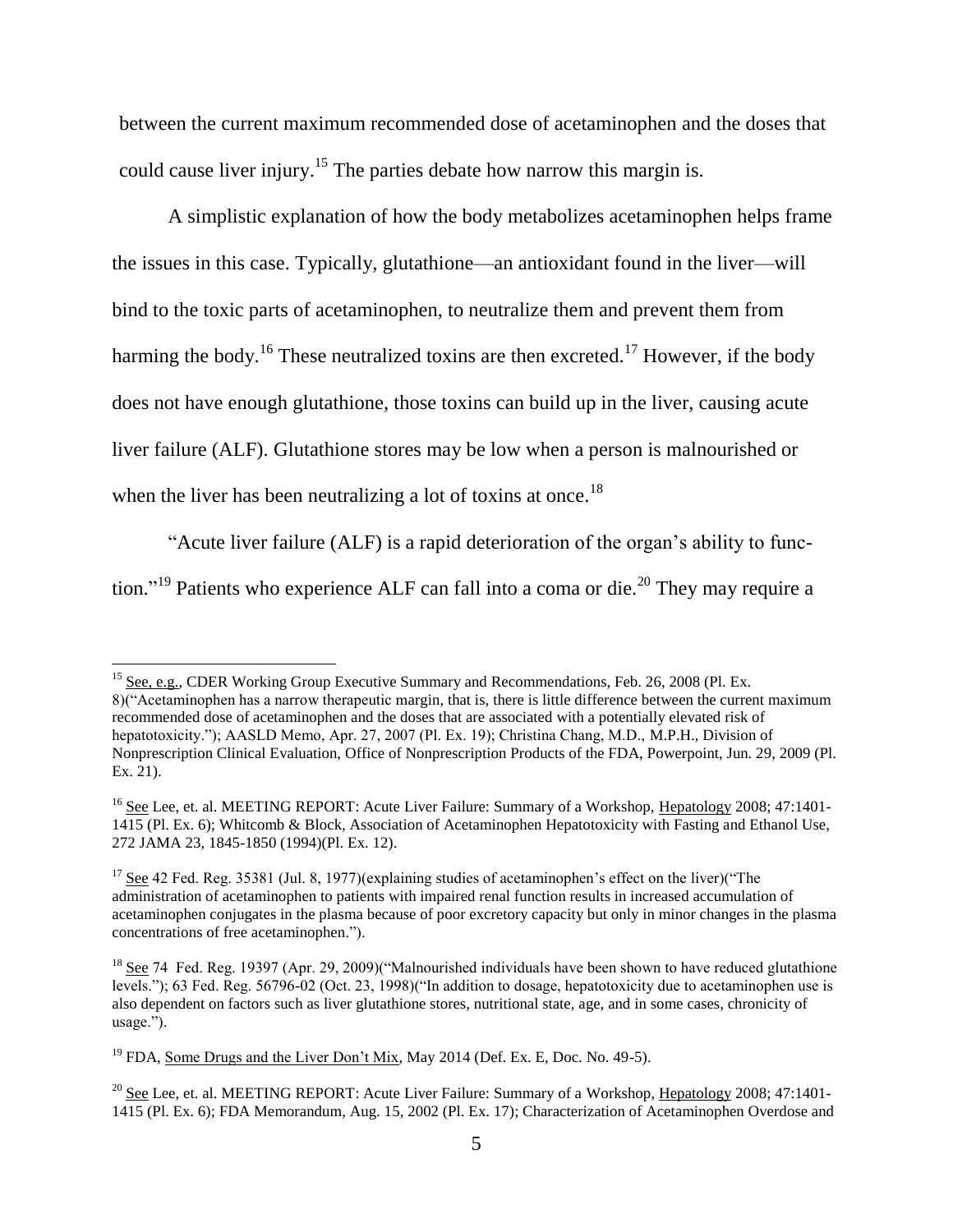liver transplant.<sup>21</sup> A person who has recovered from ALF may still be at risk of redeveloping it, if the person again consumes too much acetaminophen.<sup>22</sup>

If acetaminophen-induced ALF is recognized quickly, acetaminophen's antidote (*N*-acetylcysteine or NAC) can be given to a patient to supply glutathione and prevent or

decrease liver injury.<sup>23</sup> However, persons who have developed ALF from an

unintentional acetaminophen overdose may not realize their liver injury because

symptoms of ALF are not readily apparent or may look like the symptoms the

acetaminophen is being used to treat (i.e., flu symptoms).  $24$ 

 $\overline{\phantom{a}}$ 

# **ii. FDA Actions to Address Acetaminophen-Induced Acute Liver Failure**

The majority of acute liver failure cases in the United States are related to the use

of acetaminophen.<sup>25</sup> Each year, acetaminophen is responsible for hundreds of deaths and

Related Hepatotoxic Events, Joint Meeting of the Drug Safety and Risk Management, Nonprescription and Anesthetic and Life Support Drugs Advisory Committees of the FDA, Powerpoint, Jun. 29, 2009 (Pl. Ex. 21).

<sup>21</sup> See Lee, et. al. MEETING REPORT: Acute Liver Failure: Summary of a Workshop, Hepatology 2008; 47:1401-1415 (Pl. Ex. 6).

<sup>22</sup> See Lee, et. al. MEETING REPORT: Acute Liver Failure: Summary of a Workshop, Hepatology 2008; 47:1401-1415 (Pl. Ex. 6).

<sup>23</sup> See Lee, et. al. MEETING REPORT: Acute Liver Failure: Summary of a Workshop, Hepatology 2008; 47:1401-1415 (Pl. Ex. 6); Larson, et. al., Acetaminophen-Induced Acute Liver Failure: Results of a United States Multicenter, Prospective Study, Hepatology 2005; 42(6):1364-1372 (Pl. Ex. 7); Lee, W.M., Acetaminophen Toxicity: Changing Perceptions on a Social/Medical Issue, Hepatology 46(4): 966-970 (2007)(Pl. Ex. 9).

 $^{24}$  42 Fed. Reg. 35356 (Jul. 8, 1977). See also CDER Working Group Executive Summary and Recommendations, Feb. 26, 2008 (Pl. Ex. 8)("The symptoms of acetaminophen overdose may not appear for up to three days, so people may continue to take acetaminophen and increase the damage. The symptoms of liver injury may mimic the condition that they are treating (e.g., flu symptoms).").

<sup>25</sup> See FDA, Some Drugs and the Liver Don't Mix, May 2014 (Def. Ex. E, Doc. No. 49-5); Lee, et. al. MEETING REPORT: Acute Liver Failure: Summary of a Workshop, Hepatology 2008; 47:1401-1415 (Pl. Ex. 6). See also Larson, et. al., Acetaminophen-Induced Acute Liver Failure: Results of a United States Multicenter, Prospective Study, Hepatology 2005; 42(6):1364-1372 (Pl. Ex. 7); Gerald Dal Pan, M.D., Director of Office of Surveillance and Epidemiology, CDER/FDA, Powerpoint, Jun. 29, 2009 (Pl. Ex. 21).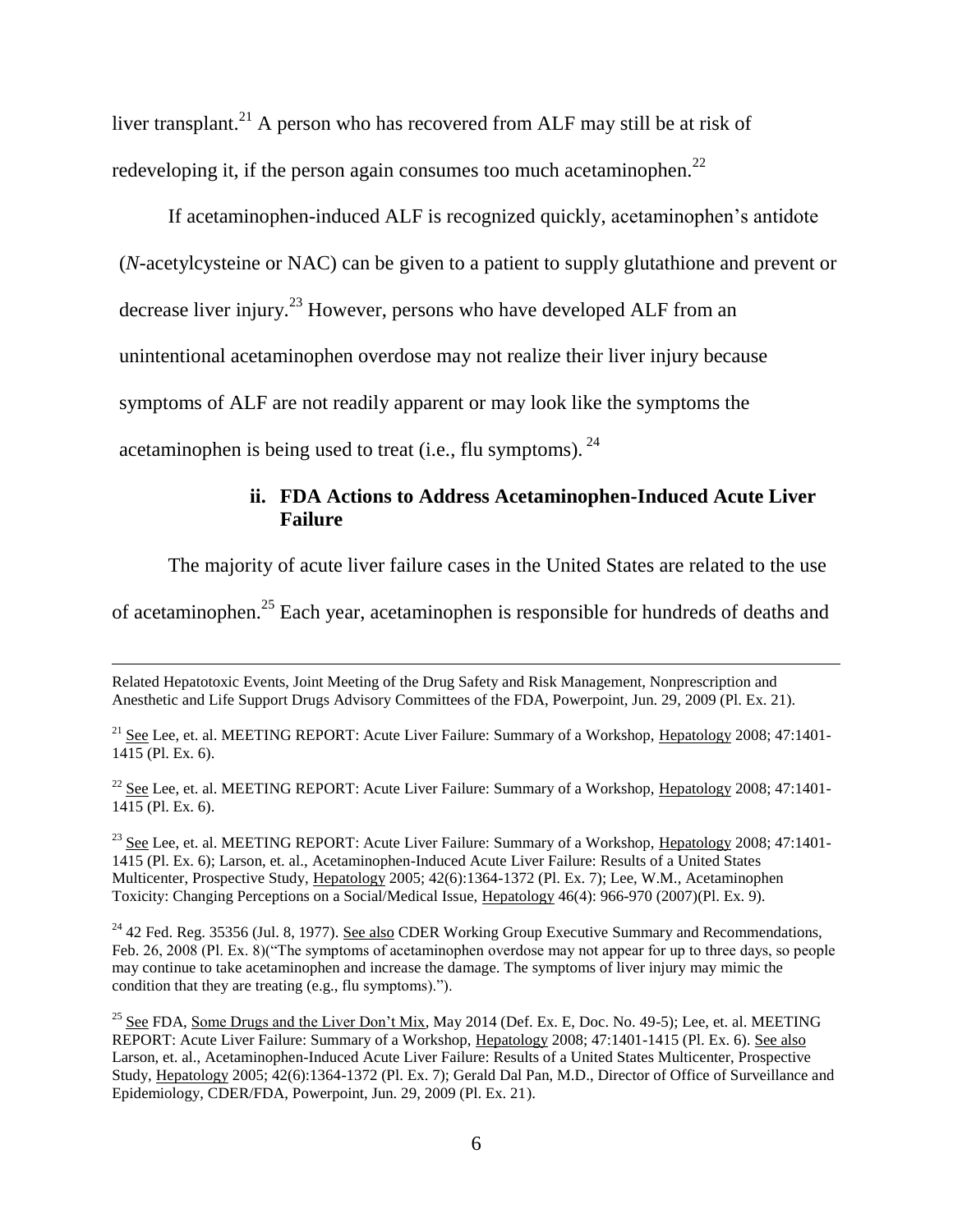liver transplants, in addition to tens of thousands of hospitalizations.<sup>26</sup> These acetaminophen-induced liver injury patients include both people who are intentionally trying to harm themselves (i.e., attempting suicide) and those who take acetaminophen for therapeutic reasons (i.e., to treat physical pain).<sup>27</sup> There is evidence that patients taking acetaminophen at 4 g per day—the recommended maximum daily dose until recently—may be at risk of developing acute liver failure.<sup>28</sup>

Medical literature began questioning the safety of acetaminophen at or just above therapeutic levels as far back as the  $1980s$ .<sup>29</sup> During the 1990s, members of the medical community continued to raise concerns about acute liver failure occurring in patients at or even lower than the maximum daily dose of 4 grams.<sup>30</sup> Throughout this same time period, McNeil was also actively engaged in research and development of a drug or

<sup>&</sup>lt;sup>26</sup> See FDA Background Package for June 29-30, 2009 Advisory Committee Meeting (Pl. Ex. 8); FDA Safety Analysis Power Point, Sept. 19, 2002 (Pl. Ex. 11). See also Lee, W.M., Acetaminophen Toxicity: Changing Perceptions on a Social/Medical Issue, Hepatology 46(4): 966-970 (2007)(Pl. Ex. 9); FDA Memorandum, Aug. 15, 2002 (Pl. Ex. 17).

 $27$  See FDA Background Package for Jun. 29-30, 2009 Advisory Committee Meeting (Pl. Ex. 8); FDA Safety Analysis Power Point, September 19, 2002 (Pl. Ex. 11); Lee, W.M., Acetaminophen Toxicity: Changing Perceptions on a Social/Medical Issue, Hepatology 46(4): 966-970 (2007)(Pl. Ex. 9); FDA Safety Analysis Power Point, Sept. 19, 2002 (Pl. Ex. 11); FDA Memorandum, Aug. 15, 2002 (Pl. Ex. 17); Gerald Dal Pan, M.D., Director of Office of Surveillance and Epidemiology, CDER/FDA, Powerpoint, Jun. 29, 2009 (Pl. Ex. 21); Characterization of Acetaminophen Overdose and Related Hepatotoxic Events, Joint Meeting of the Drug Safety and Risk Management, Nonprescription and Anesthetic and Life Support Drugs Advisory Committees of the FDA, Powerpoint, Jun. 29, 2009 (Pl. Ex. 21).

<sup>&</sup>lt;sup>28</sup> See 71 Fed. Reg. 77314 (Dec. 26, 2006)(Pl. Ex. 10); Larson, et. al., Acetaminophen-Induced Acute Liver Failure: Results of a United States Multicenter, Prospective Study, Hepatology 2005; 42(6):1364-1372 (Pl. Ex. 7); FDA Safety Analysis Power Point, Sept. 19, 2002 (Pl. Ex. 11). See also CDER Working Group Executive Summary and Recommendations, Feb. 26, 2008 (Pl. Ex. 8).

<sup>&</sup>lt;sup>29</sup> There is also evidence the McNeil executives were aware of this medical literature. See McNeil Memorandum, Nov. 19, 1987 (Pl. Ex. 14); P. Gussin Dep., Dec. 12, 2013 at 198 (Pl. Ex. 15).

 $30$  See Erikkson, L.S., et al., Hepatotoxicity due to repeated intake of low doses of paracetamol, J Intern Med, 1992: 231:567-570 (Pl. Ex. 16).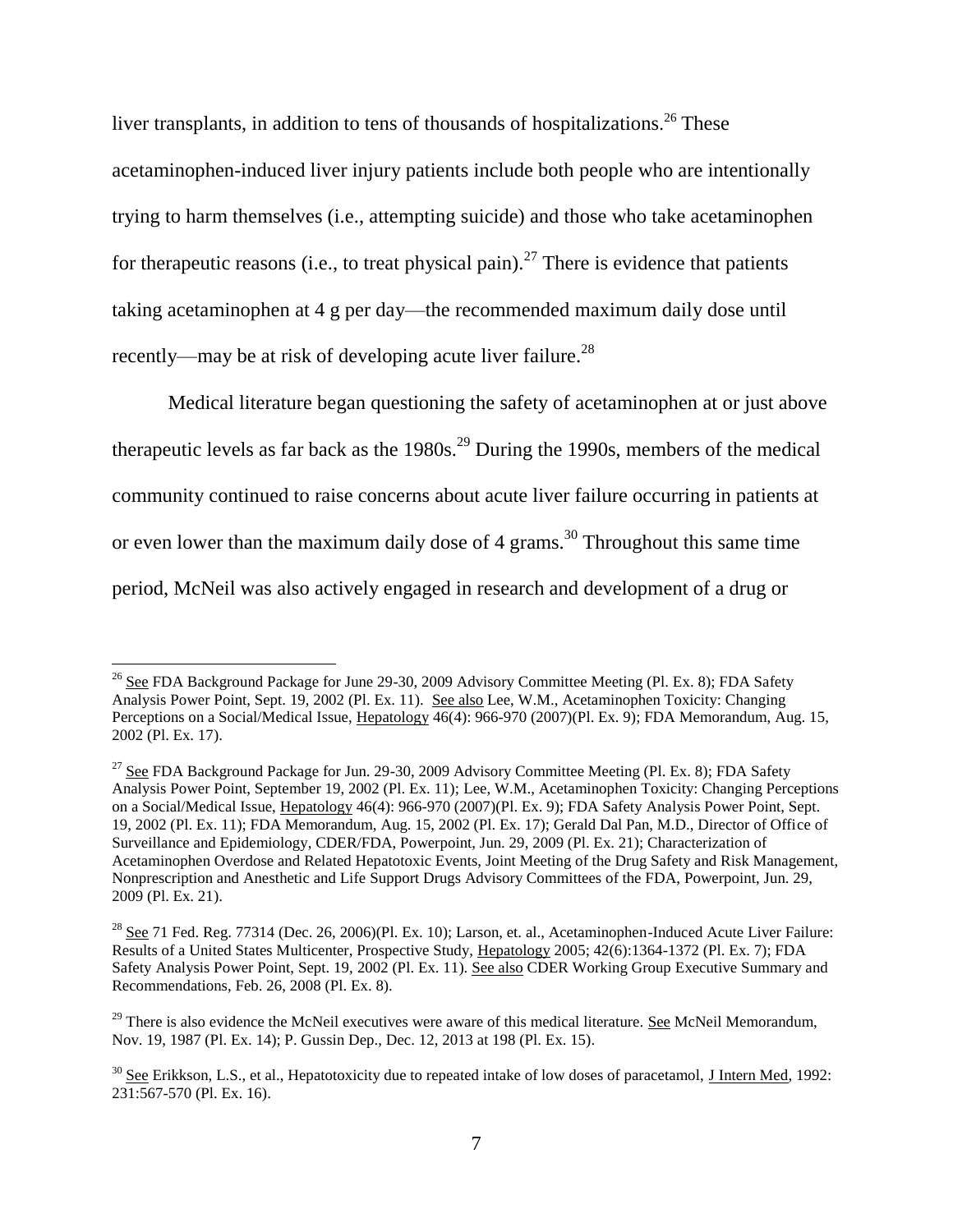combination of ingredients that would reduce or eliminate acetaminophen's potentially toxic effects on the liver. $31$ 

In 2002, the FDA convened an Advisory Committee to discuss ways to prevent liver injury caused by unintentional acetaminophen overdose.<sup>32</sup> During the Committee Meeting, the FDA presented findings from medical literature: 1) that hepatotoxicity may occur "at recommended doses of APAP," 2) that such cases were linked to risk factors such as alcohol use and/or fasting, and 3) that some cases of unintentional overdose led to death.<sup>33</sup> The FDA also presented its own findings from a review of its own internal Adverse Event Reporting (AER) database. The FDA found hepatotoxicity (i.e., liver damage) in persons who have ingested less than 4 grams/day and who had risk factors like alcohol and "poor nutritional status."<sup>34</sup> As a result, the American Association of the Study of Liver Disease (AASLD) and the FDA offered specific recommendations for enhancing safety warnings and instructions for acetaminophen-based products.<sup>35</sup>

In 2006, the FDA proposed a rule to strengthen warnings regarding the risk of liver damage from taking acetaminophen. After receiving and reviewing public

 $31$  The plaintiff brings a separate design defect claim. I address the merits of that claim in a separate decision regarding a motion for summary judgment on that claim.

<sup>&</sup>lt;sup>32</sup> See FDA Safety Analysis Power Point, Sept. 19, 2002 (Pl. Ex. 11); FDA Memorandum, Aug. 15, 2002 (Pl. Ex. 17).

<sup>&</sup>lt;sup>33</sup> See FDA Safety Analysis (Pl. Ex. 11). See also Larson, et. al., Acetaminophen-Induced Acute Liver Failure: Results of a United States Multicenter, Prospective Study, Hepatology 2005; 42(6):1364-1372 (Pl. Ex. 7)(explaining how fasting may enhance toxicity and how unintentional "overdose" seemed possible at recommended dosing levels).

 $34$  See FDA Safety Analysis at Slide 44 (Pl. Ex. 11). This data was later published in the Federal Register as part of FDA's Proposed Rule for the 2009 Label Change, discussed below. See 71 Fed. Reg. 77314 (Dec. 26, 2006)(Pl. Ex. 10).

<sup>35</sup> See FDA Background Package (Pl. Ex. 8); AASLD Memo, Apr. 27, 2007 (Pl. Ex. 19).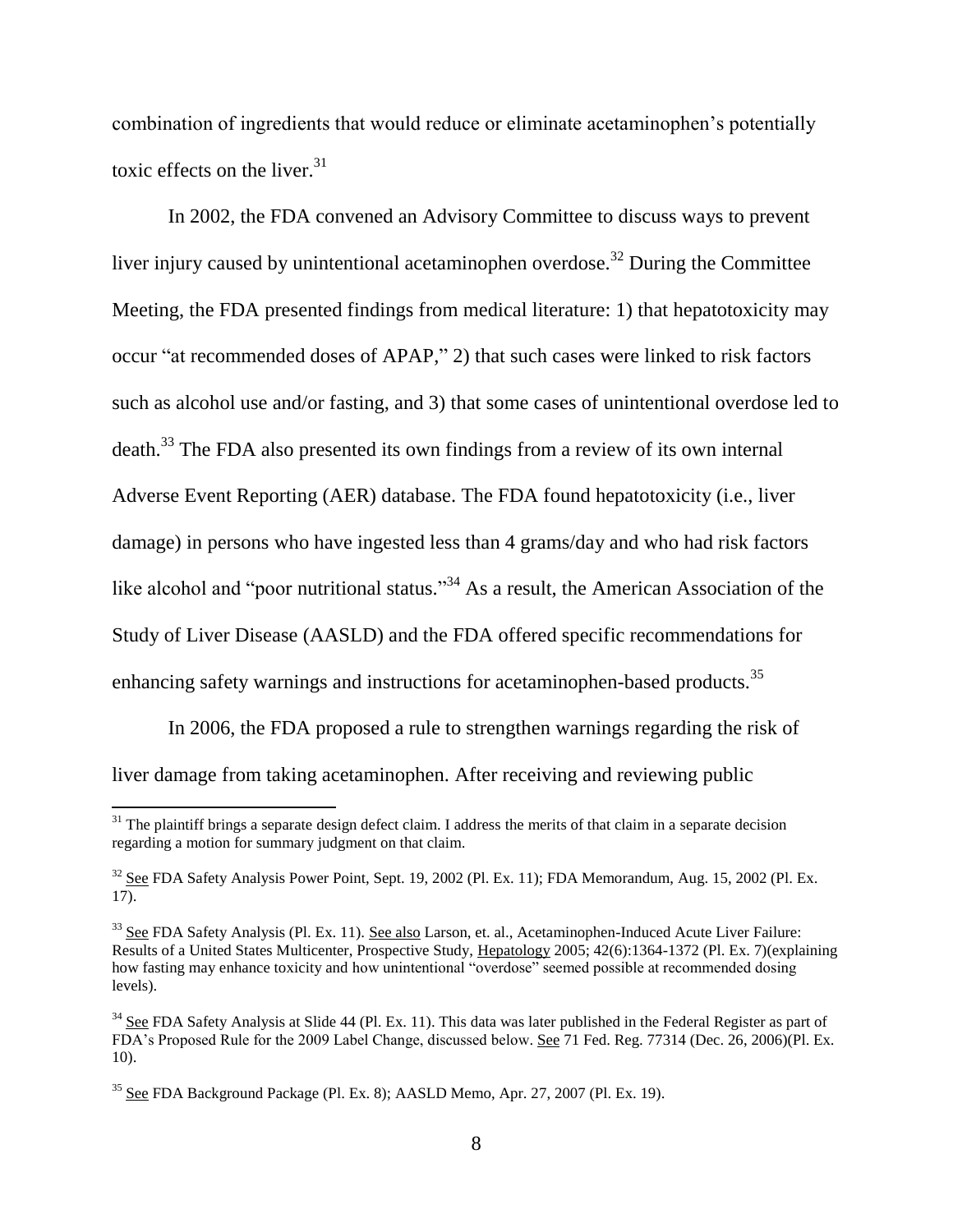comments, the FDA promulgated a final rule outlining the liver warnings it found to be necessary. <sup>36</sup> This final rule, issued in 2009, is explained further below.

In February 2008, the Acetaminophen Hepatotoxicity Working Group for the Center for Drug Evaluation and Research of the FDA met to discuss ways to address unintentional acetaminophen overdose.<sup>37</sup> The Group outlined several recommendations, including a reduction in the maximum tablet strength from 500 mg to 325 mg.<sup>38</sup> The reduction in tablet strength was intended to reduce the overall recommended daily dose of Tylenol from 4,000 mg to 3,250 mg.<sup>39</sup> This recommendation was made over the objection of an unnamed acetaminophen manufacturer which asserted the data did not support a need for the change; the Group looked at Adverse Events Reports (AERs) showing that daily doses of 4 g presented a risk for some individuals.<sup>40</sup> Survey data also showed that "people routinely and knowingly take more than the recommended dose of OTC pain relievers."<sup>41</sup>

In June 2009, a joint meeting of several FDA Advisory Committees was held to discuss the issue of liver injury related to acetaminophen use.<sup>42</sup> The joint committee

<sup>&</sup>lt;sup>36</sup> See also Gerald Dal Pan, M.D., Director of Office of Surveillance and Epidemiology, CDER/FDA, Powerpoint, Jun. 29, 2009 (Pl. Ex. 21)(offering the history of the FDA's efforts to address unintentional acetaminophen-induced ALF).

 $37$  CDER Working Group Executive Summary and Recommendations, Feb. 26, 2008 (Pl. Ex. 8).

<sup>38</sup> CDER Working Group Executive Summary and Recommendations, Feb. 26, 2008 (Pl. Ex. 8).

 $39$  CDER Working Group Executive Summary and Recommendations, Feb. 26, 2008 (Pl. Ex. 8).

<sup>&</sup>lt;sup>40</sup> See CDER Working Group Executive Summary and Recommendations, Feb. 26, 2008 (Pl. Ex. 8).

<sup>&</sup>lt;sup>41</sup> CDER Working Group Executive Summary and Recommendations, Feb. 26, 2008 (Pl. Ex. 8).

<sup>&</sup>lt;sup>42</sup> See McNeil Powerpoint (Pl. Ex. 22). This meeting is discussed in more detail in the decision regarding the defendants' motion for summary judgment on the plaintiff's design defect claim.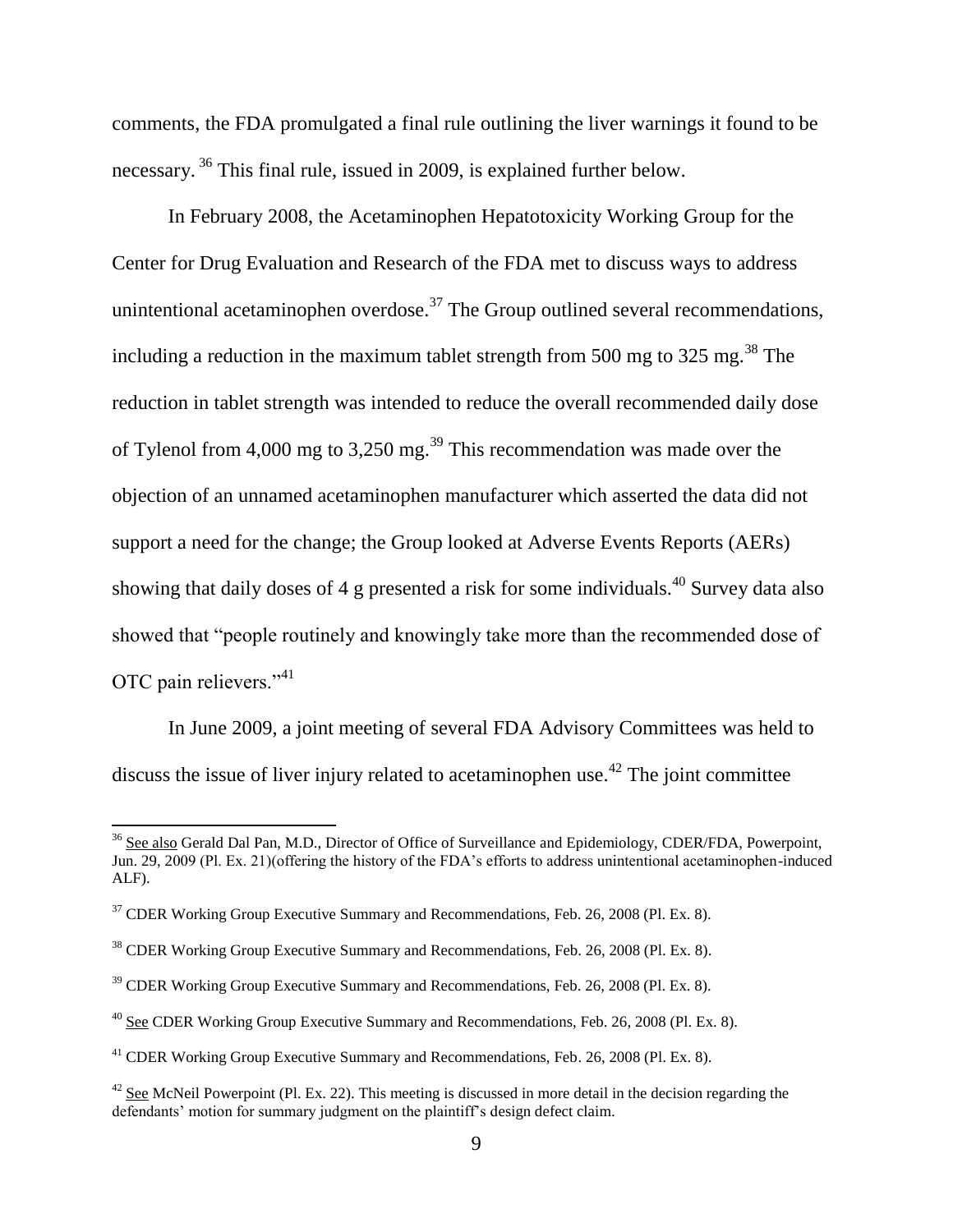recommended that the warning on acetaminophen products be further strengthened and the recommended dose reduced.<sup>43</sup>

## **b. THE REGULATORY FRAMEWORK FOR TYLENOL**

OTC drugs are approved by the FDA through two separate routes: the New Drug

Application (NDA) process and the monograph system.<sup>44</sup> During the forty or so years

Extra Strength Tylenol has been available OTC, it has been regulated under both FDA

regulatory processes.

 $\overline{\phantom{a}}$ 

# **i. New Drug Application v. Monograph Process**

The NDA process requires specific products be approved for sale with specific

labeling.<sup>45</sup> The monograph system allows for the marketing of OTC drugs containing

 $44$  E.g., "How Drugs are Developed and Approved – OTC (Nonprescription) Drugs," http://www.fda.gov/Drugs/DevelopmentApprovalProcess/HowDrugsareDevelopedandApproved/ucm209 647.htm; "How Drugs are Developed and Approved – Over-the-Counter (OTC) Drug Monograph Process," http://www.fda.gov/Drugs/DevelopmentApprovalProcess/HowDrugsareDevelopedand Approved/ucm317137.htm; Gerald Dal Pan, M.D., Director of Office of Surveillance and Epidemiology, CDER/FDA, Powerpoint, Jun. 29, 2009 (Pl. Ex. 21).

A detailed recitation of the regulatory process and history is also included in the Declaration of Judith Jones, Ph.D. (May 20, 2015)(Def. Ex. S, 49-19 to 49-28), FDA/CDER, Guidance for FDA Staff and Industry, Marketed Unapproved Drugs—Compliance Policy Guide, Sec. 440.100 Marketed New Drugs Without Approved NDAs or ANDAs, Sep. 19, 2011 (Doc. 49-20)(Ex. C attached to J. Jones Report, Def. Ex. S), the expert report of Cheryl Blume, Ph.D. (May 5, 2014)(Pl. Ex. 26), and the Affidavit of Gerald Rachanow, Esq. (Pl. Ex. 25). All three experts—Jones (for the defendants) and Blume and Rachanow (for the plaintiff)—have offered expert opinions about the FDA's regulatory process. Each side has filed a Daubert motion to exclude the other's opinion(s); these Daubert motions are still pending.

 $^{45}$  E.g., "How Drugs are Developed and Approved – OTC (Nonprescription) Drugs," http://www.fda.gov/Drugs/DevelopmentApprovalProcess/HowDrugsareDevelopedandApproved/ucm209 647.htm; "How Drugs are Developed and Approved – Over-the-Counter (OTC) Drug Monograph Process," http://www.fda.gov/Drugs/DevelopmentApprovalProcess/HowDrugsareDevelopedand Approved/ucm317137.htm. A detailed recitation of the regulatory process and history is included in the

<sup>&</sup>lt;sup>43</sup> See, e.g., FDA Press Releases, FDA limits acetaminophen in prescription combination products; requires liver toxicity warnings, Jan. 13, 2011, *available at*

http://www.fda.gov/NewsEvents/Newsroom/PressAnnouncements/ucm239894.htm ("An FDA advisory committee discussed the issue at a meeting in June, 2009, and recommended strengthening the warning about severe liver injury on the drug labels of prescription products containing acetaminophen.").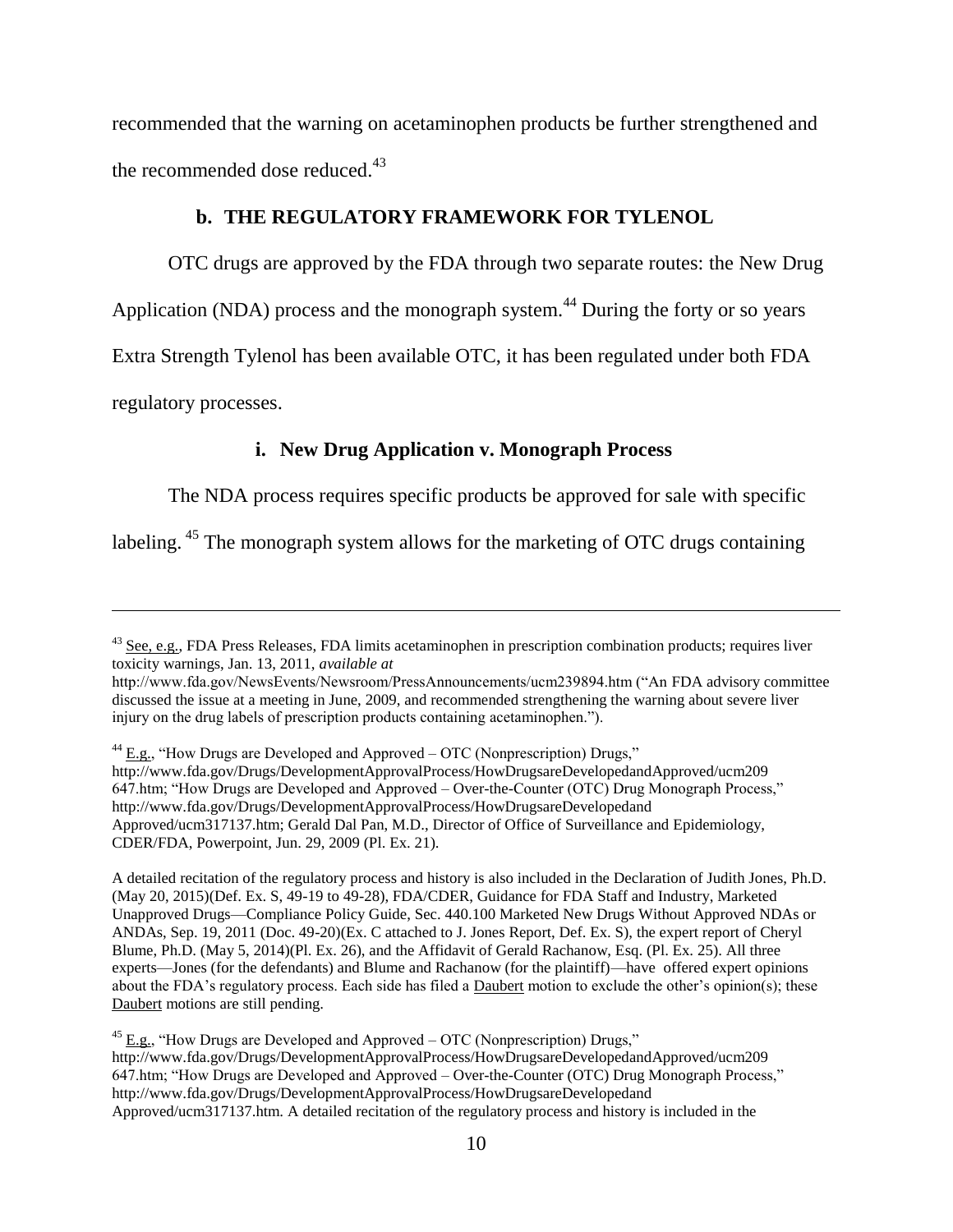particular ingredients, which were already on the market before the FDA established the monograph system in 1972.<sup>46</sup> These active ingredients, which include acetaminophen, were ones which had been found to be generally safe and effective through general usage.<sup>47</sup> Therefore, they were allowed to remain on the market OTC.

Because Extra Strength Tylenol's active ingredient is acetaminophen, it was automatically regulated by the monograph system as of 1972. In 1975, the FDA approved Extra Strength Tylenol as "safe and effective for use as recommended in the submitted labeling," pursuant to a New Drug Application (NDA 17-552).<sup>48</sup> In the FDA's letter approving Extra Strength Tylenol for OTC sale and use under the NDA, the FDA also noted that "upon publication in the FEDERAL REGISTER of the OTC Monograph for

Declaration of Judith Jones, Ph.D. (May 20, 2015)(Jones Decl.)(Doc. No. 49, Def. Ex. S (and exhibits attached thereto)).

 $\overline{a}$ 

See also Mut. Pharm. Co., Inc. v. Bartlett, – U.S. –, 133 S. Ct. 2466, 2470-71 (2013)("An NDA is a compilation of materials that must include 'full reports of [all clinical] investigations,'  $\S 355(b)(1)(A)$ , relevant nonclinical studies, and 'any other data or information relevant to an evaluation of the safety and effectiveness of the drug product obtained or otherwise received by the applicant from any source,' 21 C.F.R. §§ 314.50(d)(2) and (5)(iv) (2012). The NDA must also include 'the labeling proposed to be used for such drug,' 21 U.S.C. § 355(b)(1)(F); 21 C.F.R. §  $314.50(c)(2)(i)$ , and 'a discussion of why the [drug's] benefits exceed the risks under the conditions stated in the labeling,' 21 C.F.R. § 314.50(d)(5)(viii); § 314.50(c)(2)(ix). The FDA may approve an NDA only if it determines that the drug in question is 'safe for use' under 'the conditions of use prescribed, recommended, or suggested in the proposed labeling thereof.' 21 U.S.C. § 355(d)."); In re: Fosamax, 751 F.3d 150, 159 (3d Cir. 2014)("Under the FDCA, a manufacturer must seek approval from the United States Food and Drug Administration ('FDA') to market a new drug and, in doing so, must first file a New Drug Application ('NDA') and then prove the drug's safety and efficacy and propose accurate and adequate labeling. 21 U.S.C. § 355(b)(1), (d)."); In re: Celexa and Lexapro Marketing & Sales Pracs. Litig., 779 F.3d 34, 35-36 (1st Cir. 2015).

<sup>46</sup> See "How Drugs are Developed and Approved – Over-the-Counter (OTC) Drug Monograph Process," http://www.fda.gov/Drugs/DevelopmentApprovalProcess/HowDrugsareDevelopedand Approved/ucm317137.htm.

 $47$   $\underline{E.g.}$ , "How Drugs are Developed and Approved – OTC (Nonprescription) Drugs," http://www.fda.gov/Drugs/DevelopmentApprovalProcess/HowDrugsareDevelopedandApproved/ucm209 647.htm; "How Drugs are Developed and Approved – Over-the-Counter (OTC) Drug Monograph Process," http://www.fda.gov/Drugs/DevelopmentApprovalProcess/HowDrugsareDevelopedand Approved/ucm317137.htm.

<sup>48</sup> FDA Approval letter (Hewes Decl. at Ex. 1)(Def. Ex. F, Doc. No. 49-6). See also Defendants' Statement of Material Facts, Material Fact No. 10; Plaintiff's Statement admitting fact.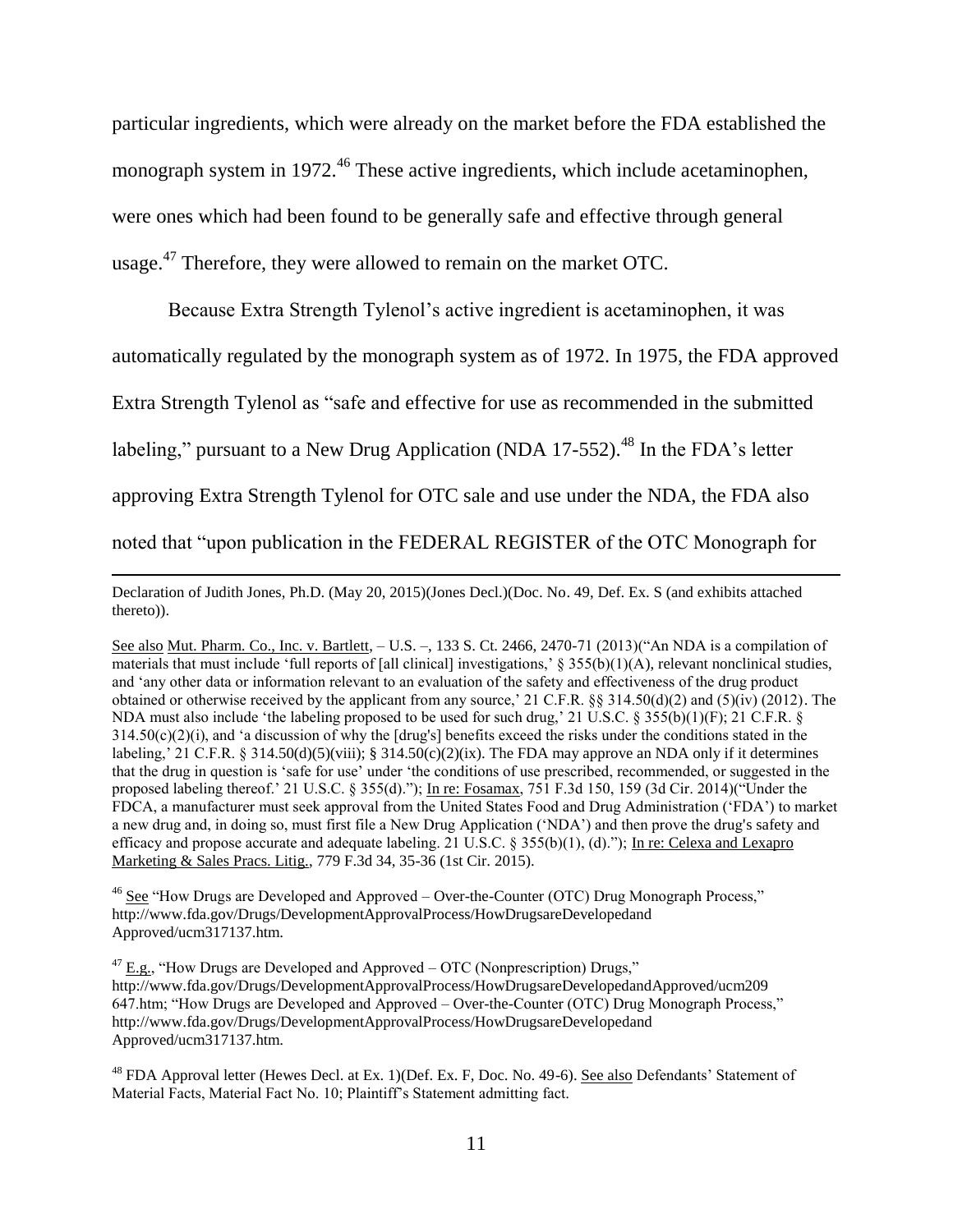acetaminophen, revision of the labeling or other action affecting the marketing of [Extra Strength Tylenol] may be required."<sup>49</sup> In 1998, McNeil voluntarily withdrew the NDA for Extra Strength Tylenol.<sup>50</sup> Since that time, Extra Strength Tylenol has been marketed pursuant to the monograph system only.<sup>51</sup>

The monograph system is essentially an expanded version of administrative notice-and-comment rulemaking, which required two rounds of proposals and comments as opposed to just one. The monograph process includes four main steps: 1) a review by panels of qualified experts which then recommend the conditions under which the drug can be used, 2) publication of a the expert panel's recommendations as a proposed rule in the Federal Register for public comment on safety and effectiveness, 3) FDA review of the comments on the experts' proposed rule and publication of a tentative final monograph (TFM) with a second opportunity for comments on the TFM, and 4) publication of the final monograph which includes the FDA's findings on when a drug is considered to be generally safe and effective for use.<sup>52</sup> See 21 C.F.R. § 330.10. A drug is considered "safe" under the monograph system when it has "a low incidence of adverse reactions or significant side effects under adequate directions for use and warnings

 $\overline{a}$ 

 $^{49}$  FDA Approval letter (Hewes Decl. at Ex. 1)(Def. Ex. F, Doc. No. 49-6).

<sup>50</sup> Jones Decl., Doc. No. 49, Ex. S and Exs. T-U attached to Jones Decl. (May 1998 communications from McNeil requesting withdrawal of approved NDA, and FDA letter in response acknowledging withdrawal).

<sup>&</sup>lt;sup>51</sup> Jones Decl., Doc. No. 49, Ex. S and Ex. T attached to Jones Decl. (McNeil letter withdrawing NDA)("We intend to continue to market Extra Strength TYLENOL® Tablets as an OTC monograph product and will continue to submit acetaminophen Adverse Drug Experience reports under NDA 19-872.").

<sup>&</sup>lt;sup>52</sup> See also Gerald Dal Pan, M.D., Director of Office of Surveillance and Epidemiology, CDER/FDA, Powerpoint, Jun. 29, 2009 (Pl. Ex. 21).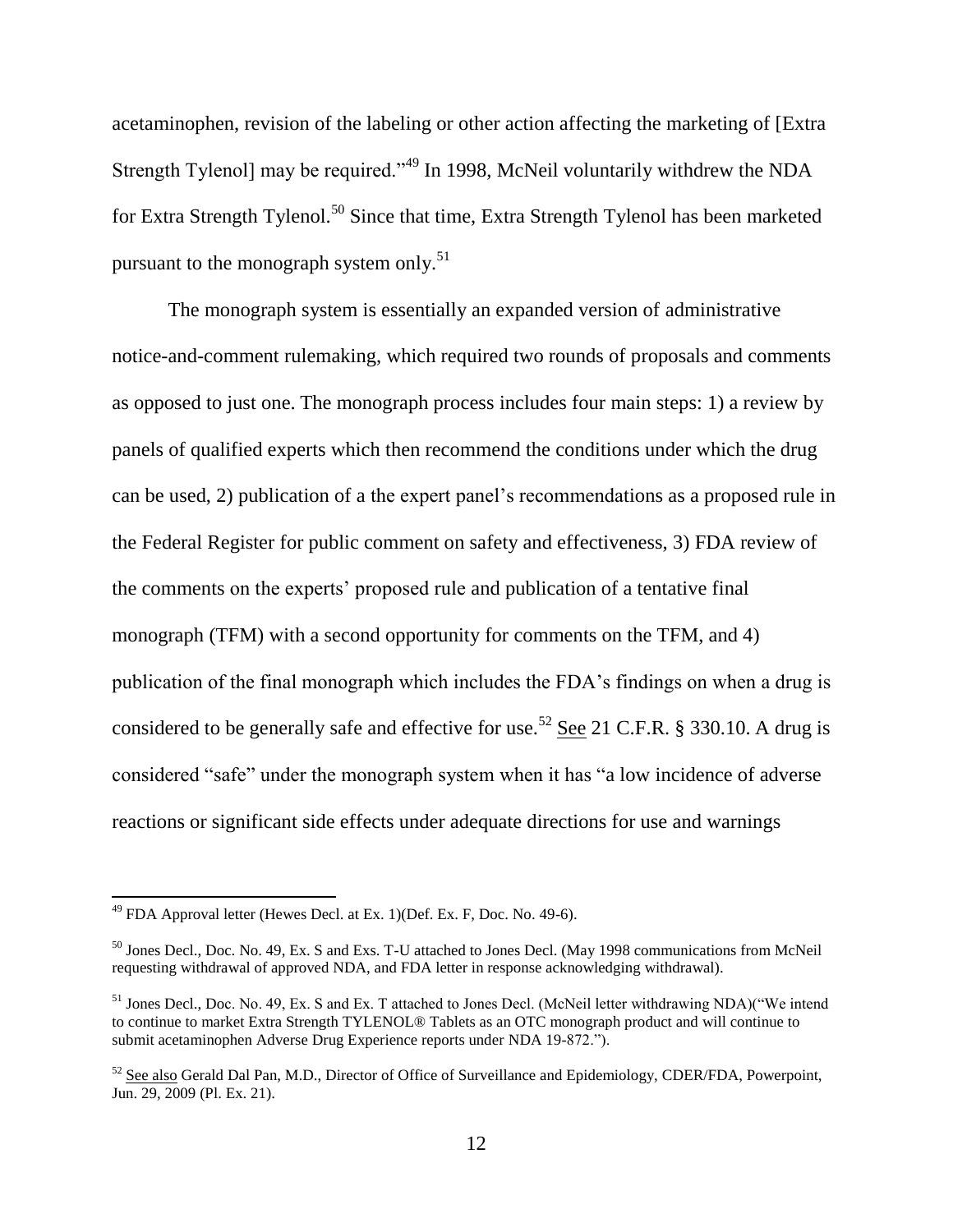against unsafe use as well as low potential for harm which may result from abuse under conditions of widespread availability." 21 C.F.R. § 330.10(a)(4).

## **ii. Regulation of Acetaminophen Under the Monograph System**

In 1972, acetaminophen was listed as "an effective analgesic" under the Drug Efficacy Study Implementation program implemented by the FDA, which was the first phase of what would become the monograph process.<sup>53</sup> In 1977, the FDA published a Proposed Rule for Internal Analgesic, Antipyretic, and Antirheumatic (IAAA) Products reflecting the Advisory Panel's report on this category of ingredients.<sup>54</sup> This Rule categorized acetaminophen as a Category I active ingredient, meaning that it was "generally recognized as safe and effective" or GRASE. That proposed rule made clear that warnings on products containing those ingredients were still important: "[b]ecause OTC products can be purchased by anyone [and] the public generally does not regard those products as medicines which, if used improperly, can result in injurious or potentially serious consequences."<sup>55</sup> The rule explained: "The consumer should be informed of any possible signs of known toxicity or any indication requiring discontinuation of the use of the drug so that appropriate steps may be taken before more severe symptoms become apparent."<sup>56</sup> Specifically, the Proposed Rule noted: "acetaminophen has no [] sign of toxicity or 'safety valve' to alert the consumer [to the

<sup>53</sup> Fed. Reg. 7820 (Apr. 20, 1972)(Doc. No. 49, Ex. T).

<sup>54</sup> 42 Fed. Reg. 35346 (Jul. 8, 1977)(Pl. Ex. B attached to Ex. 3 (Affidavit of Gerald Rachanow, Esq.)) and (Def. Ex. I attached to Ex. S (Certification of Judith Jones, M.D., Ph.D.)).

<sup>55</sup> 42 Fed. Reg. 35355 (Jul. 8, 1977).

<sup>56</sup> 42 Fed. Reg. 35355 (Jul. 8, 1977).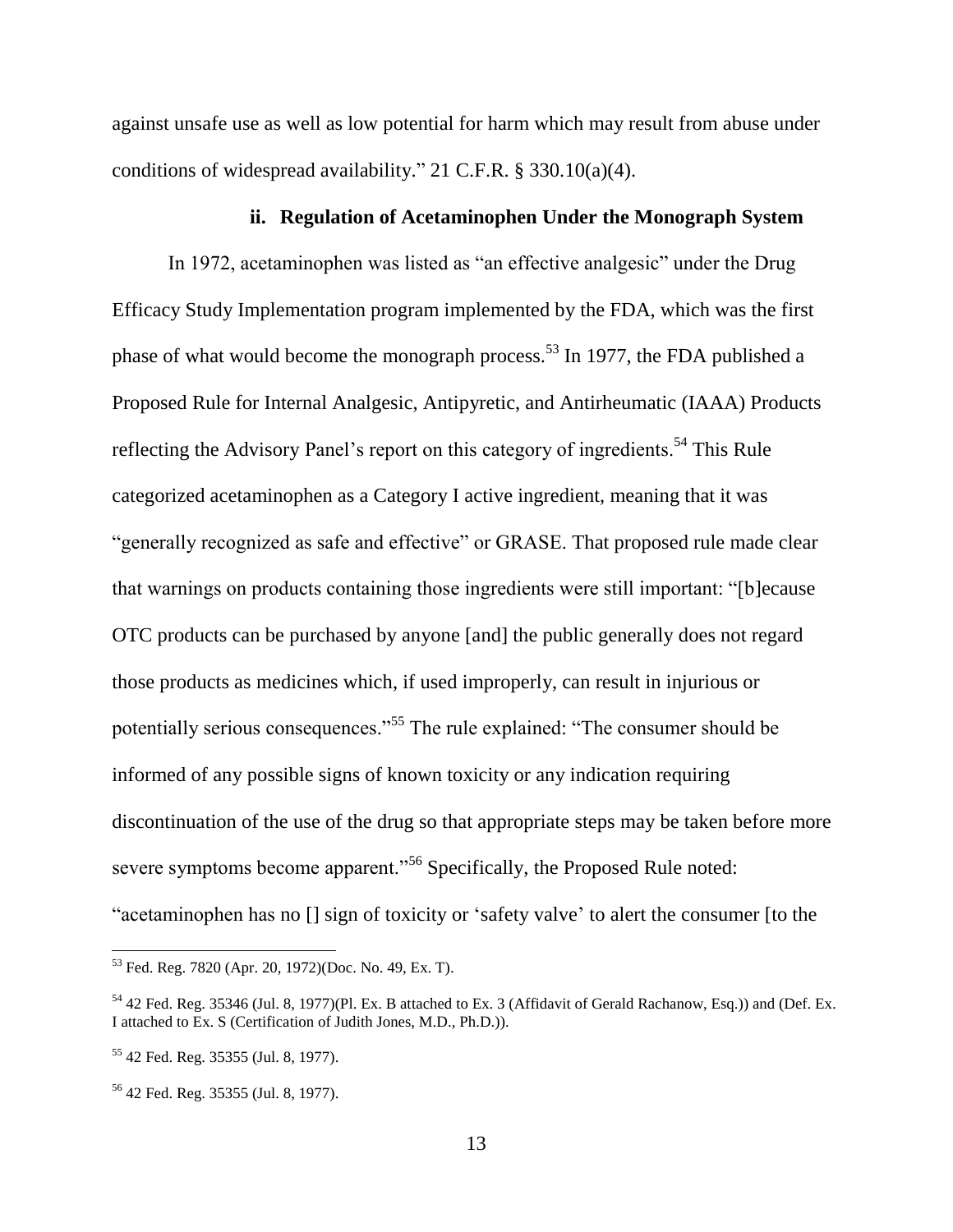development of ALF]."<sup>57</sup> For this reason, the Proposed Rule recommended that all products containing acetaminophen contain the warning, "Do not exceed recommended dosage because severe liver damage may occur."<sup>58</sup> The Proposed Rule also stated that a single dose of acetaminophen (2 tablets) containing 500 mg—i.e., Extra Strength Tylenol—should be taken every 6 hours while a single dose of 325 mg tablets could be taken every 4 hours.<sup>59</sup>

On November 16, 1988, the FDA issued a Tentative Final Monograph (TFM) for Internal Analgesic, Antipyretic, and Antirheumatic (IAAA) products, including acetaminophen.<sup>60</sup> In the TFM, the FDA reviewed comments on the 1977 Proposed Rule and determined which parts remained valid and which it declined to adopt. Though the FDA made its recommendations for regulating IAAA products, the TFM was still considered a proposed regulation subject to additional comments.<sup>61</sup> In the TFM, the FDA

 $57$  42 Fed. Reg. 35356 (Jul. 8, 1977). See also CDER Working Group Executive Summary and Recommendations, Feb. 26, 2008 (Pl. Ex. 8)("The symptoms of acetaminophen overdose may not appear for up to three days, so people may continue to take acetaminophen and increase the damage. The symptoms of liver injury may mimic the condition that they are treating (e.g., flu symptoms)."); FDA, Some Drugs and the Liver Don't Mix, May 2014 (Def. Ex. E, Doc. No. 49-5)(describing symptoms of liver problems as fatigue, jaundice, and itchiness of the skin).

<sup>58</sup> 42 Fed. Reg. 35356, 35447 (Jul. 8, 1977). The Proposed Rule also noted that acetaminophen advertising may indicate that it is a safer product, when in fact, it may not be under certain circumstances. See id. The Rule went further: "Because the consumer needs to be correctly and fully informed, the Panel recommends that the advertising in any medium for these drugs that in any way uses the labeling, package or container not be inconsistent, even in subtle implication through mood, focus or innuendo, with the applicable labeling in the OTC internal analgesic monograph." Id. Though the Proposed Rule recognized that the FTC regulated commercial advertising, it "strongly urge[d] the [FTC] to require that the cautionary language and warnings developed by the Panel be given emphasis in commercial advertising more so than is currently being done…" Id.

<sup>59</sup> See 42 Fed. Reg. 35358 (Jul. 8, 1977)(chart).

 $60$  53 Fed. Reg. 46204, 46248 (Nov. 16, 1988).

<sup>61</sup> See 21 C.F.R. §§ 310, 343, 369, 53 Fed. Reg. 46204, 46248, 46254 (Nov. 16, 1988)(TFM)(Pl's Ex. 48; Ex. C attached to Ex. 3 (Affidavit of Gerald Rachanow, Esq.)) or (Def. Ex.J attached to Ex. S (Certification of Judith Jones, M.D., Ph.D.)); FDA Letter re: FOIA request, Nov. 17, 2011 (Pl. Ex. 4).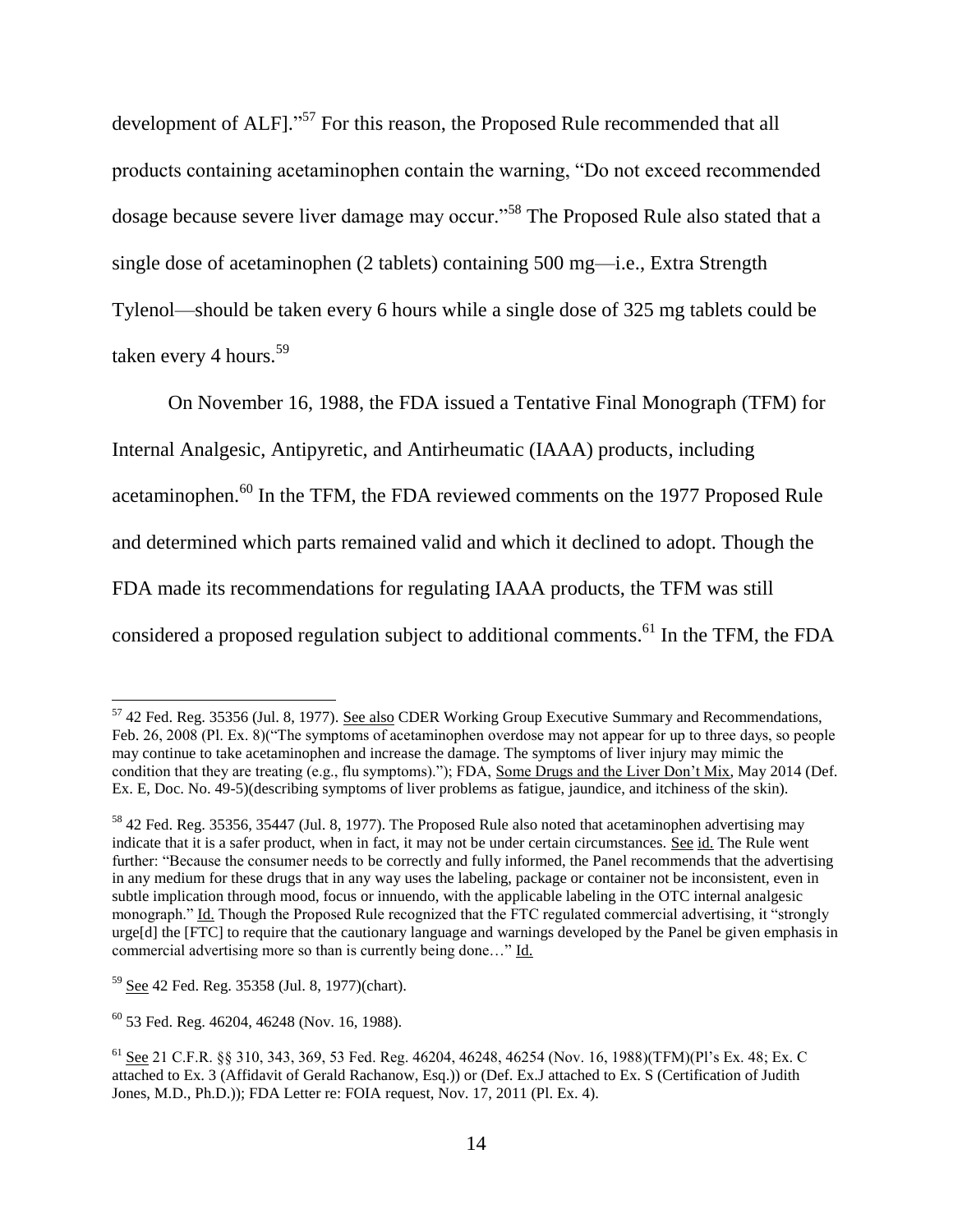continued to categorize acetaminophen under Category I: GRASE.<sup>62</sup> It adopted the Panel's recommended dosing as well.<sup>63</sup> Specifically, products containing acetaminophen were expected to have the following dosing instructions for adults: "325 to 650 milligrams every 4 hours or 325 to 650 milligrams every 3 hours or 650 to 1,000 milligrams every 6 hours, while symptoms persist, not to exceed 4,000 milligrams in 24 hours or as directed by a doctor."<sup>64</sup> It also "tentatively decided not to adopt the liver warning recommended by the Panel" though the FDA was "aware that liver damage can occur from acetaminophen overdosage."<sup>65</sup>

The FDA has not yet issued a Final Monograph for IAAA products. These products, including those containing acetaminophen, continue to operate under the Tentative Final Monograph (TFM). During the relevant timeframe of this case, Extra Strength Tylenol was only regulated by the TFM.<sup>66</sup> The FDA has explained: "Under a TFM, manufacturers market products at their own risk and are able to make voluntary adjustments [to their product's label] taking into account the information presented in the proposed TFM."<sup>67</sup> Until that final regulatory determination is made—if it ever is—the defendants remain responsible for all aspects of the Tylenol label.<sup>68</sup>

 $62$  53 Fed. Reg. 46249 (Nov. 16, 1988).

<sup>63</sup> 53 Fed. Reg. 46251 (Nov. 16, 1988).

<sup>64</sup> 53 Fed. Reg. 46257 (Nov. 16, 1988).

<sup>65</sup> 53 Fed. Reg. 46214, 46252 (Nov. 16, 1988).

 $66$ See FDA Letter re: FOIA request, Nov. 17, 2011 (Pl. Ex. 4).

 $67$  See FDA Letter re: FOIA request, Nov. 17, 2011 (Pl. Ex. 4). See also E. Kuffner Dep., March 18, 2011 at 8-10 (Pl. Ex. 5)(explaining what duties a drug manufacturer has when new risks come to light in post-market surveillance); Wyeth v. Levine, 555 U.S. 555, 570-71 (2009)("[I]t has remained a central premise of federal drug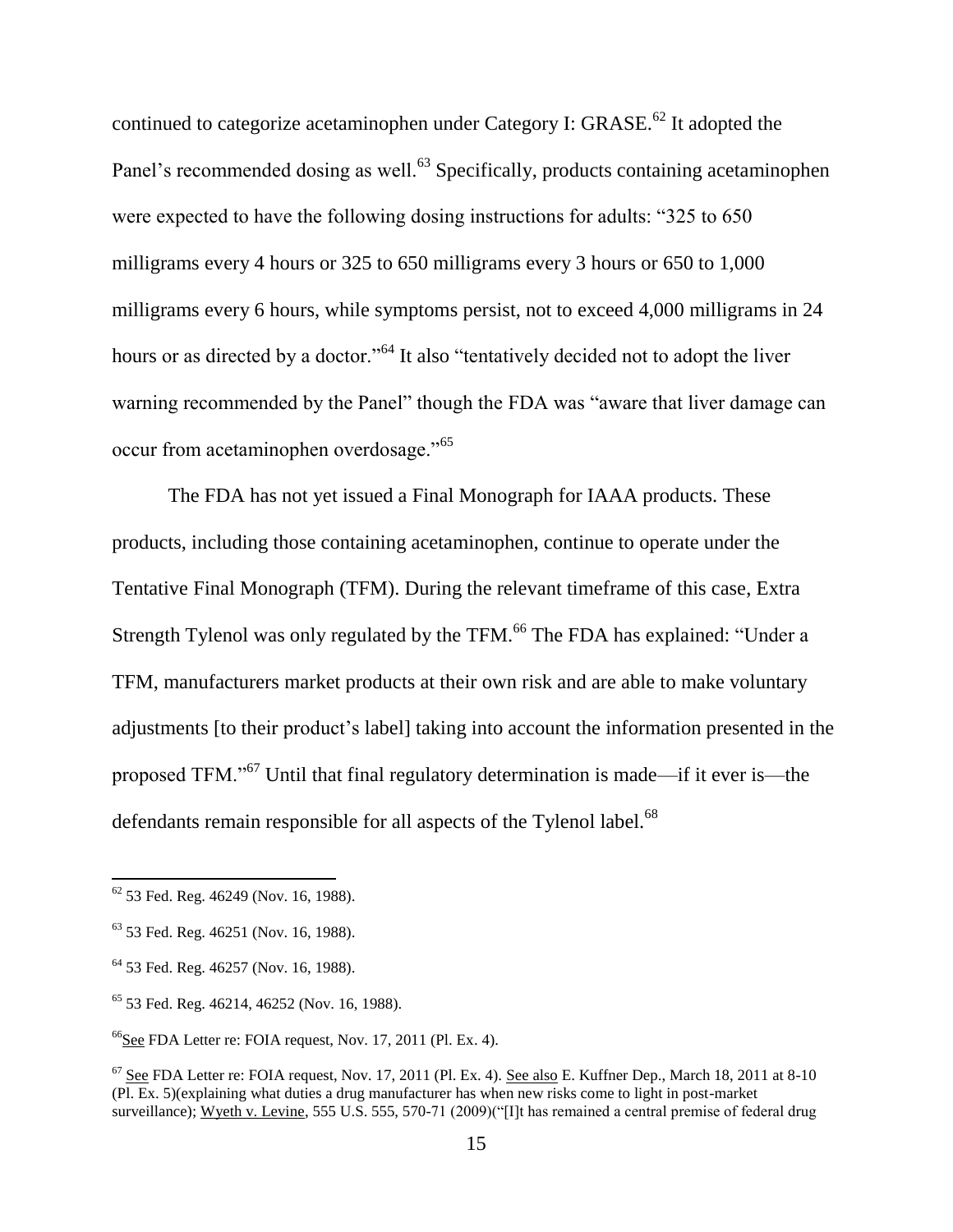#### **c. EXTRA STRENGTH TYLENOL LABELING FROM 1977 TO 2010**

From 1977 until 1994, the label on Extra Strength Tylenol bottles remained virtually unchanged. Over the next ten years, McNeil petitioned the FDA three times to allow them to add additional warnings to the Extra Strength Tylenol label. In 1994, McNeil sought approval from the FDA to add a warning that taking Extra Strength Tylenol with alcohol or other products containing acetaminophen could cause liver damage.<sup>69</sup> The FDA approved this request.<sup>70</sup> During the approval process, the FDA informed McNeil that the Extra Strength Tylenol label was not in conformity with the TFM because it instructed consumers to take 2 caplets "every 4-6 hours" as opposed to every 6 hours.<sup>71</sup> In 1998, the FDA promulgated a final rule requiring that an alcohol warning be included on all acetaminophen products. $^{72}$ 

 $\overline{a}$ 

regulation that the manufacturer bears responsibility for the content of its label at all times.")(discussed further below).

<sup>&</sup>lt;sup>68</sup> See McNeil letter to the FDA re: label change, Jan. 27, 1995 (Def. Ex. Q attached to Ex. S (Certification of Judith Jones, M.D., Ph.D.))("We believe that the language we are using in the Directions section of our labeling is acceptable since the issue has not yet been finalized in the final monograph for Internal Analgesic Products.")(debating FDA's recommendation that language in McNeil's label be changed to conform to the TFM language on dosing).

 $69$  FDA Letter from McNeil, Jun 16, 1994 (Hewes Decl. at Ex. 2)(Def. Ex. F, Doc. No. 49-6); July 28, 1994 record of contact with FDA. (Hewes Decl. at Ex. 3)(Def. Ex. F, Doc. No. 49-6). See also Letter to Doctors regarding Alcohol Label Change (Pl. Ex. 49)("That's why, when the Food and Drug Administration Advisory Committees recommended that all over-the-counter pain relievers carry a warning on the label about the use of these medications and alcohol, the makers of TYLENOL were the first to voluntarily comply.").

 $70$  This label change was requested four years prior to the FDA's mandatory requirement that all acetaminophen products contain such language. FDA Letter from McNeil, Jun 16, 1994 (Hewes Decl. at Ex. 2)(Def. Ex. F, Doc. No. 49-6); McNeil Record of contact with FDA, Jul. 28, 1994 (Hewes Decl. at Ex. 3)(Def. Ex. F, Doc. No. 49-6). This change was requested for NDA 17-552.

<sup>&</sup>lt;sup>71</sup> See FDA Letter/Fax to McNeil, Nov. 23, 1994 (Pl. Ex. E attached to Ex. 3 (Affidavit of Gerald Rachanow, Esq.)); FDA Letter to McNeil, Mar. 31, 1997 (Ex. F attached to Ex. 3 (Affidavit of Gerald Rachanow, Esq.)). McNeil did not agree with the FDA's determination. See McNeil letter to the FDA re: label change, Jan. 27, 1995 (Def. Ex. Q attached to Ex. S (Certification of Judith Jones, M.D., Ph.D.))("We believe that the language we are using in the Directions section of our labeling is acceptable since the issue has not yet been finalized in the final monograph for Internal Analgesic Products.").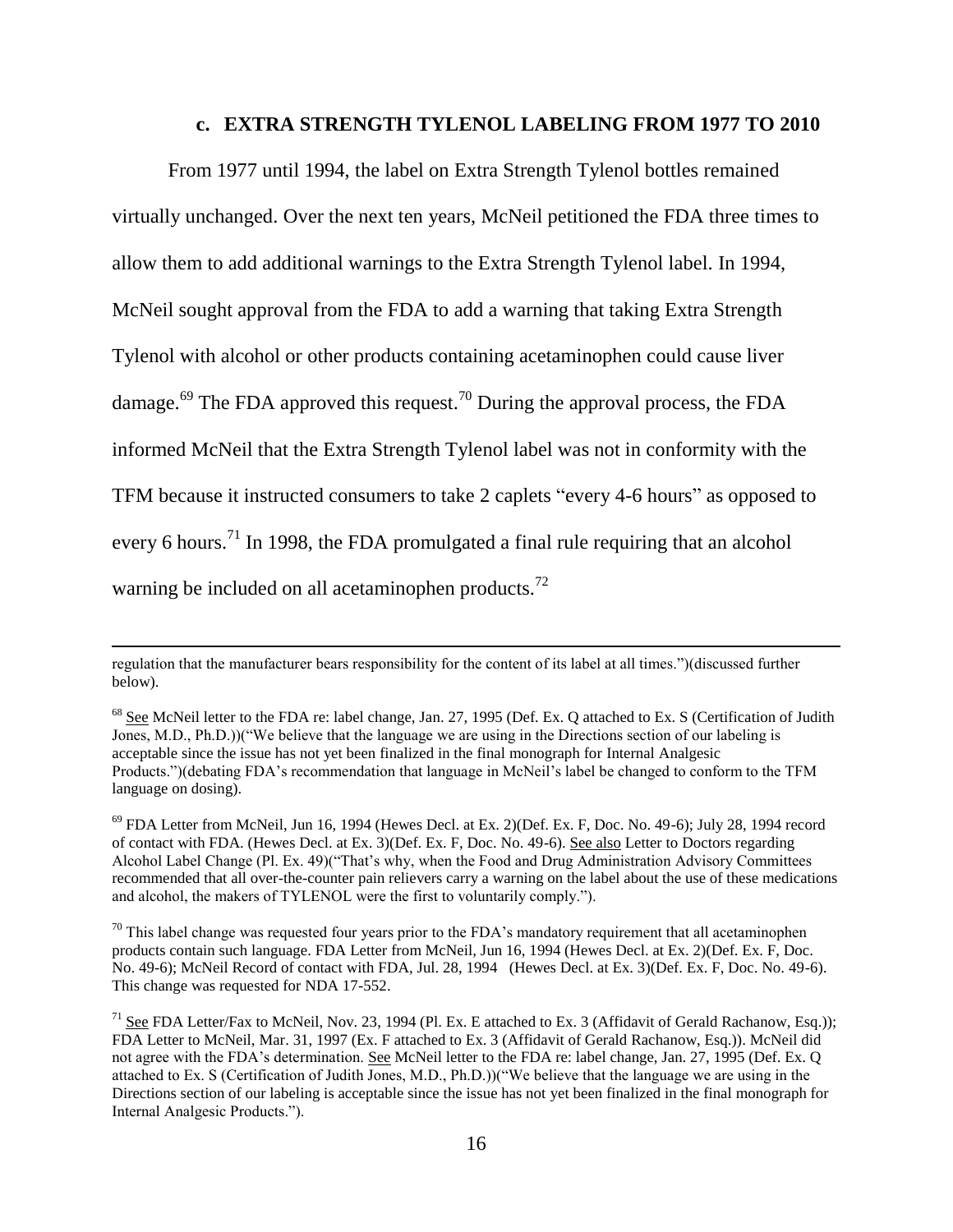In 2001, McNeil again petitioned the FDA to add a warning stating: "[t]aking more than the recommended dose (overdose) could cause serious health problems."<sup>73</sup> After an advisory committee meeting with the FDA about acetaminophen labeling and safety, McNeil submitted a second request to further strengthen its proposed warning change by replacing "serious health problems" language with specific language warning of overdose and liver damage.<sup>74</sup> The FDA approved that change in 2003.<sup>75</sup> In 2004, McNeil introduced a Tylenol warning that contained the following overdose/organ-

specific liver damage language:

 $\overline{a}$ 

Taking more than the recommended dose (overdose) may cause liver damage. In case of overdose, get medical help or contact a Poison Control Center right away. Quick medical attention is critical for adults as well as for children even if you do not notice any signs or symptoms.<sup>76</sup>

In 2006, the FDA proposed new organ-specific warnings for all OTC internal

The FDA again sent a letter stating that the label dosing at 4 to 6 hours was not in compliance with the TFM. See FDA Letter to McNeil, Mar. 31, 1997 (Def. Ex. R attached to Ex. S (Certification of Judith Jones, M.D., Ph.D.))("The dosage recommendations are not consistent with the tentative final monograph or supported in the application. The second sentence should be revised to read, "Take two tablets every 6 hours."). On July 21, 1997, the FDA sent a letter to McNeil saying not to implement any of the changes in the previous 7- until the FDA has instructed them to. See Def. Ex. S attached to Ex. S (Certification of Judith Jones, M.D., Ph.D.).

Because the TFM is only a proposed rule not a final one, McNeil's decision to provide different dosing instruction would not be *per se* negligence. However, McNeil's decision to intentionally label Extra Strength Tylenol with instructions that could cause a person to consume more than the TFM's daily recommended dose is evidence that could lead a reasonable jury to believe that McNeil breached its duty to adequately warn the consumer of potential risks.

<sup>72</sup> See 63 Fed. Reg. 56789-02 (Oct. 23, 1998); Gerald Dal Pan, M.D., Director of Office of Surveillance and Epidemiology, CDER/FDA, Powerpoint, Jun. 29, 2009 (Pl. Ex. 21).

 $^{73}$  McNeil Letter to FDA, Nov. 29, 2001 (Hewes Decl. at Ex. 4)(Def. Ex. F, Doc. No. 49-6).

 $^{74}$  McNeil Letter to FDA, Oct 15, 2002 (Hewes Decl. at Ex. 5)(Def. Ex. F, Doc. No. 49-6).

<sup>75</sup> FDA letter to McNeil, May 28, 2003 (Hewes Decl. at Ex. 6)(Def. Ex. F, Doc. No. 49-6)(approving the changes "for use as recommended in the agreed upon labeling text").

 $^{76}$  McNeil Letter to FDA, May 22, 2003 (Hewes Decl. at Ex. 7)(Def. Ex. F, Doc. No. 49-6).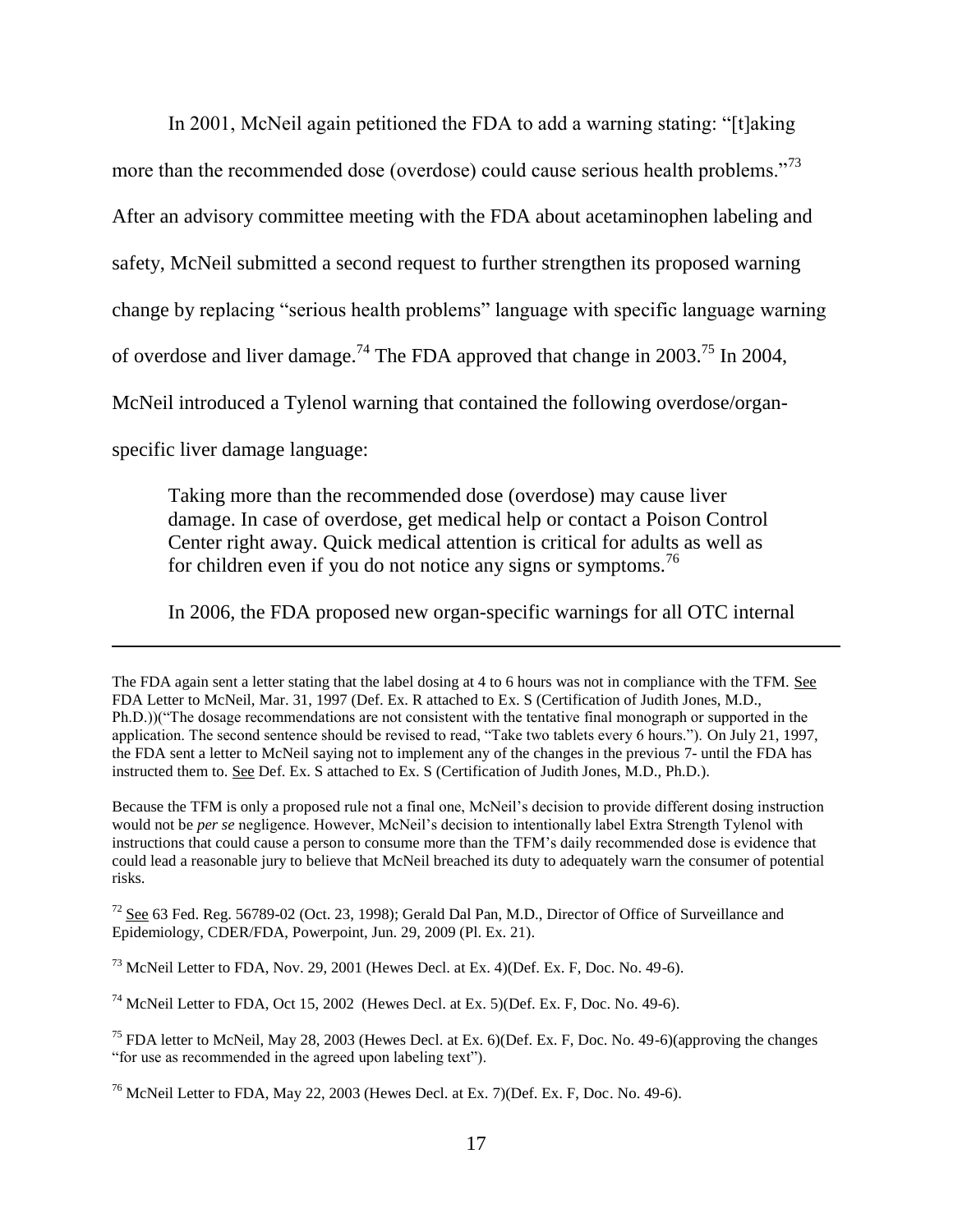analgesic, antipyretic, and antirheumatic (IAAA) drug products—including

acetaminophen.<sup>77</sup> Using the notice and comment procedure found in the Administrative

Procedures Act, the FDA put forth a proposed rule about the warnings, allowed for public

comment, and then issued a "Final Rule" on April 29, 2009.<sup>78</sup> This "Final Rule" set the

minimum requirements for acetaminophen labeling regarding liver damage warnings.<sup>79</sup>

The 2009 Final Rule was designed "to inform consumers about the risk of liver injury

when using acetaminophen."<sup>80</sup> The 2009 Final Rule is codified at 21 C.F.R. § 201.326.<sup>81</sup>

The 2009 Final Rule requires that all OTC products containing acetaminophen

must include the following language on their label:

Liver warning [heading in bold type]: This product contains acetaminophen.

Severe liver damage may occur if you take [bullet] more than [insert maximum number of daily dosage units] in 24 hours, which is the maximum daily amount [bullet] with other drugs containing acetaminophen [bullet] 3 or more alcoholic drinks every day while using this product.

Do not use with any other drug containing acetaminophen (prescription or

 $79$  The "Final Rule" also covered organ-specific warnings for other analgesics/pain relievers. See 74 Fed. Reg. 19385 (Apr. 29, 2009)("The [FDA] is issuing this final rule to require important new organ-specific warnings and related labeling for over-the-counter (OTC) internal analgesic, antipyretic, and antirheumatic (IAAA) drug products.").

<sup>80</sup> 74 Fed. Reg. 19385 (Apr. 29, 2009). See also Lee, W.M., Acetaminophen Toxicity: Changing Perceptions on a Social/Medical Issue, Hepatology 46(4): 966-970 (2007)(Pl. Ex. 9)(explaining the history of the 2009 Rule).

 $81$  21 C.F.R. § 201.326 (Def. Ex. G, Doc. No. 49-7). The defendants argue that this "Final Rule" somehow serves as a finalization of the monograph or partial approval of the TFM. I do not read this FDA action in that way. From the information presented, the monograph system and the rulemaking system used by the FDA are similar in that both require a proposal for a rule or monograph, a period for comment or information gathering, and then a final determination. However, they are not the same process and are governed by different statutory provisions. A "final rule" on what is required at this time on a drug label is not the same as approving a monograph establishing under what conditions a drug may safely be taken OTC.

 $\overline{\phantom{a}}$ 77 71 Fed. Reg. 77314-15 (Dec. 26, 2006).

<sup>78</sup> 74 Fed. Reg. 19385 (Apr. 29, 2009).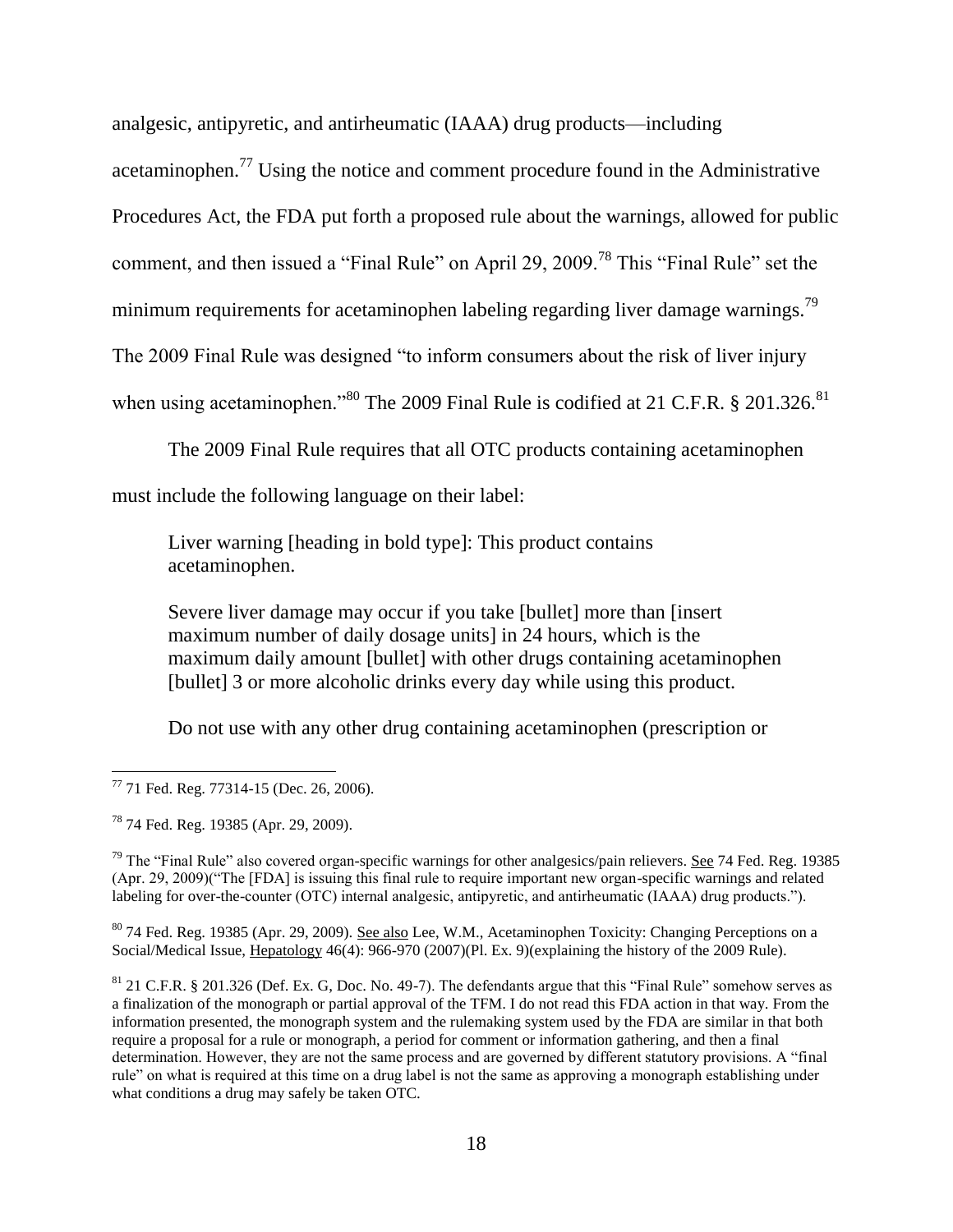nonprescription). If you are not sure whether a drug contains acetaminophen, ask a doctor or pharmacist.<sup>82</sup>

The rule requires that the liver warning be the first warning under the "Warnings" heading for the label. $83$ 

During the notice and comment period for the 2009 Final Rule, the FDA

considered whether to add a warning about the adverse effects acetaminophen may have

on persons who are fasting or malnourished. The FDA declined to adopt a "fasting"

warning because it did not find sufficient evidence was presented to support such a

requirement.<sup>84</sup>

The new liver warnings were required to be on all products by April 29, 2010. 74

Fed. Reg. 19385 (Apr. 29, 2009). Following the implementation of the 2009 Final Rule,

McNeil changed the Extra Strength Tylenol label to include the following warnings:

Liver warning: This product contains acetaminophen. Severe liver damage may occur if you take more than 8 caplets in 24 hours . . . with other drugs containing acetaminophen, [or] 3 or more alcoholic drinks every day while using this product.

Do not use with any other drug containing acetaminophen (prescription or nonprescription)…

Overdose warning: Taking more than the recommended dose (overdose) may cause liver damage.

Do not take more than directed (see overdose warning).<sup>85</sup>

 $\overline{\phantom{a}}$  $82$  21 C.F.R. § 201.326(a)(iii)(A)-(B)(Def. Ex. G, Doc. No. 49-7).

 $83$  21 C.F.R. § 201.326(a)(iii)(A)-(B)(Def. Ex. G, Doc. No. 49-7).

<sup>84</sup> 74 Fed. Reg. 19385, 19397-98 (Apr. 29, 2009). See also FDA Safety Analysis Power Point, Sept. 19, 2002 (Pl. Ex. 11)(explaining that "information [about fasting or malnutrition] often not captured" in AERs).

<sup>85</sup> 2010 Extra Strength Tylenol label (Hewes Decl. at Ex. 8)(Def. Ex. F, Doc. No. 49-6).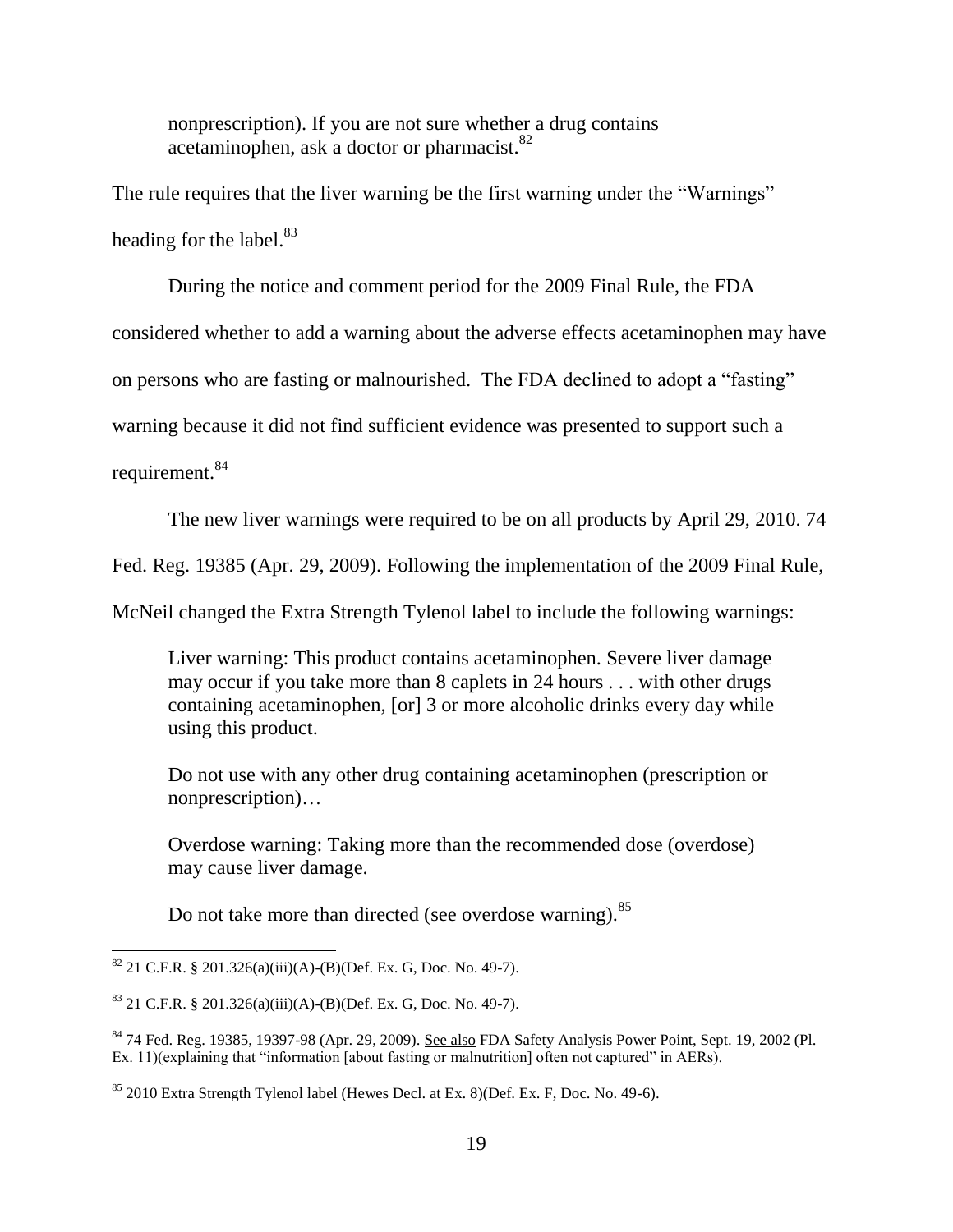The previous label included the following warnings:

"Acetaminophen may cause liver damage," "Do not use with any other product containing acetaminophen," "Overdose warning: taking more than the recommended dose (overdose) may cause liver damage," and "do not take more than directed (see overdose warning)."<sup>86</sup>

# **II. OVERVIEW OF PLAINTIFF'S CLAIMS**

# **a. FACTS REGARDING DENICE HAYES'S DEATH**

Plaintiff Rana Terry brings this wrongful death and products liability action on behalf of her deceased sister's estate.<sup>87</sup> Her sister Denice Hayes died on August 31, 2010.<sup>88</sup> Denice was a single woman living with another sister Rebecca Hayes; the two had lived together for most of her life, up until the time of Denice's death.<sup>89</sup> Denice was not working at the time of her death due to health problems. Prior to leaving the workforce in 2008 for health reasons, she was employed as a teacher for several years.<sup>90</sup>

Denice's medical history included weight issues, back and leg pain, high blood pressure, and type II diabetes.<sup>91</sup> Denice had taken Extra Strength Tylenol periodically for

 $\overline{a}$ 

 $86$  2009 Extra Strength Tylenol label (Hewes Decl. at Ex. 9)(Def. Ex. F, Doc. No. 49-6).

<sup>&</sup>lt;sup>87</sup> See Plaintiff's Fact Sheet (Def. Ex. G, Doc. No. 49-8).

<sup>&</sup>lt;sup>88</sup> See Plaintiff's Fact Sheet (Def. Ex. G, Doc. No. 49-8).

<sup>89</sup> See R. Hayes Dep. at 191.

<sup>&</sup>lt;sup>90</sup> See Plaintiff's Fact Sheet (Def. Ex. G, Doc. No. 49-8).

 $91$  R. Haves Dep. at 201.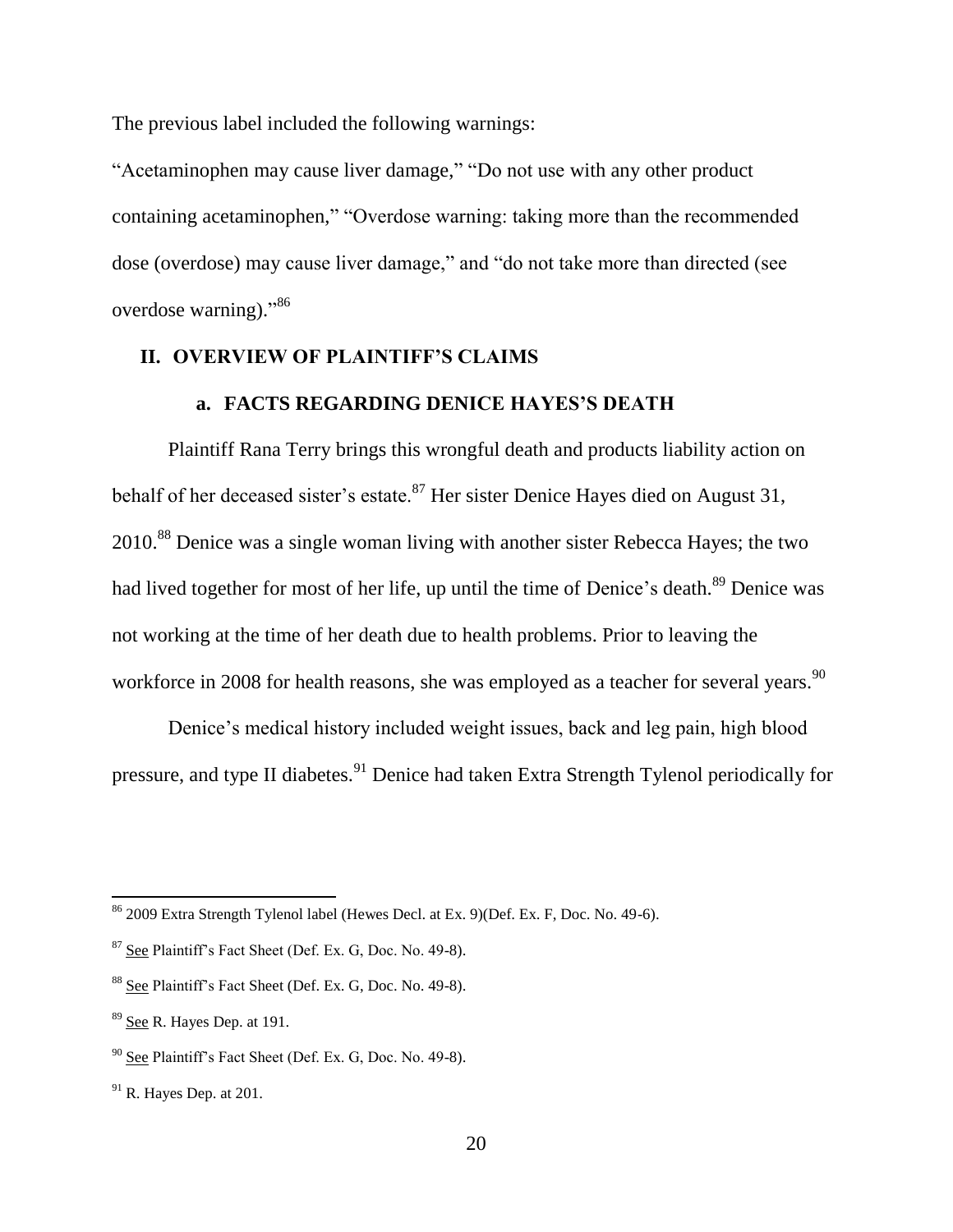years to treat some of these health conditions with no adverse effects.<sup>92</sup> She allegedly preferred Extra Strength Tylenol to Regular Strength Tylenol.<sup>93</sup> Rebecca typically did the shopping for both she and her sister. Rebecca was unaware of the difference between Extra Strength Tylenol's dosage and that of Regular Strength Tylenol.<sup>94</sup> However, she purchased Tylenol over its generic version because she and her sister thought Tylenol was a better, safer product.<sup>95</sup> The two sisters often watched television together and viewed ads for Tylenol.<sup>96</sup> According to Rebecca, Denice believed Tylenol was easier on the stomach based on advertising about the product. $97$ 

In August 2009, Denice underwent gastric bypass surgery to rectify her ongoing health problems.<sup>98</sup> After the surgery, she lost 180 pounds; she was able to stop taking her medications for high blood pressure and diabetes.<sup>99</sup> She used painkillers less than before

 $\overline{a}$ 

 $92$  Defendants' Statement of Facts, Material Fact No. 3; Plaintiff's Response admitting this fact. R. Hayes Dep. at 120-23 (agreeing that Ms. Hayes used Tylenol without any adverse effects for pain relief for at least 20 years before her death because it was safe and did not upset her stomach). In addition, Dr. Rex Sherer, who performed Ms. Hayes's 2009 gastric bypass surgery, testified to Ms. Hayes's chronic use of acetaminophen without incident. See R. Sherer, M.D. Dep., Mar. 23, 2015 at 76 (Def. Ex. O). See also A. Anantharaju, M.D. Dep., Oct. 15, 2014 at 23-27, 28-30, 32, 37-39, 65-66, 71 (Def. Ex. P).

<sup>&</sup>lt;sup>93</sup> See R. Hayes Dep. at 39. Rebecca Hayes' deposition transcription can be found at Defendants' Exhibit J (Doc. No. 49-10) and Plaintiff's Exhibit 1 (filed under seal).

 $94$  R Hayes Dep. at 114.

<sup>&</sup>lt;sup>95</sup> R. Hayes Dep. at 127, 130.

<sup>&</sup>lt;sup>96</sup> R. Hayes Dep. at 191-193, 199-200.

<sup>&</sup>lt;sup>97</sup> R Hayes Dep. at 129-31.

<sup>&</sup>lt;sup>98</sup> See R. Hayes Dep. at 50-53 (Def. Ex. I, Doc. No. 49-9)(explaining how decedent was about 400 pounds at time of surgery and over 200 pounds at time of death), 200-201.

 $99$  See R. Hayes Dep. at 201, 229; R. Sherer, M.D. Dep. at 74-75 (Def. Ex. O, Doc. No. 49-15)(explaining Denice's conditions post gastric surgery).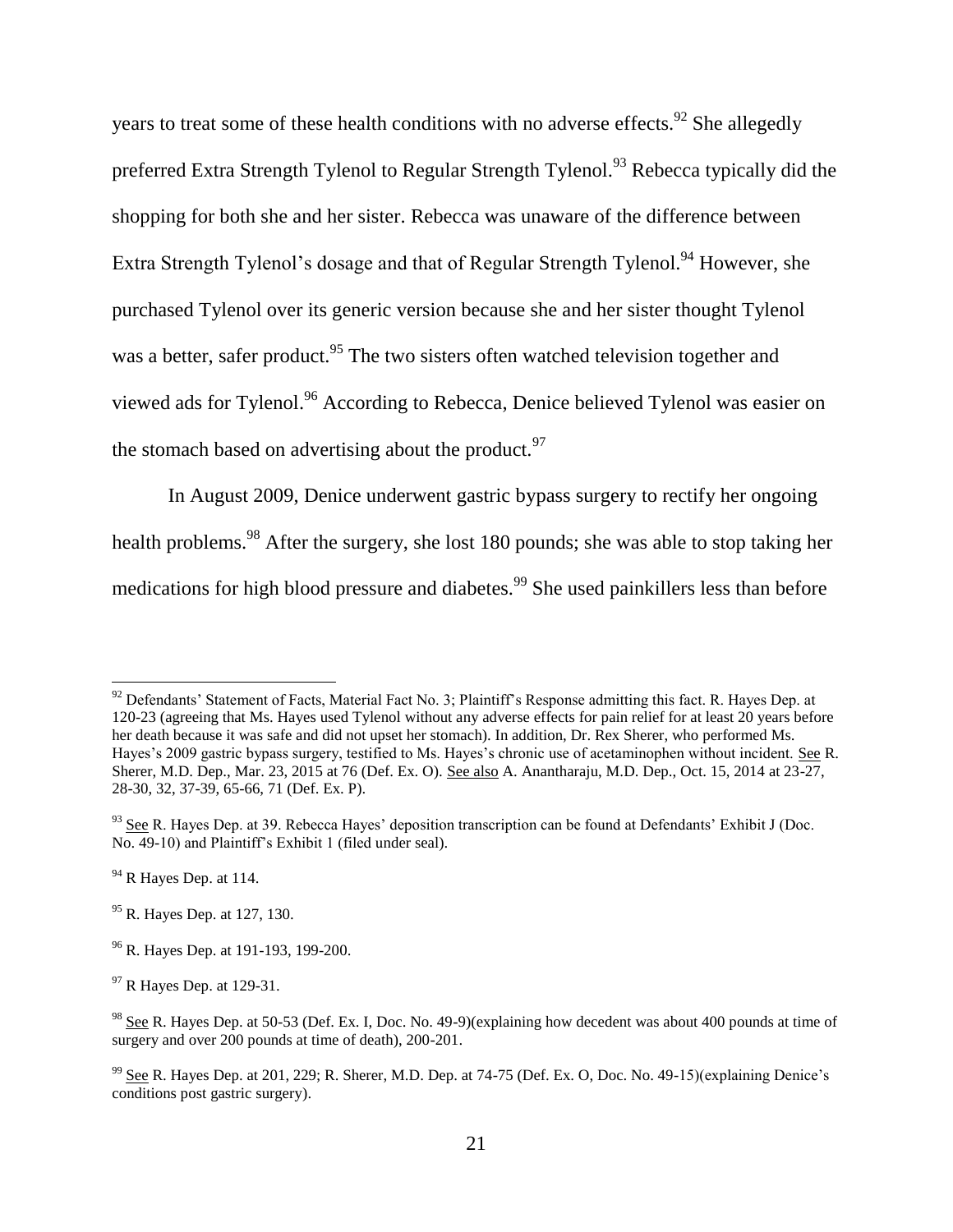because her back and leg pain had lessened.<sup>100</sup> In June 2010, she then had a fall which exacerbated her back pain.<sup>101</sup>

In mid-August 2010, Denice underwent lumbar laminectomy surgery.<sup>102</sup> She was instructed by her doctor to take Regular Strength Tylenol in conjunction with Lorcet, a prescription drug containing acetaminophen, and was not to exceed four grams of acetaminophen in a 24-hour period.<sup>103</sup> Denice took Extra Strength Tylenol from August 12, 2010 to August 29, 2010 at "appropriate times and in appropriate amounts."<sup>104</sup> She allegedly took tablets from a medium-sized bottle Rebecca had purchased the previous August to treat Denice's gastric bypass surgery pain. <sup>105</sup> That bottle was shared by the two sisters during that year.<sup>106</sup> Denice allegedly used that bottle until it ran out. Rebecca purchased another bottle of Extra Strength Tylenol for her sister on August  $28$ ,  $2010$ .<sup>107</sup>

 $\overline{\phantom{a}}$ 

<sup>103</sup> See R. Hayes Dep. 156-57, 159-160

<sup>106</sup> R. Hayes Dep. at 122, 189.

 $100$  R. Hayes Dep. at 201, 229.

<sup>101</sup> R. Hayes Dep. at 201-202; R. Terry Dep. at 53 (Def. Ex. I, Doc. No. 49-9).

 $102$  See R. Hayes Dep. at 156-57.

<sup>&</sup>lt;sup>104</sup> Short Form Compl., Doc. No. 28 at ¶10; Pl. Fact Sheet at 11-12 (redacted), Ex. H; Defendants' Statement of Facts, Material Fact No. 5; Plaintiff's Statement admitting this fact (as quoted from the plaintiff's complaint). However, plaintiff also admits that no fact witness has personal knowledge that Ms. Hayes took her Extra Strength Tylenol as directed. See Defendants' Statement of Material Facts, Material Fact No. 4; Plaintiff's Statement admitting this fact.

<sup>&</sup>lt;sup>105</sup> R. Hayes Dep. at 189, 229. According to Rebecca, she had purchased a medium-sized bottle of about 100 to 120 caplets of Extra Strength Tylenol in August 2009. Id.

 $107$  R. Hayes Dep. at 147, 230. According to Rebecca, Extra Strength Tylenol was all that was available; Regular Strength Tylenol was not being sold at the WalMart where she purchased the product. R. Hayes Dep. at 207. See also R. Terry Dep. at 38 (Def. Ex. I, Doc. No. 49-9).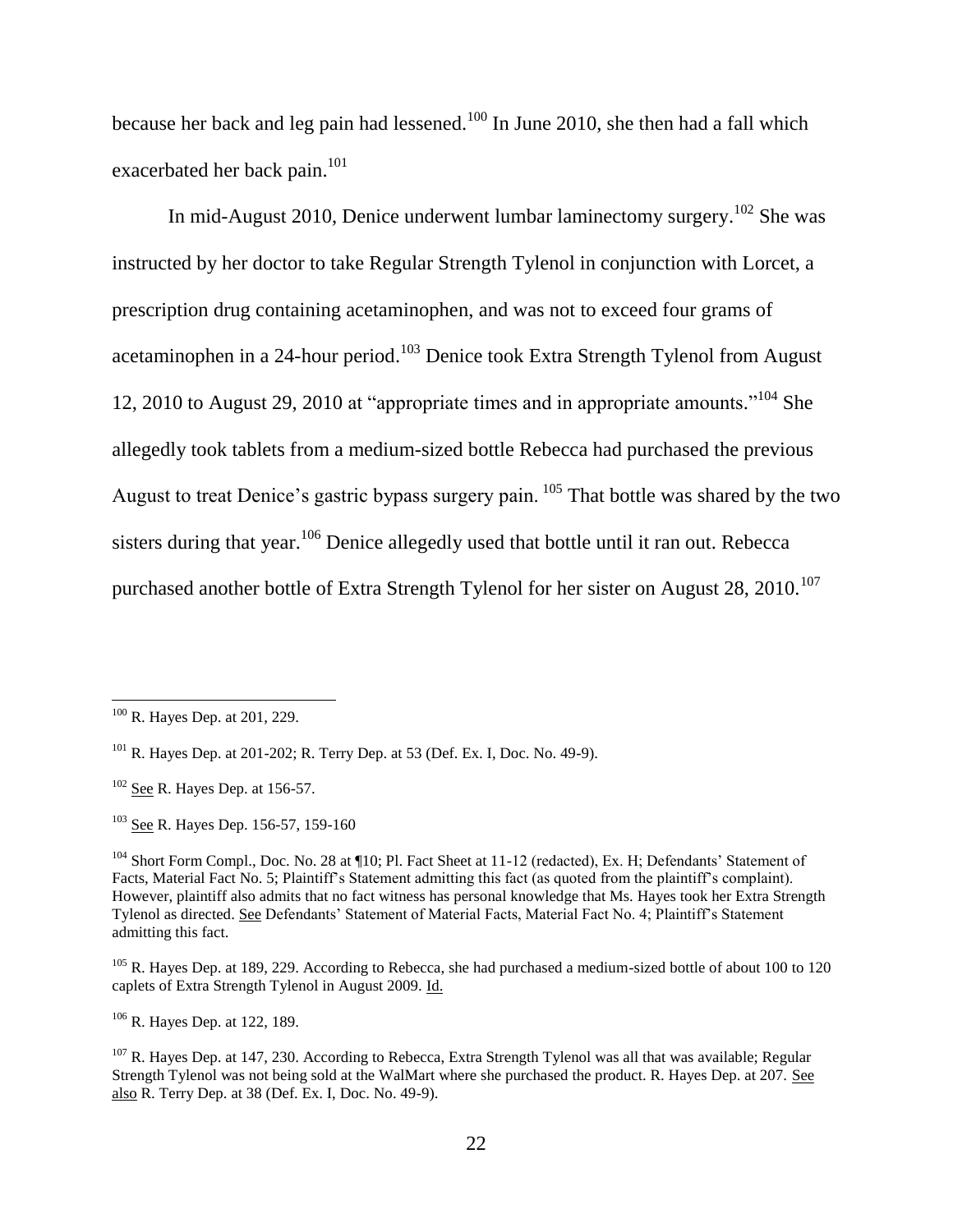After her surgery, Ms. Hayes also began taking Lorcet as instructed by her doctor. However, she allegedly stopped taking Lorcet at some point before her death because she didn't like its side effects.<sup>108</sup> She continued to only take Extra Strength Tylenol because she thought it was gentler on her stomach. $109$ 

Between August 12, 2010 and August 31, 2010, Denice was in and out of the hospital.<sup>110</sup> She was admitted to the hospital overnight on August 20, 2010 for "nausea, vomiting, and impending dehydration."<sup>111</sup> She was experiencing back and rectal pain.<sup>112</sup> She was released on August  $23$ ,  $2010$ .<sup>113</sup> During the week of August 23, 2010, Denice continued to experience symptoms of nausea and vomiting.<sup>114</sup> She was having trouble eating solid foods.<sup>115</sup> She allegedly took three to four doses of Extra Strength Tylenol each day during that week.<sup>116</sup> During this timeframe, Denice was cared for by several members of her family. $117$ 

<sup>&</sup>lt;sup>108</sup> See R. Hayes Dep. at 34-36, 60, 67, 203-205. Denice also was prescribed hydrocodone with acetaminophen which she took right after she was discharged from her back surgery on August 12, 2010. See R. Hayes Dep. at 156. At what point between August  $12<sup>th</sup>$  and  $29<sup>th</sup>$  Denice stopped taking Lorcet is in dispute.

 $109$  R. Hayes Dep. at 34-36, 60, 67, 203-205.

<sup>&</sup>lt;sup>110</sup> See R. Terry Dep. at 38 (Def. Ex. I, Doc. No. 49-9); R. Hayes Dep. at 38-41.

<sup>111</sup> See R. Terry Dep. at 38; R. Hayes Dep. at 38-41, 58-61, 76, 162, 205.

<sup>&</sup>lt;sup>112</sup> See R. Hayes Dep. at 38.

 $113$  See R. Hayes Dep. at 162-163.

 $114$  See R. Hayes Dep. at 56-57.

<sup>&</sup>lt;sup>115</sup> See R. Hayes Dep. at 46, 56, 66-67, 237-238.

<sup>116</sup> R. Hayes Dep. at 209-210, 226-227.

<sup>&</sup>lt;sup>117</sup> See R. Terry Dep. at 38-40 (Def. Ex. I, Doc. No. 49-9); R. Hayes Dep. at 34-35, 39-40, 46, 56-57, 74; Plaintiff's Fact Sheet (Def. Ex. G, Doc. No. 49-8).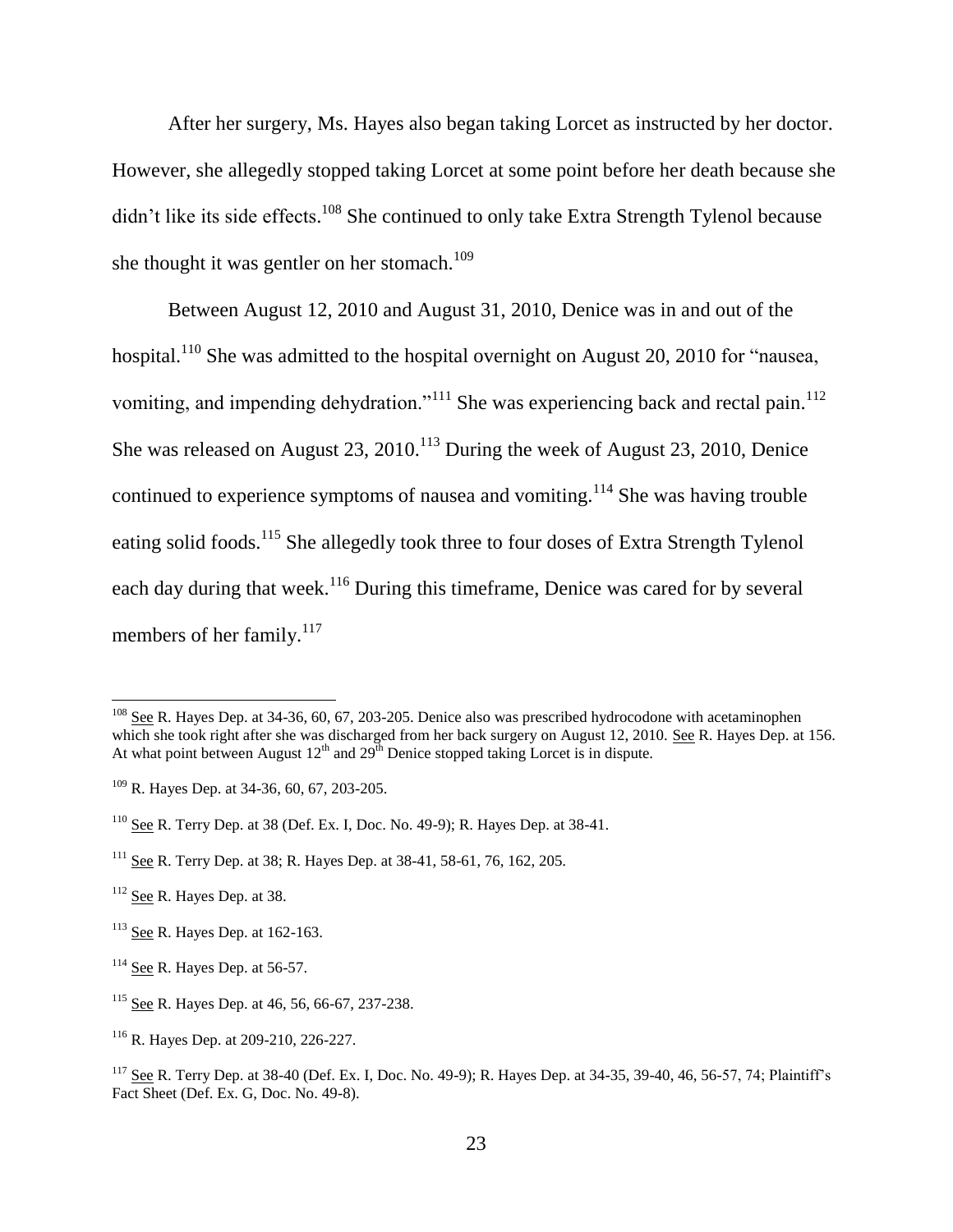Denice was again admitted to the hospital on August 29, 2010.<sup>118</sup> The doctor diagnosed her with acute liver failure "most likely [from] accidental Tylenol overuse" and treated her with the acetaminophen antidote.<sup>119</sup> Denice died in the hospital two days later. Her cause of death is listed as "liver failure" caused by "acetaminophen intoxication."<sup>120</sup>

# **b. PLAINTIFF'S CLAIMS**

In January 2012, Ms. Terry filed suit against Johnson & Johnson and McNeil asserting, *inter alia*, a negligent failure-to-warn claim. According to the plaintiff, the defendants knew that Tylenol could cause liver damage at or just above the recommended dose, especially when a person has been fasting or malnourished. The plaintiff claims the defendants are liable for Denice's death because they failed to warn consumers about the risk of injury and/or death Tylenol could cause.

The defendants move for summary judgment, arguing that the plaintiff cannot offer sufficient evidence at trial to support her failure-to-warn claim. The defendants also argue that the plaintiff's failure-to-warn claim is impliedly preempted.<sup>121</sup>

<sup>&</sup>lt;sup>118</sup> See R. Hayes Dep. at 38-41, 58-61, 76.

 $119$  R. Hayes Dep. at 76, 171.

<sup>&</sup>lt;sup>120</sup> See Denice Hayes Death Certificate (Doc. No. 45, Ex. A).

 $121$  The defendants note that the plaintiff did not comply with the page limit in her response to this motion. While it is true that the plaintiff should have moved for leave to exceed the page limit, I will excuse this oversight because the plaintiff's lengthy response helps to frame the larger issues in this case in a cohesive manner. However, the plaintiff may not be excused from such an oversight in the future.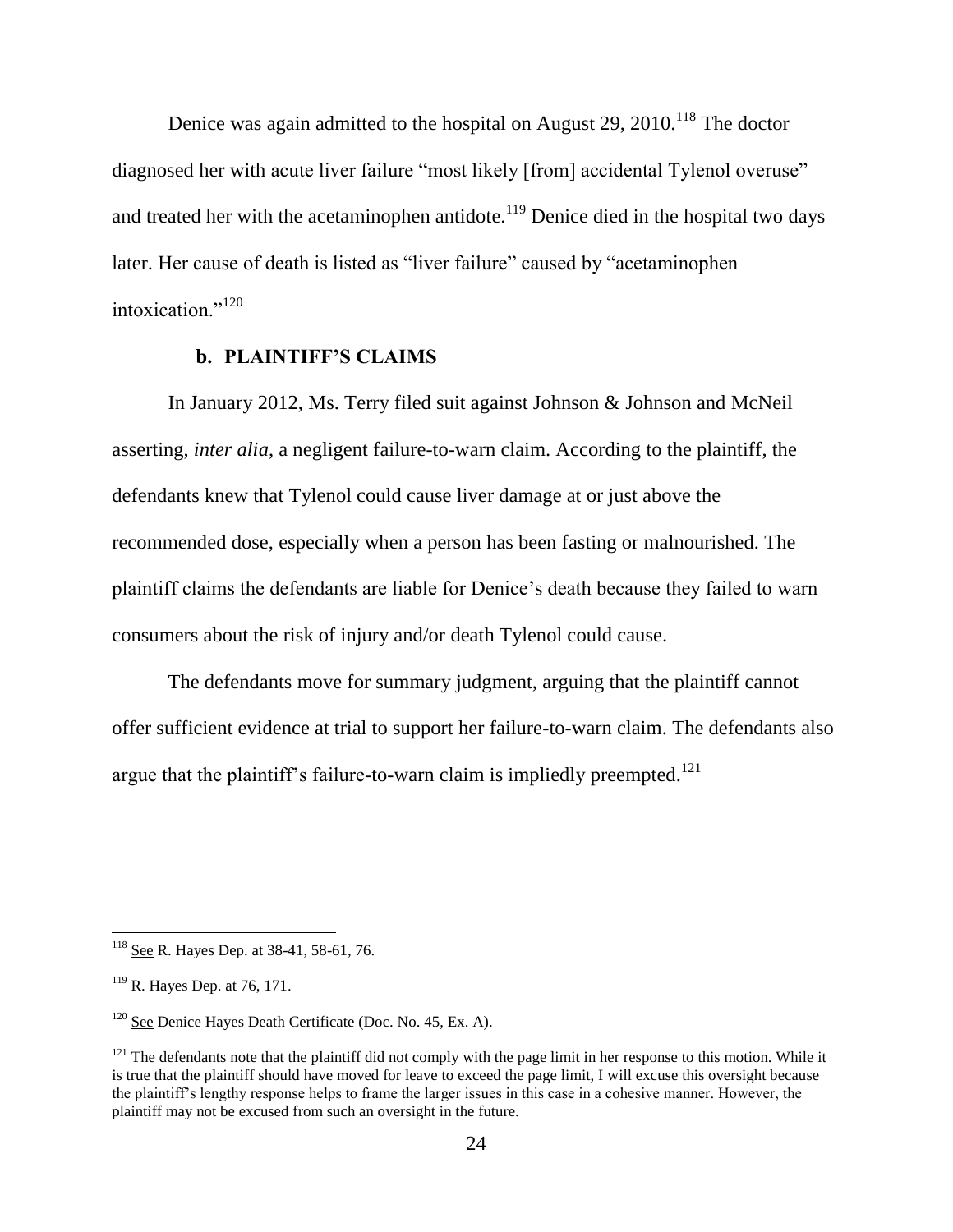#### **III. SUMMARY JUDGMENT STANDARD**

Summary judgment is appropriate "if the movant shows that there is no genuine dispute as to any material fact and that the movant is entitled to judgment as a matter of law." FED. R. CIV. P. 56(a). A dispute is "genuine" when "a reasonable jury could return a verdict for the nonmoving party" based on the evidence in the record. Anderson v. Liberty Lobby, Inc., 477 U.S. 242, 248 (1986). A factual dispute is "material" when it "might affect the outcome of the suit under the governing law." Id.

A party seeking summary judgment initially bears responsibility for informing the court of the basis for its motion and identifying those portions of the record that "it believes demonstrate the absence of a genuine issue of material fact." Celotex Corp. v. Catrett, 477 U.S. 317, 323 (1986). Where the non-moving party bears the burden of proof on a particular issue at trial, the moving party's initial Celotex burden can be met simply by demonstrating to the district court that "there is an absence of evidence to support the non-moving party's case." Id. at 325. After the moving party has met its initial burden, the adverse party's response must cite "particular parts of materials in the record, including depositions, documents, electronically stored information, affidavits or declarations, stipulations (including those made for purposes of the motion only), admissions, interrogatory answers, or other materials." FED. R. CIV. P. 56(c)(1). Summary judgment is therefore appropriate when the non-moving party fails to rebut by making a factual showing that is "sufficient to establish the existence of an element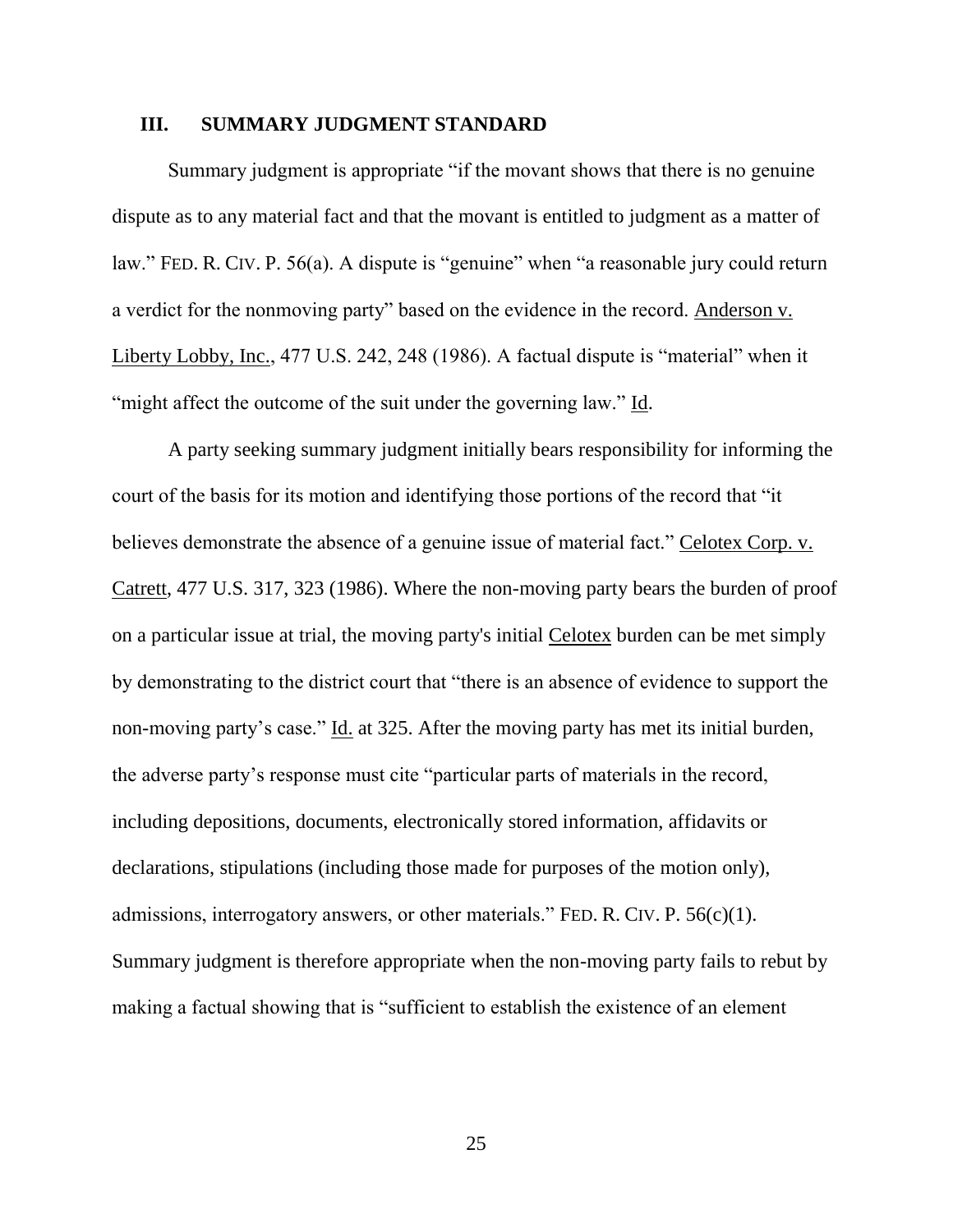essential to that party's case, and on which that party will bear the burden of proof at trial." Celotex, 477 U.S. at 322.<sup>122</sup>

Under Rule 56 of the Federal Rules of Civil Procedure, the court must draw "all justifiable inferences" in favor of the non-moving party. Anderson, 477 U.S. at 255. The court must decide "not whether . . . the evidence unmistakably favors one side or the other but whether a fair-minded jury could return a verdict for the plaintiff on the evidence presented." Id. at 252. If the non-moving party has produced more than a "mere scintilla of evidence" demonstrating a genuine issue of material fact, then the court may not credit the moving party's "version of events against the opponent, even if the quantity

 $122$  Alabama law governs the plaintiff's failure-to-warn claim. This standard is the same as the summary judgment standard found in Alabama law. Alabama law requires that "proof by substantial evidence shall be required to submit an issue of fact to the trier of the facts [for motions for summary judgment in all civil actions]."Ala.Code 1975 § 12-21-12. "'Substantial evidence' has been defined as 'evidence of such weight and quality that fair-minded persons in the exercise of impartial judgment can reasonably infer the existence of the fact sought to be proved.'" Mixon By and Through Mixon v. Houston County, 598 So.2d 1317, 1318 (Ala. 1992)(quoting West v. Founders Life Assurance Co. of Florida, 547 So.2d 870, 871 (Ala. 1989)).

The moving party has the burden to make a prima facie case that no genuine dispute of material fact exists. When the burden of proof at trial is on the non-moving party at the summary judgment stage—as is the case here—the moving party "may satisfy the Rule 56 burden of production either by submitting affirmative evidence that *negates an essential element* in the nonmovant's claim or, assuming discovery has been completed, by demonstrating to the trial court that the nonmovant's evidence is insufficient to establish an essential element of the nonmovant's claim." Verchot v. General Motors Corp., 812 So.2d 296, 300 (Ala. 2001)(quoting Ex parte General Motors Corp., 769 So.2d 903, 909 (Ala.1999)(citations and quotation marks omitted))(emphasis in original). The non-movant then has the burden to put forth sufficient evidence to prove each element of her claims. Id. This evidence is then considered in the light most favorable to the non-movant and all reasonable doubts resolved against the moving party. See id. In other words, if the plaintiff as the non-movant cannot produce sufficient evidence to show her claim could be successfully established at trial, the defendants are entitled to summary judgment. See Verchot v. General Motors Corp., 812 So.2d 296, 300 (Ala. 2001)("If the nonmovant cannot produce sufficient evidence to prove each element of its claim, the movant is entitled to a summary judgment, for a trial would be useless.")(citations and quotation marks omitted)).

This standard is slightly different than if the party moving for summary judgment is also the party with the burden of proof at trial. If the movant were the plaintiff, she would be expected to put forth "credible evidence" to support her motion. See Verchot v. General Motors Corp., 812 So.2d 296, 300 (Ala. 2001)("If the movant has the burden of proof at trial, the movant must support his motion with credible evidence, using any of the materials specified in Rule 56(c), [Ala.]R.Civ.P. ('pleadings, depositions, answers to interrogatories, and admissions on file, together with the affidavits')."(citations and quotation marks omitted)).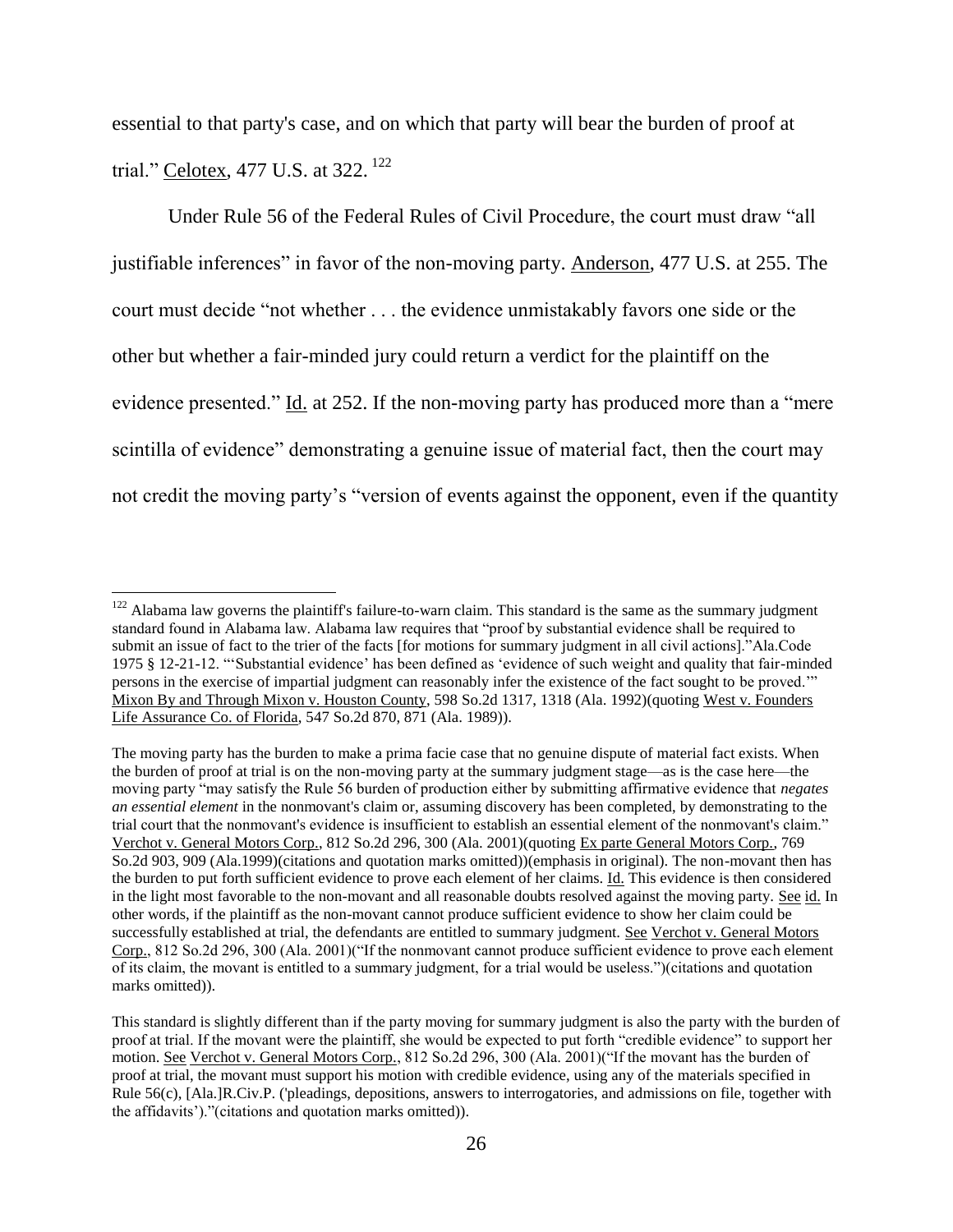of the [moving party's] evidence far outweighs that of its opponent." Big Apple BMW, Inc. v. BMW of N. Am., Inc., 974 F.2d 1358, 1363 (3d Cir. 1992).

# **IV. Plaintiff Has Offered Sufficient Evidence for Her Failure-To-Warn Claim**

I previously determined that Alabama law governs all of the plaintiff's claims. See Choice of Law Decision, May 20, 2015 (Doc. No. 41, 42).

# **a. Alabama Products Liability Law (AEMLD)**

Product liability cases in Alabama are governed by the Alabama Extended Manufacturer's Liability Doctrine (AEMLD). The AEMLD is a hybrid liability doctrine which follows the tenets of Restatement 402A but allows defendants to pursue traditional tort defenses like assumption of the risk, lack of causation, or contributory negligence. See Casrell v. Altec Indus., Inc., 335 So.2d 128, 131-34 (Ala.1976); Atkins v. Am. Motors Corp., 335 So.2d 134, 137-43 (Ala.1976).<sup>123</sup> The AEMLD may be applied to wrongful death cases. Casrell, 335 So.2d at 134; Atkins, 335 So.2d at 144. To establish liability under the AEMLD, a plaintiff must show:

(1) he suffered injury or damages to himself or his property by one who sells a product in a defective condition unreasonably dangerous to the plaintiff as the ultimate user or consumer, if

(a) the seller is engaged in the business of selling such a product, and

(b) it is expected to and does reach the user or consumer without substantial change in the condition in which it is sold.

(2) Showing these elements, the plaintiff has proved a prima facie case although

 $\overline{\phantom{a}}$  $^{123}$  See, e.g., Yamaha Motor Co., Ltd. v. Thornton, 579 So.2d 619, 624-25 (Ala. 1991).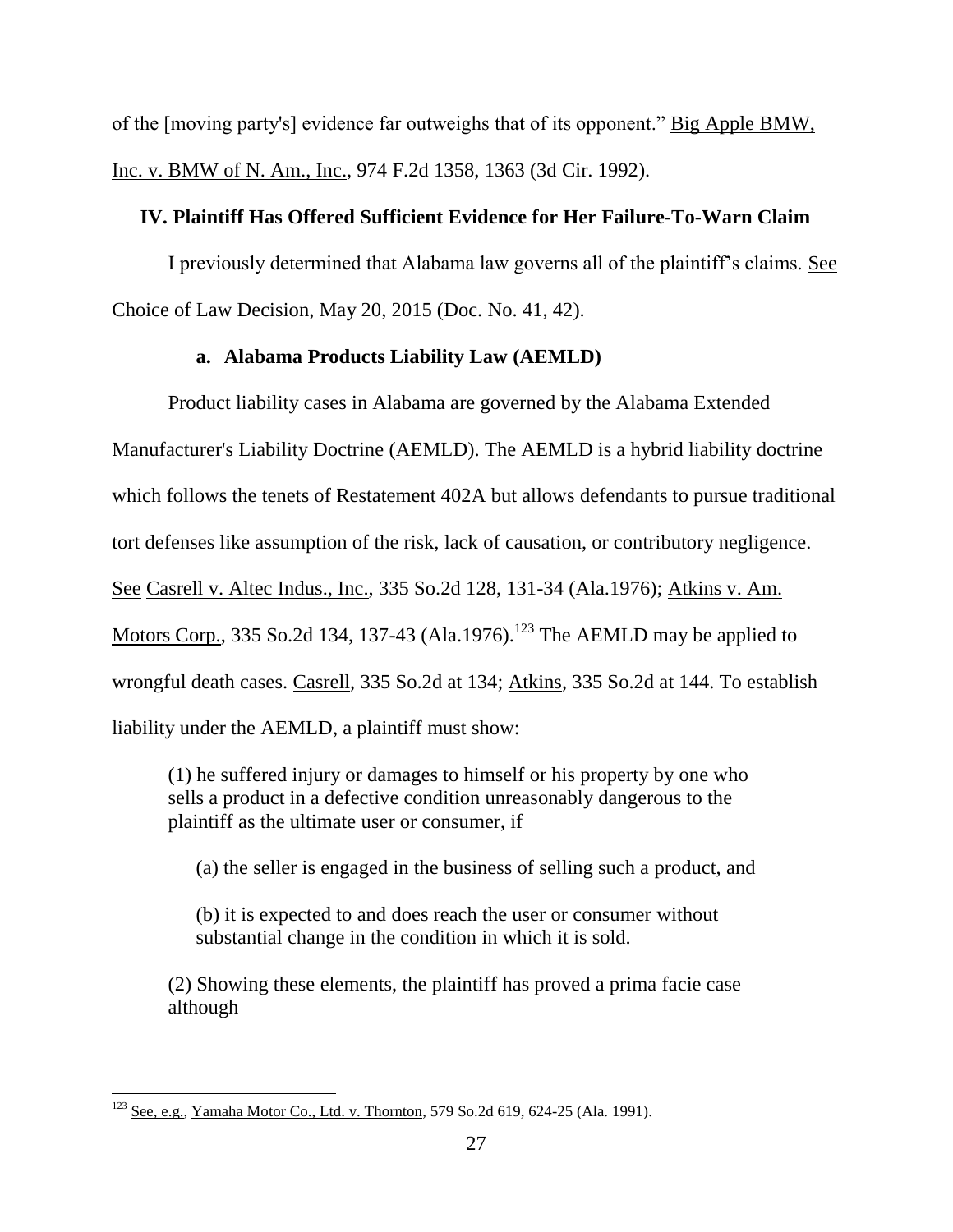(a) the seller has exercised all possible care in the preparation and sale of his product, and

(b) the user or consumer has not bought the product from, or entered into any contractual relation with, the seller.

Casrell, 335 So.2d at 132-33.

"Under the AEMLD, a manufacturer has the duty to design and manufacture a product that is reasonably safe for its intended purpose and use." Townsend v. Gen. Motors Corp., 642 So.2d 411, 415 (Ala. 1994). This does not mean that the manufacturer is expected to insure against all harm or "to produce an accident-proof or injury-proof product." Id. "Proof of an accident and injury is not in itself sufficient to establish liability under the AEMLD; a defect in the product must be affirmatively shown." Id. (citing Casrell, 335 So.2d 128; Atkins, 335 So.2d 134). See also Sears, Roebuck & Co. v. Haven Hills Farm, Inc., 395 So.2d 991, 994-95 (Ala. 1981); Thompson v. Lee, 439 So.2d 113, 115 (Ala. 1983); Brooks v. Colonial Chevrolet–Buick, Inc., 579 So.2d 1328, 1332 (Ala. 1991); Verchot v. Gen. Motors Corp., 812 So.2d 296, 301 (Ala. 2001).

Under the AEMLD, "the important factor is whether [the product] is safe or dangerous when the product is used as it was intended to be used. However, danger may be obviated by adequate warning." Yarbrough v. Sears, Roebuck and Co., 628 So.2d 478, 481 (Ala. 1993)(quoting Casrell, 335 So.2d at 133 (Ala.1976); Atkins, 335 So.2d 134 (quotation marks omitted)). When a drug manufacturer "has reason to anticipate that danger may result from a particular use, as where a drug is sold which is safe only in limited doses, [the manufacturer] may be required to give adequate warning of the danger...and a product sold without such warning is in a defective condition." Atkins, 335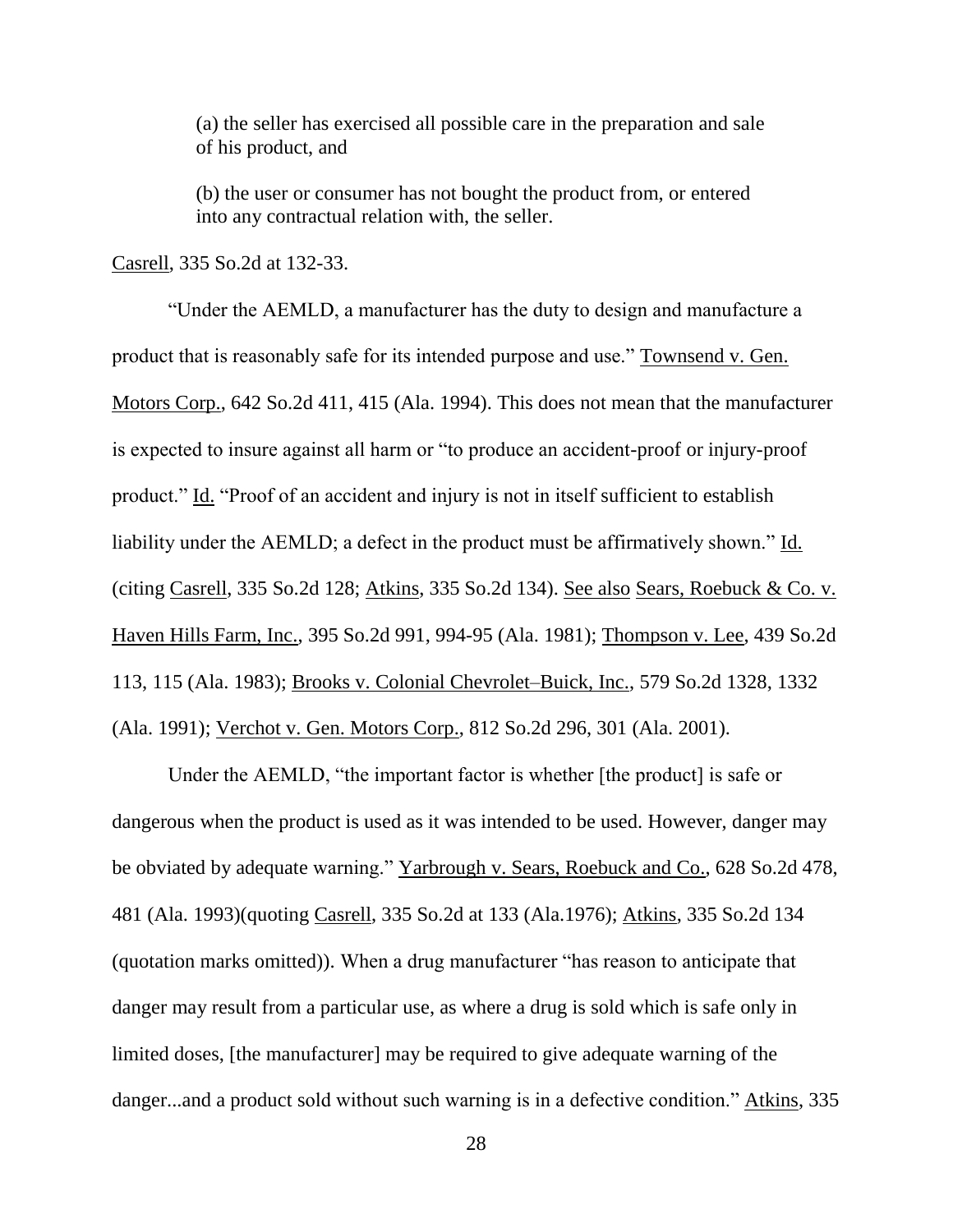So.2d at 147 (quoting Restatement 402A Comment as an appendix to its decision to adopt AEMLD); see id. at 143, n. 5 ("Although our holding modifies the Restatement's theory of strict liability, the Comment, in large measure, retains its utility; therefore, we attach the official Comment to s 402A as an appendix hereto."). "[A] seller is not required to warn with respect to products, or ingredients in them, which are only dangerous, or potentially so, when consumed in excessive quantity, or over a long period of time, when the danger, or potentiality of danger, is generally known and recognized." Id. at 148.

#### **b. The Elements of a Failure-to-Warn Claim**

To establish liability under the AEMLD, the plaintiff must show that her sister was injured by the defendants' product sold to her "in a defective condition unreasonably dangerous…as the ultimate user or consumer." Casrell, 335 So.2d at 132-33. "Showing these elements, the plaintiff has proved a prima facie case although [the defendants have] exercised all possible care in the preparation and sale of [their] product, and [the decedent had] not bought the product from, or entered into any contractual relation with, the seller." Id. Under the AEMLD, "[a] manufacturer is under a duty to warn users of the dangerous propensities of a product only when such products are dangerous when put to their intended use." Gurley By and Through Gurley v. Am. Honda Motor Co., Inc., 505 So.2d 358, 361 (Ala. 1987). Specifically, the plaintiff must show that the warning provided was defective or inadequate in order to establish this breach of duty. See Deere & Co. v. Grose, 586 So.2d 196, 198 (Ala. 1991).

29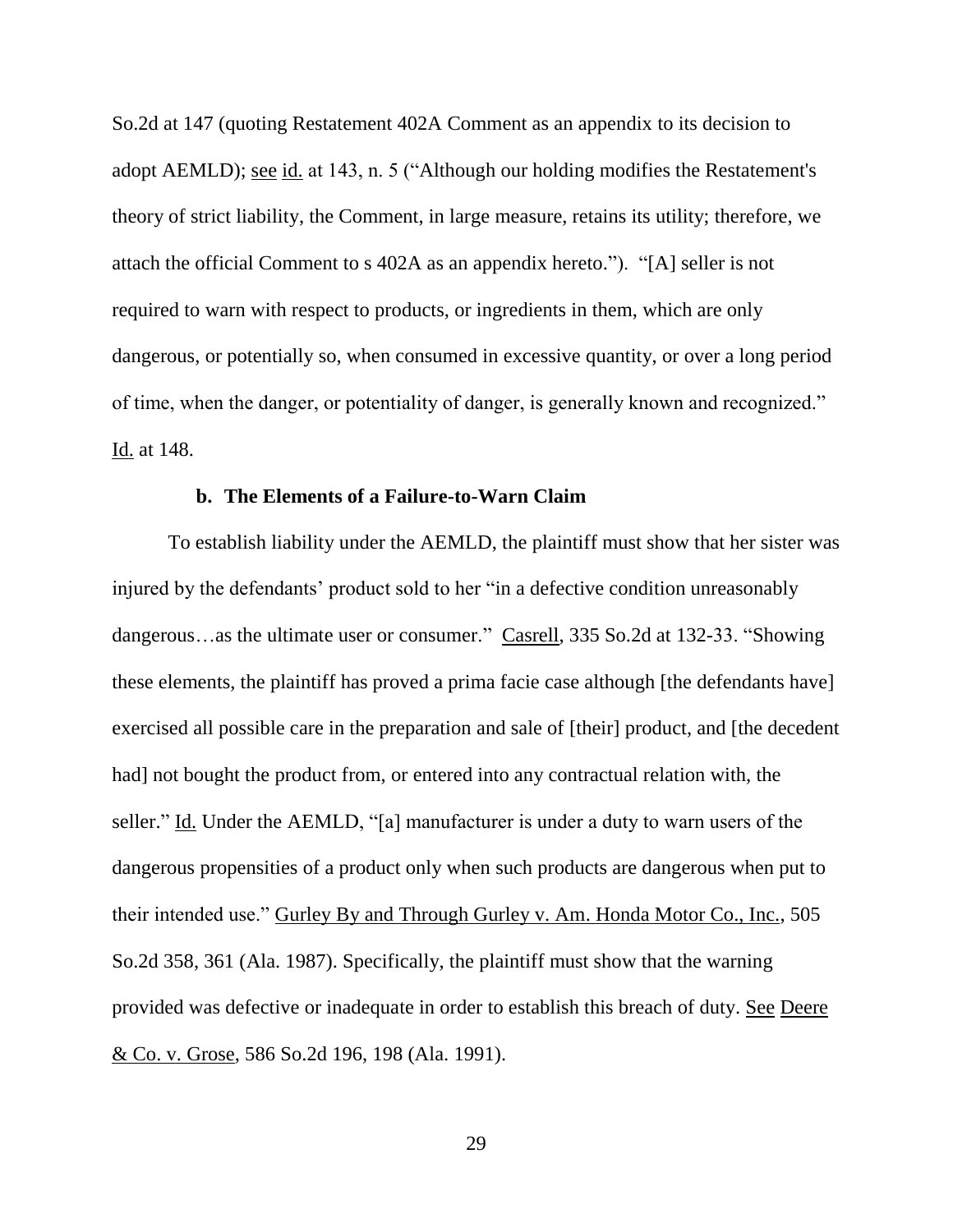### **i. Adequacy of Warning**

The defendants argue that the plaintiff has not offered sufficient evidence to show that a different, more adequate warning would have prevented the decedent's death. To be adequate, a warning "need not be the best possible warning" nor "warn of every potential danger." Gurley, 505 So.2d at 361. But, the manufacturer does have a duty to warn of potential hazards of foreseeable misuse if the dangers of misuse are ones of which the general public is unaware. See Yarbrough, 628 So.2d at 481; Gurley, 505 So.2d at 361 ("The objective of placing a duty to warn on the manufacturer of a product is to acquaint the user with a danger of which he is not aware, and there is no duty to warn when the danger is obvious." (citation omitted)).

The plaintiff offers evidence that the label was inadequate.<sup>124</sup> The plaintiff offers several reasons why a jury could find the label was inadequate. First, the plaintiff points out that the Extra Strength Tylenol label, at the time of the decedent's death, recommended that consumers take two tablets every 4 to 6 hours. The TFM offered dosing instructions of two tablets every 6 hours. Under the defendants' dosing instructions, a consumer could potentially take more acetaminophen over a 24-hour period than was recommended by the TFM. The TFM is not a final rule; therefore, the defendants' dosing instruction would not be *per se* negligent. However, the defendants' decision to instruct consumers to take more acetaminophen than recommended by the

 $124$  See R. Hayes Dep. at 196-198, 208-209.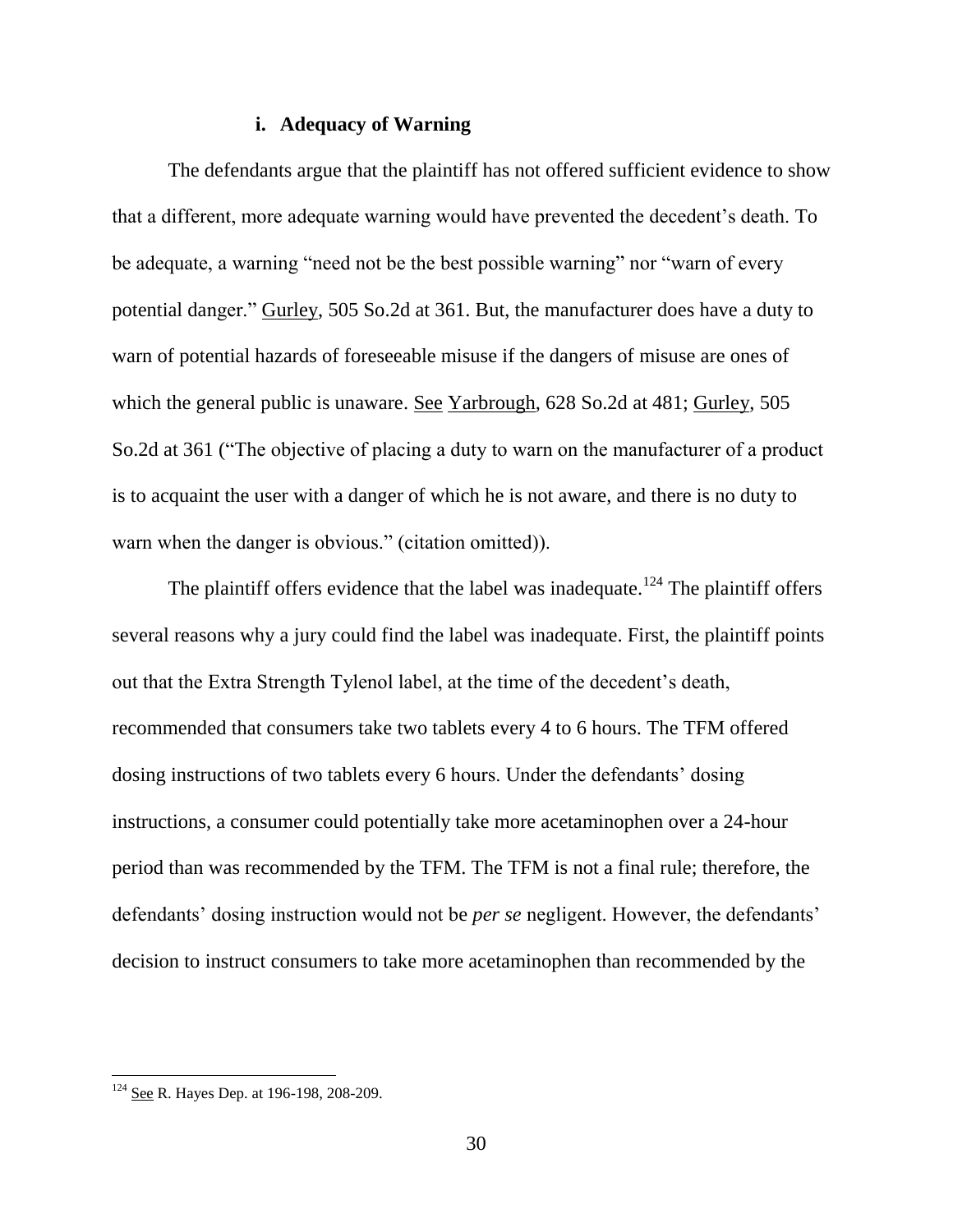TFM, without also warning of the potential risk of taking too much, could lead a reasonable jury to find that Extra Strength Tylenol's label was inadequate.<sup>125</sup>

Second, the plaintiff argues that the Extra Strength Tylenol label was deficient because it did not disclose the risk of severe liver damage or death from taking Extra Strength Tylenol at or just above the recommended dose.<sup>126</sup> The plaintiff has offered evidence from her own experts that Tylenol may be unsafe at recommended dosage levels.<sup>127</sup> She also has offered testimony from the defendant's own experts that they recommend their patients take below the recommended daily dose of Tylenol and emphasize to patients to take no more than the maximum daily dose, though Tylenol is advertised as "safe and effective."<sup>128</sup>

Lastly, the plaintiff argues that the label did not warn consumers about the risk of liver damage to those who were fasting or malnourished. To support this argument, the

<sup>&</sup>lt;sup>125</sup> Which warnings Denice may have viewed—the pre-2009 Final Rule warnings or the post-2009 Final Rule warnings—is a fact in dispute. However, these dosing instructions were offered on both labels.

 $126$  This argument would apply to the pre-2009 Final Rule label.

<sup>&</sup>lt;sup>127</sup> See N. Kaplowitz Dep., Apr. 21, 2015 at 271-73 (Pl. Ex. 31)("Q: "...you limit your Tylenol recommendations to patients with liver injury to two gram maximum? A: Correct. Q: Why two grams? A: Because I think that people with liver disease can't tolerate an insult, and two grams is what I would consider to be -- I consider the – the literature to -- and my personal experience to be such that I don't think I've -- you know, it's exceedingly rare. There may be a couple of cases in the literature where somebody described patients who were taking two grams or less as having liver injury. But my feeling is that it's -- you know, it's not a dangerous dose for somebody with liver disease. Q: You're testifying in this lawsuit and in the prior case that four grams can put somebody into acute liver failure? A: Right….Q: So you're giving them two grams with people with liver injury? A: Yeah. And that's exactly why the FDA lowered the dose from four grams to three grams; the recommended dose."); N. Kaplowitz, M.D. Expert Report (May 5, 2014)(Pl. Ex. 37); L. Plunkett, M.D. Expert Report (May 2, 2014)(Pl. Ex. 38). See also Neil Kaplowitz, M.D., Acetaminophen Hepatoxicity: What Do We Know, What Don't We Know, and What Do We Do Next?, Hepatology, Jul. 2004 at 23-26 (Pl. Ex. 39); William Lee, Acetaminophen and the U.S. Acute Liver Failure Study Group: Lowering the Risks of Hepatic Failure, Hepatology, Vol. 40, No. 1, 6-9 (2004)(Pl. Ex. 40).

<sup>&</sup>lt;sup>128</sup> See R. Brown Dep. at 72 (Apr. 30, 2015)(Pl. Ex. 32)("I tell them to take no more than six or eight regularstrength tablets in a day, knowing that they'll take more…It's neigh on 2 grams [daily]."); S. Flamm Dep. at 168-73 (May 5, 2015)(Pl. Ex. 33)(explaining why he only recommends that patients take a maximum of 3 or 4 grams of Tylenol a day but advises them that this is the upper limit on what should be taken because he recognizes the likely risk of patients taking too much).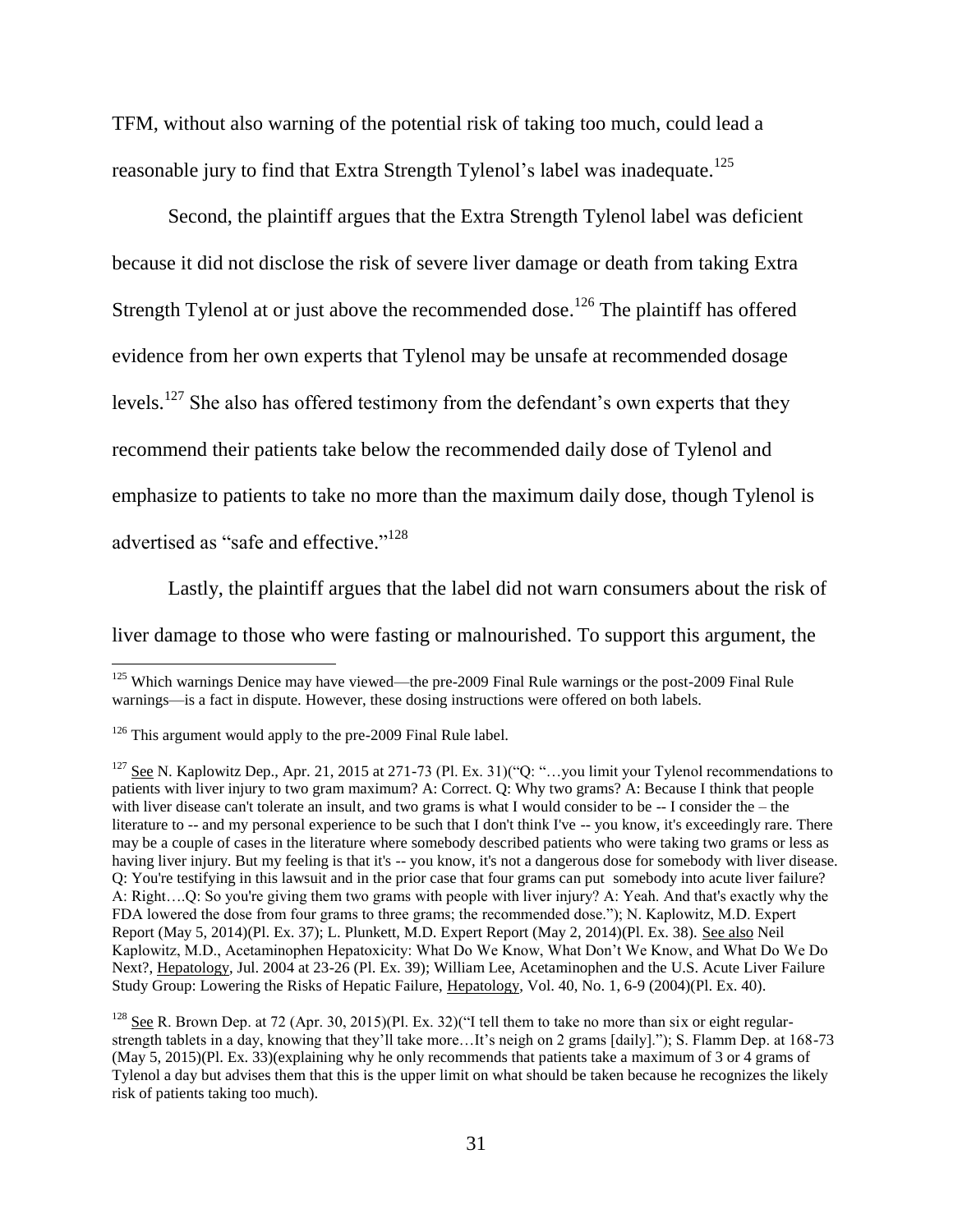plaintiff offers scientific evidence, as far back as the 1990s, to suggest that fasting may put a consumer of Tylenol more at risk of hepatotoxicity.<sup>129</sup> The 2009 Final Rule itself also indicated that those who are fasting or malnourished may have lower glutathione stores, putting them at possible risk of liver damage. See 2009 Final Rule, 74 Fed. Reg. 19385, 19397 (Apr. 29, 2009)("Malnourished individuals have been shown to have reduced glutathione levels (Refs. 37, 38, and 39). Therefore, it is possible that low glutathione levels may increase the risk for liver injury because there would be less available to bind to NAQPI. Low glutathione levels may [be] a surrogate for identifying a population at increased risk of liver injury with acetaminophen, but it was unclear how much of the deficiency is necessary."). Drawing all inferences in the light most favorable to the plaintiff, a reasonable jury could find that the defendants did not adequately warn of this risk as well.

Even if Denice did take more than the recommended dose, this error would not necessarily defeat the plaintiff's claim. "[P]roof that a product was used as intended is not an element of a prima facie case under the AEMLD." Sears, Roebuck and Co. v. Harris, 630 So.2d 1018, 1028 (Ala. 1993). Instead, "a user's misuse of an allegedly defective product is an affirmative defense to liability under the AEMLD, which the defendant must plead and prove." Id. (citing Kelly v. M. Trigg Enters., Inc., 605 So.2d 1185, 1192 (Ala. 1992)). "Where a warning has been provided, a question arises as to whether the

l

 $129$  See Whitcomb & Block, Association of Acetaminophen Hepatotoxicity with Fasting and Ethanol Use, 272 JAMA 23, 1845-1850 (1994)(Pl. Ex. 12)("This study suggests that fasting may be an important predisposing factor for acetaminophen hepatotoxicity in patients taking 4 to 10 g of acetaminophen within 24 hours."). See also C. Blume Dep. at 106-109 (Def. Ex. N, Doc. No. 49-14)(explaining how concerns about effect of fasting or malnutrition have been noted in scholarly articles).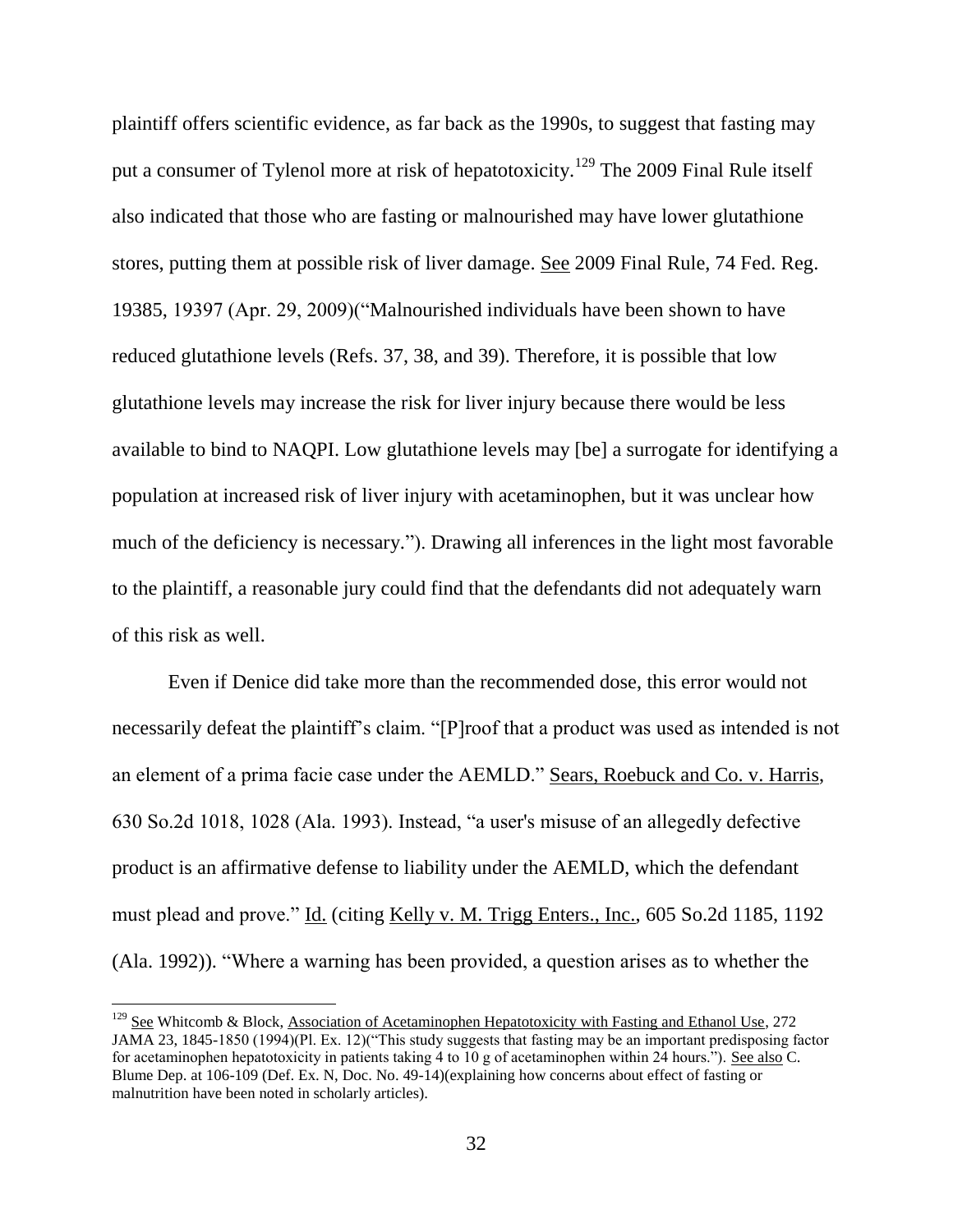warning was adequate, and adequacy of the warning is a question of fact for the jury." Brasher v. Sandoz Pharm. Corp., Nos. CV–98–TMP–2648–S, CV–98–TMP–2650–S, 2001 WL 36403362, at \*13 (N.D. Ala. Sept. 21, 2001)(citing Toole v. McClintock, 999 F.2d 1430, 1433 (11th Cir. 1993)).<sup>130</sup>

The plaintiff offers evidence that even if Denice took more than the recommended dose, this error was foreseeable. There is evidence that the defendants were well aware that consumers often unintentionally took too much Tylenol, leading to liver damage. See, e.g, Summary of Studies Examining Consumer Use of Acetaminophen at 2 (Pl. Ex. 34)(offering evidence from 2000s, including survey conducted by McNeil itself, that upwards of half of acetaminophen users misuse or take more than the recommended dose). This was a topic of concern in the medical community for several years before Denice died. In addition, the plaintiff argues that the information presented by the defendants about the risks of Tylenol—both on the label and in advertisements—would lead a reasonable consumer to be unaware that acute liver failure or death was a possible result of taking too much Tylenol over a short period of time.<sup>131</sup> From what has been

<sup>&</sup>lt;sup>130</sup> See also CDER Working Group Executive Summary and Recommendations, Feb. 26, 2008 (Pl. Ex. 8) (explaining how unintentional overdose could be the result of many different factors)("[W]hen someone takes an amount greater than labeled, it is unclear whether it is a case of failing to read the directions, failing to understand the directions, failing to understand that severe liver injury can result from not following the directions or failing to realize that more than one of the medications used contained acetaminophen.").

<sup>&</sup>lt;sup>131</sup> See also R. Hayes Dep. at 198-199, 212-214, 216-217; CDER Working Group Executive Summary and Recommendations, Feb. 26, 2008 (Pl. Ex. 8)("Current warnings of overdose and labeling identifying products containing acetaminophen have not adequately decreased the number of serious cases of liver injury.").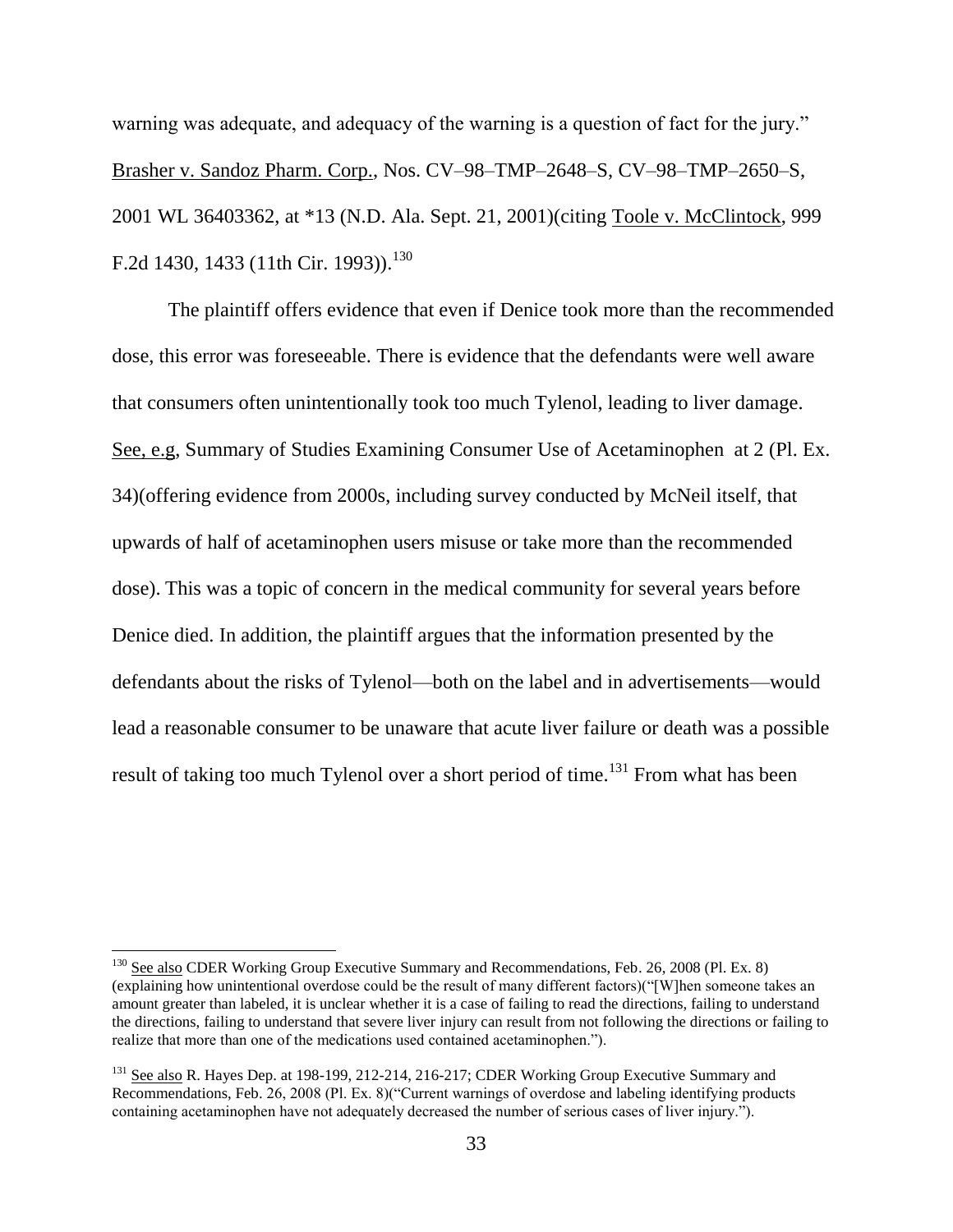provided, a reasonable jury could find that the Tylenol label did not adequately warn consumers of the risk of taking Tylenol at or just above the recommended dose.<sup>132</sup>

The plaintiff also offers evidence that an adequate label would have prevented Denice's death. The plaintiff's cause of death is listed as acetaminophen-induced liver failure.<sup>133</sup> She was treated in the hospital before she died for this condition. The plaintiff offers an expert report from Timothy Davern, II, M.D. who has studied ALF for many years. See Expert Report of T. Davern M.D. (Pl. Ex. 20). Dr. Davern points to parts of Denice's medical record which show she was not experiencing liver or renal problems

 $132$  A reasonable jury may infer that the label was inadequate given that Tylenol is an OTC drug which is perceived and advertised as being safe to take. See CDER Working Group Executive Summary and Recommendations, Feb. 26, 2008 (Pl. Ex. 8)("Consumers perceive that OTC products are extremely safe and not likely to lead to serious toxicity. The marketing of OTC products emphasizes their safety and this perception may be reinforced by the availability of package sizes with large numbers of pills."); Lee, W.M., Acetaminophen Toxicity: Changing Perceptions on a Social/Medical Issue, Hepatology 46(4): 966-970 (2007)(Pl. Ex. 9)(explaining that advertisements tout the drug as "safest"). A reasonable jury may also conclude that the label did not adequately warn of the seriousness of possible side effects resulting from overdose. See CDER Working Group Executive Summary and Recommendations, Feb. 26, 2008 (Pl. Ex. 8)("Consumers are not aware that acetaminophen can cause serious liver injury, in part because product labels do not adequately warn of this problem.").

OTC advertising is not required to list possible side effects or active ingredients of advertised drugs. See Ellen Frank, Director, Div. of Public Affairs, CDER of the FDA, Powerpoint, Jun. 29, 2009 at 179 (Pl. Ex. 21). However, Ashley McEvoy, a McNeil executive, testified that advertising is one way that McNeil uses to "educate" consumers about McNeil's products. See A. McEvoy Dep., Feb. 12, 2014 at 283-86 (Pl. Ex. 35).

<sup>&</sup>lt;sup>133</sup> The defendants argue that expert testimony is required to show causation. Ordinarily, expert testimony is required when the nature of the defect is complex or technical. See Sears, Roebuck & Co. v. Haven Hills Farm, Inc., 395 So.2d 991, 995 (Ala. 1981); Brooks v. Colonial Chevrolet–Buick, Inc., 579 So.2d 1328, 1332 (Ala. 1991). "This does not mean, however, that experts are always required, but simply that they are usually essential to produce evidence from which lay jurors may reasonably infer that the defective condition of the product is the cause of the product's failure and plaintiff's resultant injury." Haven Hills Farm, Inc., 395 So.2d at 995. If a jury could draw such an inference without expert testimony, "a prima facie case is nonetheless established." Id. See also Brooks, 579 So.2d at 1332.

In this case, expert testimony may help a jury understand Denice's cause of death. However, Denice's medical records have consistently indicated that acetaminophen-induced acute liver failure was the reason she was hospitalized before she died. The death certificate listed this as her cause of death. Under the circumstances provided, causation may not be as complex as the defendants make it out to be. What the plaintiff has provided regarding causation is sufficient for this motion. At trial, the plaintiff will have to establish the plaintiff's cause of death through testimony. The defendants can then offer expert testimony to rebut what Denice's doctor determined.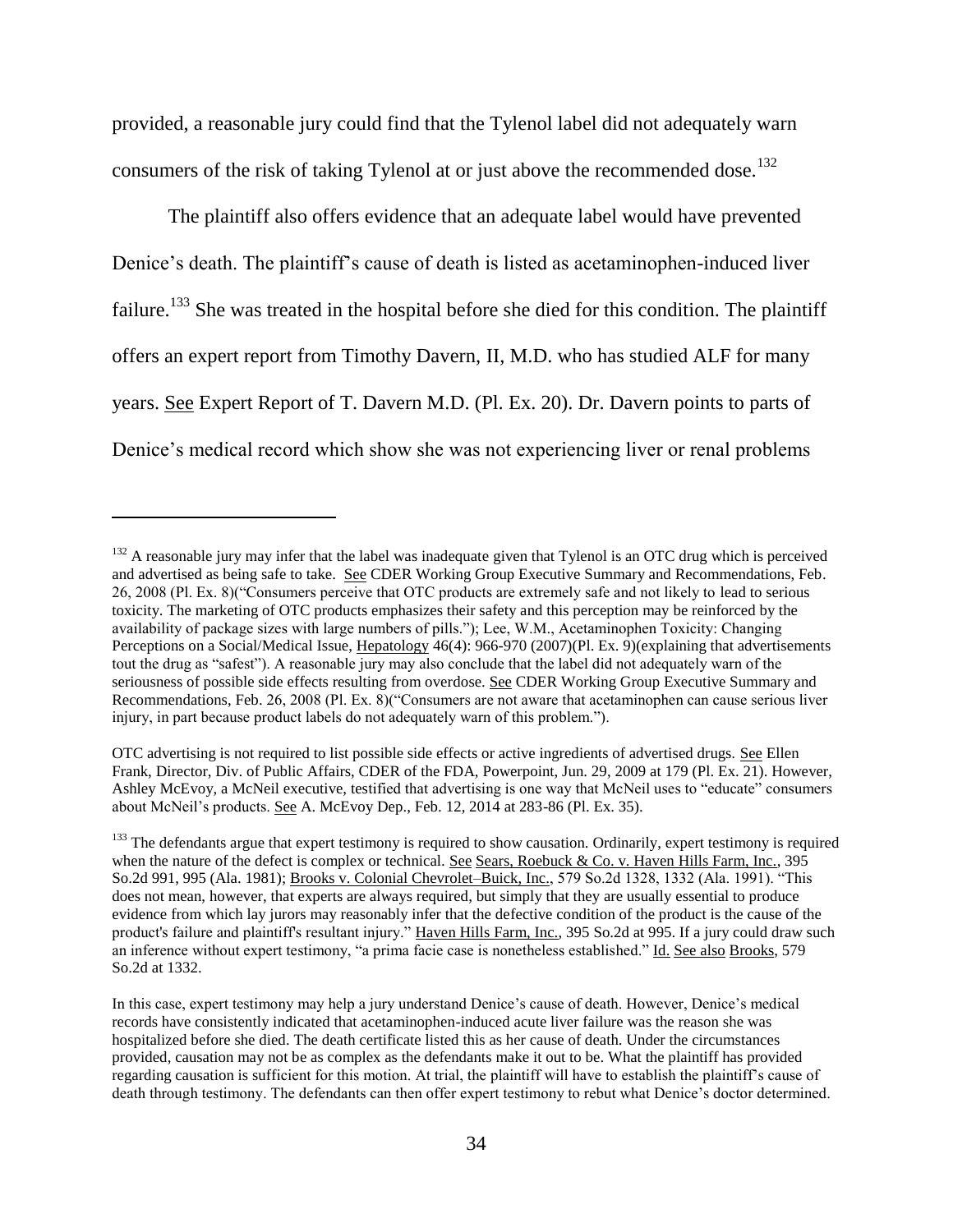prior to June 2010. See Expert Report of T. Davern M.D. (Pl. Ex. 20)(discussing how Ms. Hayes' liver was "normal in size" at the time of her gastric bypass surgery in August 2009 and how a colonoscopy in June 2010 produced benign results). After reviewing her medical history, he concluded that Denice's ALF "was caused by acetaminophen poisoning related to Tylenol ingestion for therapeutic purposes." Expert Report of T. Davern M.D. (Pl. Ex. 20).

In addition, Rebecca testified she would not have purchased Extra Strength Tylenol if she were aware of the risks of liver failure and death.<sup>134</sup> The plaintiff offers evidence that Denice, who was not a risk taker, stopped taking Lorcet because she was concerned about its side effects.<sup>135</sup> Drawing all inferences in the light most favorable to the plaintiff, a reasonable jury could find that the defendants breached their duty to warn of known risks of Extra Strength Tylenol, making the label inadequate. Furthermore, a jury could find that an adequate label would have prevented Denice's death.

# **ii. Proof for Causation: Read and Heeded**

To prove causation, the plaintiff will also have to show at trial that Denice would have read and heeded an adequate warning and that an adequate warning would have prevented the decedent's death.<sup>136</sup> See Yarbrough v. Sears, Roebuck and Co., 628 So.2d 478, 482 (Ala. 1993)("A negligent-failure-to-adequately warn case cannot be submitted to a jury unless there is some evidence that the allegedly inadequate warning would have

 $\overline{a}$ 

<sup>&</sup>lt;sup>134</sup> See R. Hayes Dep. at 214, 217-219.

 $135$  See, e.g., R. Hayes Dep. at 34 and at 222-226 (Def. Ex. J, Doc. No. 49-10).

<sup>&</sup>lt;sup>136</sup> As the parties agree, Alabama does not entitle the plaintiff to a "heeding" presumption.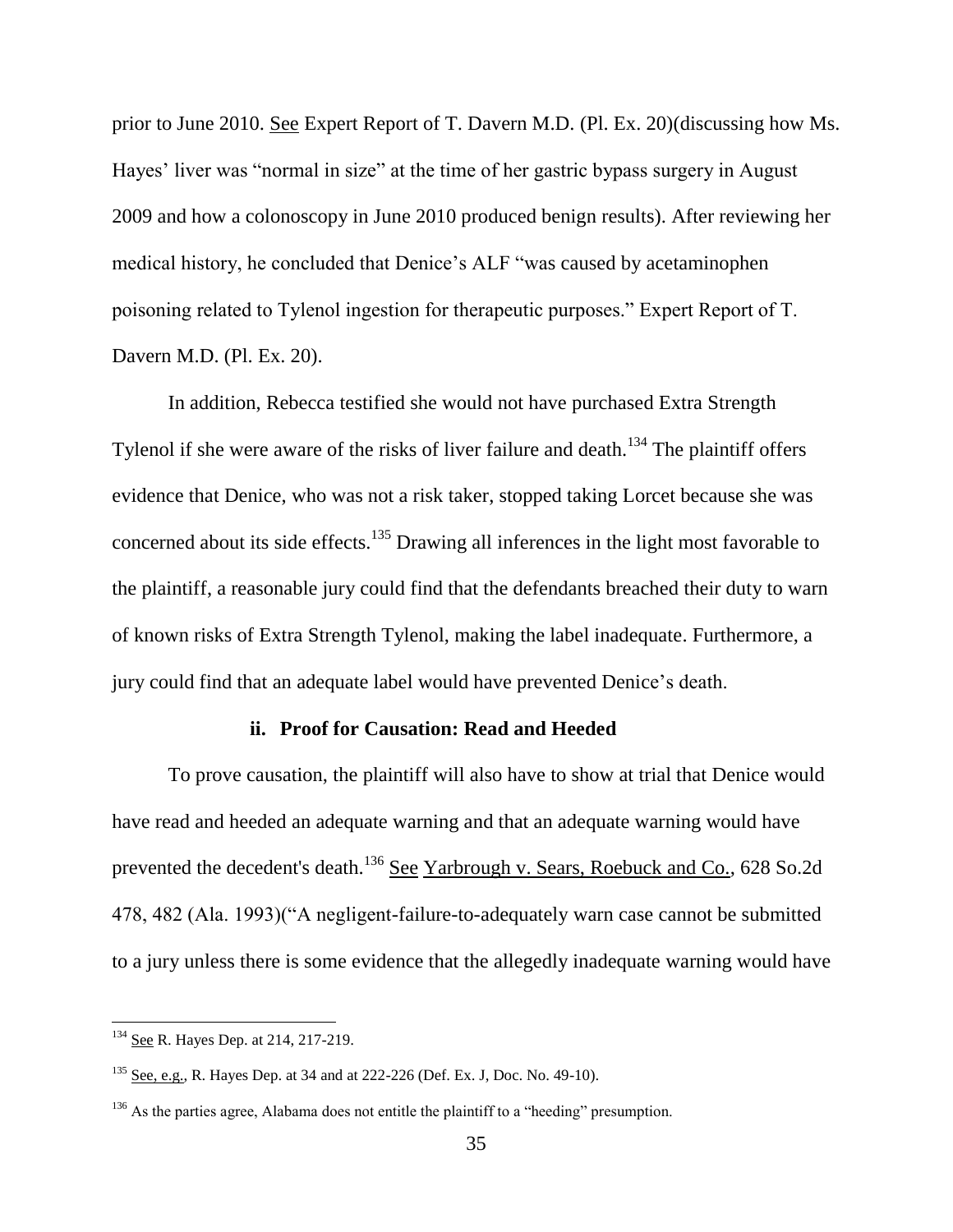been read and heeded and would have kept the accident from occurring." (quoting Gurley v. Am. Honda Motor Co., 505 So.2d 358, 361 (Ala. 1987)); Deere & Co. v. Grose, 586 So.2d 196, 198 (Ala. 1991)(same); Sears, Roebuck and Co. v. Harris, 630 So.2d 1018, 1030 (Ala. 1993). See also Brasher v. Sandoz Pharm. Corp., Nos. CV–98–TMP–2648–S, CV–98–TMP–2650–S, 2001 WL 36403362, at \*13 (N.D. Ala. Sept. 21, 2001)("Under Alabama law, to prevail in a warnings claim, the plaintiffs also must demonstrate a causal link between the allegedly inadequate warning and the injury. In cases such as these, that means that the plaintiffs must demonstrate that, had the defendant given an adequate warning, it would have been read and heeded by the prescribing physicians."); Garrison v. Novartis Pharms. Corp., 30 F. Supp. 3d 1325, 1335-1337 (M.D. Ala. 2014); Barnhill v. Teva Pharms. USA, Inc., 819 F. Supp. 2d 1254, 1262 (S.D. Ala. 2011)(explaining that Alabama law does not presume that the plaintiff would have read and heeded an adequate warning).

The defendants argue that the plaintiff cannot offer evidence that Denice would have read and heeded the label's warnings. In response, the plaintiff has offered evidence that Denice followed warnings on labels. Her sisters testified in their depositions that Denice would read labels, not take medication which would harm her, and would follow doctor's instructions.<sup>137</sup> There is evidence in her medical record that Denice was generally compliant with her doctor's instructions.<sup>138</sup> Doctor's notes indicate Denice told her doctor she had taken her last dose of Tylenol the night before she was admitted to the

<sup>&</sup>lt;sup>137</sup> See R. Hayes Dep. at 123, 125, 166, 210-211, 222-223.

<sup>138</sup> See R. Brown Dep., Apr. 30, 2015 at 284-87 (Pl. Ex. 32); S. Flamm Dep. at 262 (May 5, 2015)(Pl. Ex. 33).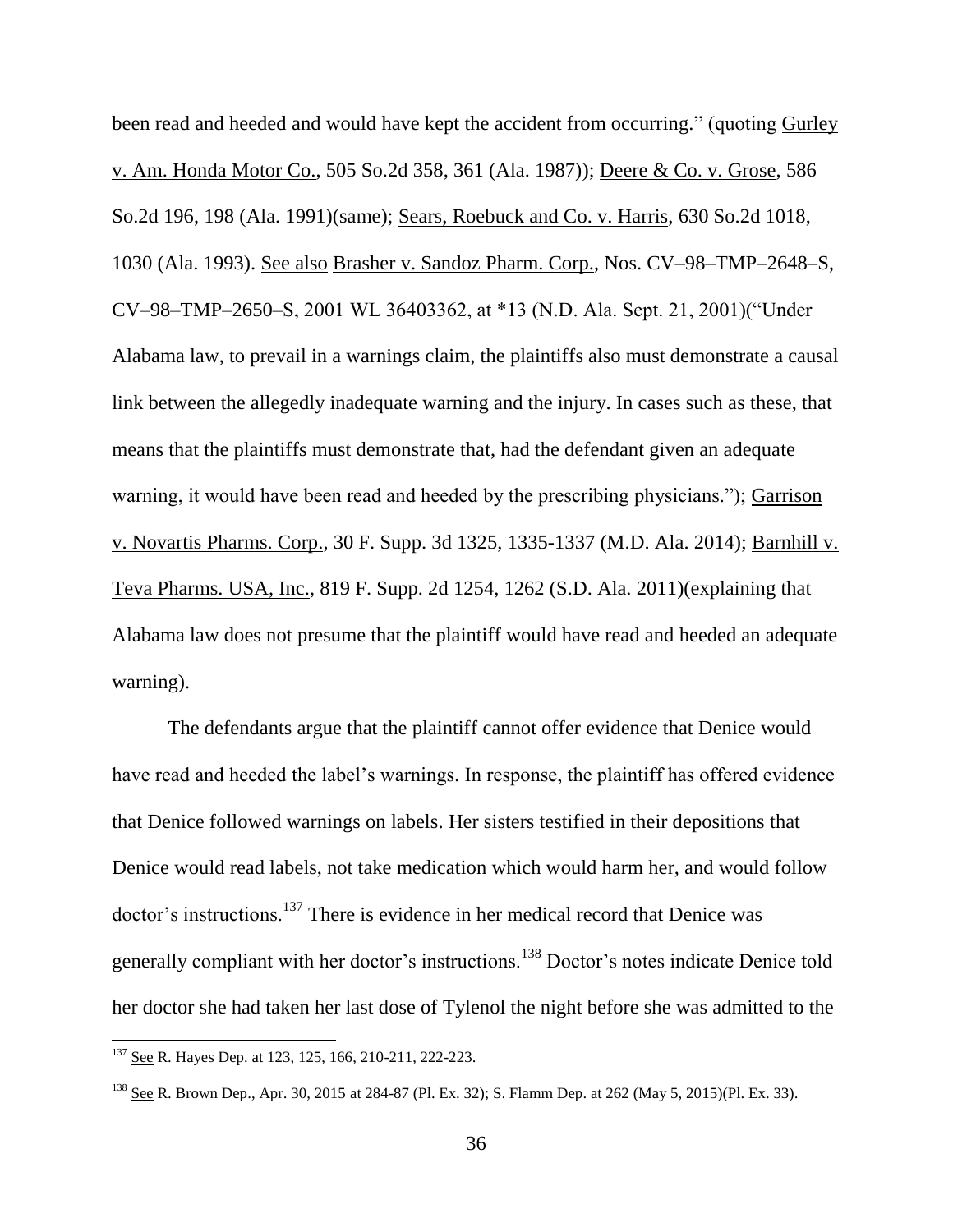hospital on August 29, 2010.<sup>139</sup> There is also no evidence to show that Denice was intentionally trying to commit suicide or overdose to harm herself. $140$ 

The defendants argue that there is no evidence that anyone actually saw Denice take the recommended dose of Tylenol or that she actually read and heeded the warnings on the label.<sup>141</sup> Denice was being cared for by several family members so no one person can verify the dosage she took.<sup>142</sup> However, the plaintiff plans to offer testimony by the decedent's sisters and doctors that she was compliant with her doctor's medical directions.<sup>143</sup> Denice's sister Rebecca lived with her for most of her life; she can speak to her sister's habits. This information is admissible under Federal Rule of Evidence 406. Whether this information about habit is credible is for a jury to decide.

Drawing all inferences in the light most favorable to the plaintiff, a reasonable jury could find that Denice would have read and heeded adequate warnings. Viewing the facts in the light most favorable to the plaintiff, a reasonable jury could find that the Extra Strength Tylenol label did not adequately warn of acute liver failure and possible death. It

l

<sup>&</sup>lt;sup>139</sup> See R. Hayes Dep. at 170-171. According to Rebecca's testimony, she saw Denice take 2 caplets at bedtime. She knew Denice had gotten up during the night and "might" have taken more caplets. Id.

<sup>&</sup>lt;sup>140</sup> See R. Brown Dep., Apr. 30, 2015 at 285-87 (Pl. Ex. 32); S. Flamm Dep., May 5, 2015 at 260, 262 (Pl. Ex. 33).

 $141$  See R. Hayes Dep. at 34-36 (Def. Ex. J, Doc. No. 49-10). The defendants rebut this evidence but pointing to information contained in decedent's life insurance proceedings. The information indicates that Denice "overdosed" on Tylenol. Whether that information can be presented at trial will be determined by a pending motion in limine. Even if the information can be presented, its mere existence does not negate the other evidence put forth that the decedent had taken the recommended dose. These competing pieces of evidence create a genuine dispute of material fact about whether the plaintiff would have read and heeded a different warning.

<sup>142</sup> See R. Terry Dep. at 38-40 (Def. Ex. I, Doc. No. 49-9).

<sup>&</sup>lt;sup>143</sup> See, e.g., R. Terry Dep. at 38 (Def. Ex. I, Doc. No. 49-9).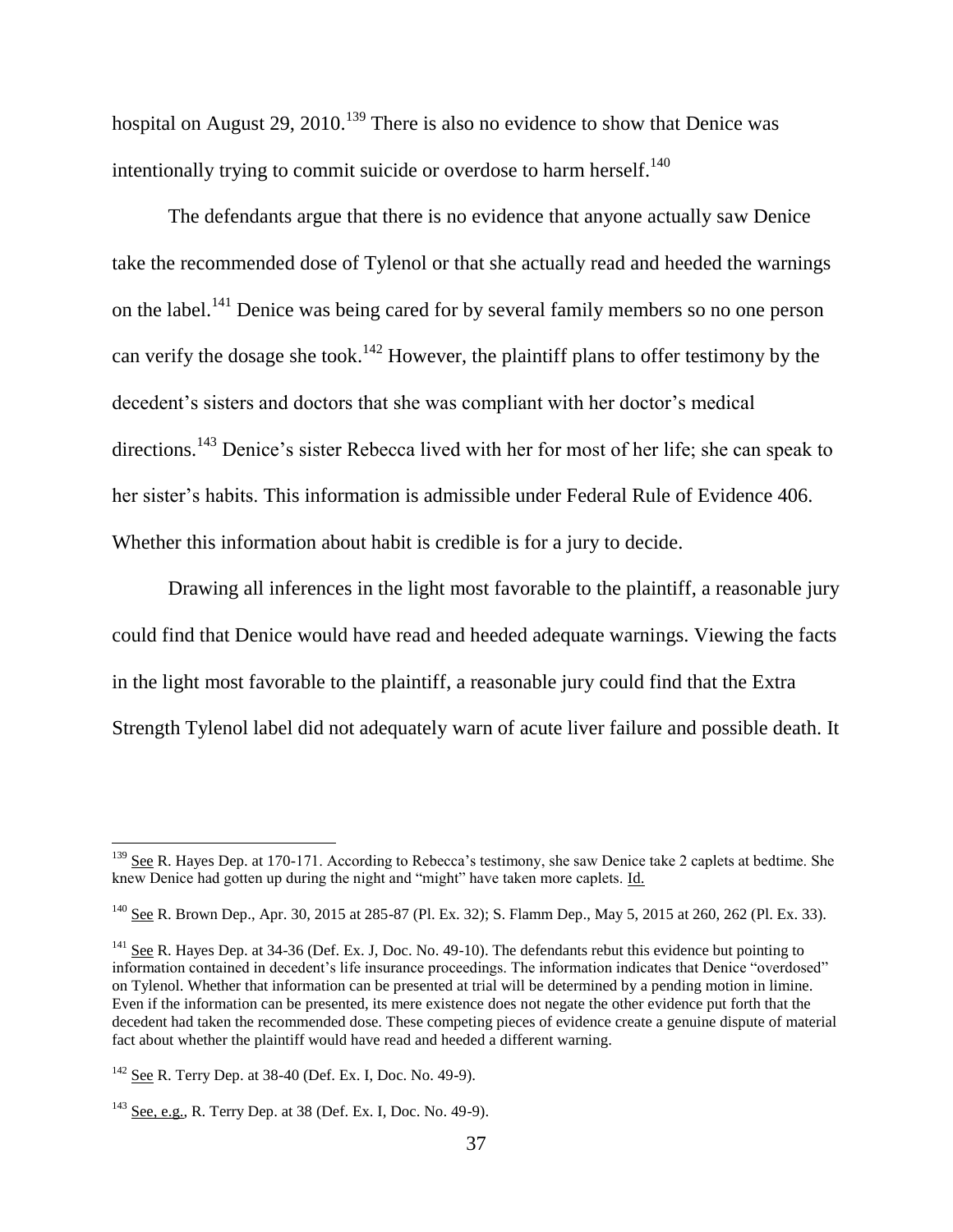is for a jury to decide if the Tylenol label adequately advised users of known risks of Tylenol.

### **V. Genuine Disputes of Material Fact Exist**

The parties agree on all material facts except two. These two disputes are genuine and require this case to proceed before a jury.

## **a. Regarding the Label**

 $\overline{\phantom{a}}$ 

First, the parties dispute which label was on the bottle of Extra Strength Tylenol used by Denice before she died. The plaintiff contends the bottle was purchased in August 2009. The defendants claim the bottle was purchased in August 2010.<sup>144</sup> This dispute is material because the label on Extra Strength Tylenol changed in early 2010. The new label added one word but that word is important. While the old label warned that an overdose of Extra Strength Tylenol could cause liver damage, the new label warned that an overdose could cause "severe" liver damage. If Denice relied on the warnings in the 2009 label, a reasonable jury could find that the lack of the warning of "severe" liver damage could have made that label inadequate.

While cleaning out Denice's belongings after her death, Denice's sisters discarded both the bottle of Extra Strength Tylenol and the bottle of Lorcet.<sup>145</sup> According to

<sup>&</sup>lt;sup>144</sup> There is also evidence that Denice may have taken Tylenol from bottles with different labels.

<sup>&</sup>lt;sup>145</sup> Pl. Fact Sheet at 13,  $\left[ \mathcal{B}; \mathbb{R}, \text{ Terry Dep. at 41, 61-62, 176-179} \right]$  (Def. Ex. I, Doc. No. 49-9)(confirming her sister threw away vitamins, stomach medicines, Tylenol, as well as Lorcet, a prescription product containing acetaminophen).

The defendants implicitly argue in their reply brief that I should only allow the 2010 label to be considered as evidence because the plaintiff failed to preserve the Tylenol bottle. Sanctioning the plaintiff in this way appears unwarranted. There is no evidence that the plaintiff's disposal of the bottle was meant to be spoliation of evidence.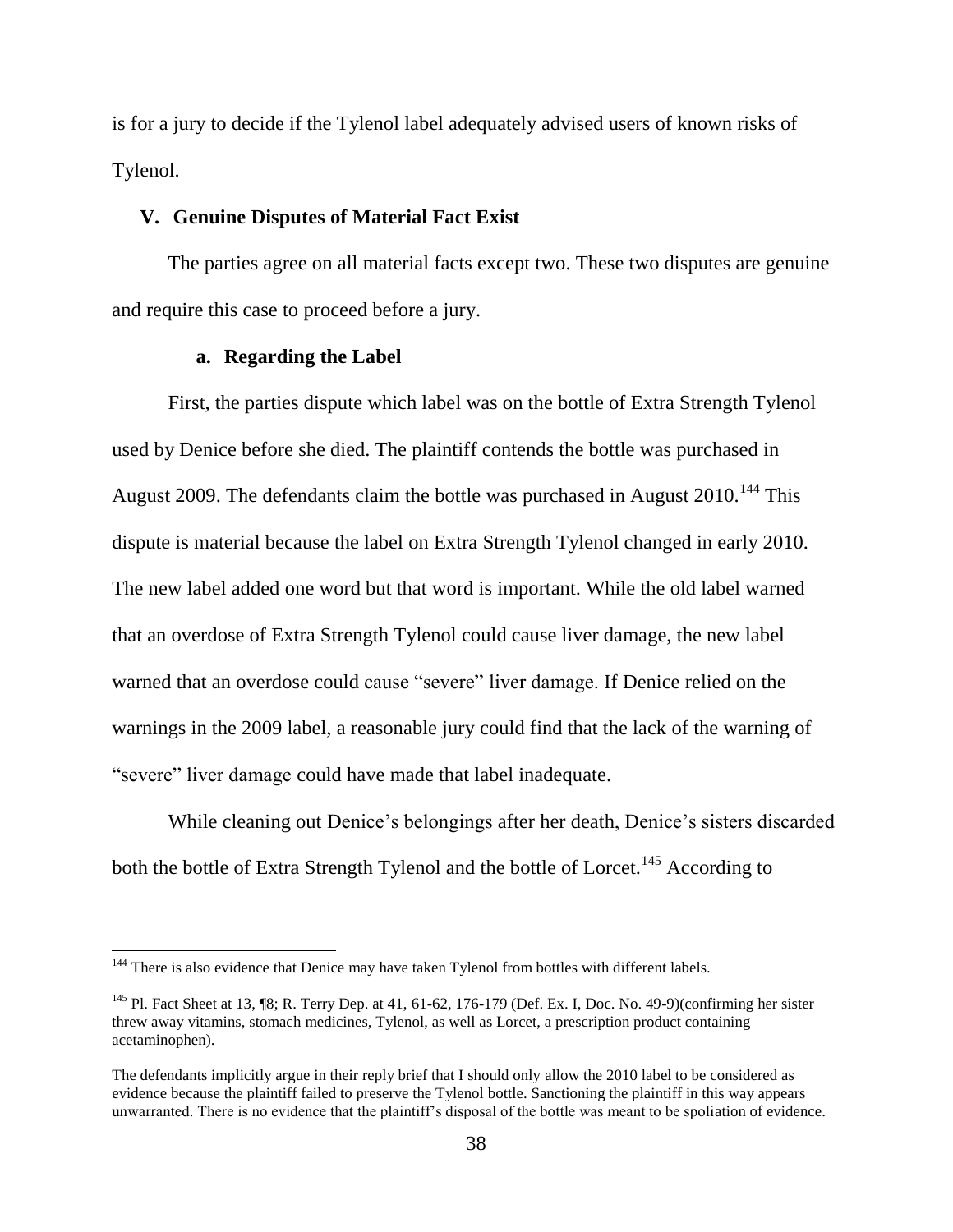Rebecca, she had purchased a medium-sized bottle of about 100 to 120 caplets of Extra Strength Tylenol in August  $2009$ .<sup>146</sup> That bottle was shared by the two sisters during the following year.<sup>147</sup> Denice allegedly used that bottle in August 2010 until it ran out. Rebecca purchased another bottle of Extra Strength Tylenol for her sister on August 28, 2010.<sup>148</sup> Denice may have taken doses from this bottle before going to bed. She then was taken to the hospital the next morning.

Which warning Denice viewed is a question for the jury to answer. A jury will need to make credibility determinations about the family members' rendering of Denice's final days to answer this question. For this reason, this dispute is genuine and must be decided by a jury.

#### **b. Regarding the Cause of Death**

The parties also dispute Denice's cause of death. The plaintiff, relying on Denice's medical records from doctors treating her before her death and on expert opinions, cite acetaminophen-induced acute liver failure as the cause of death.<sup>149</sup> The defendants, relying on experts who reviewed Denice's medical records, claim that Denice died from

 $\overline{a}$ 

From all that has been provided, it is more likely that one of Ms. Hayes' sisters disposed of the bottle while going through her belongings, long before considering a wrongful death suit.

<sup>&</sup>lt;sup>146</sup> R. Hayes Dep. at 189, 229.

<sup>&</sup>lt;sup>147</sup> R. Hayes Dep. at 122, 189.

<sup>&</sup>lt;sup>148</sup> R. Hayes Dep. at 147, 230. According to Rebecca, Extra Strength Tylenol was all that was available; Regular Strength Tylenol was not being sold at the WalMart where she purchased the product. R. Hayes Dep. at 207. See also R. Terry Dep. at 38 (Def. Ex. I, Doc. No. 49-9).

<sup>&</sup>lt;sup>149</sup> See Supplement of Timothy Davern, M.D. Expert report (Pl. Ex. 29)(rebutting the defendant's conclusion that sepsis was the cause of death).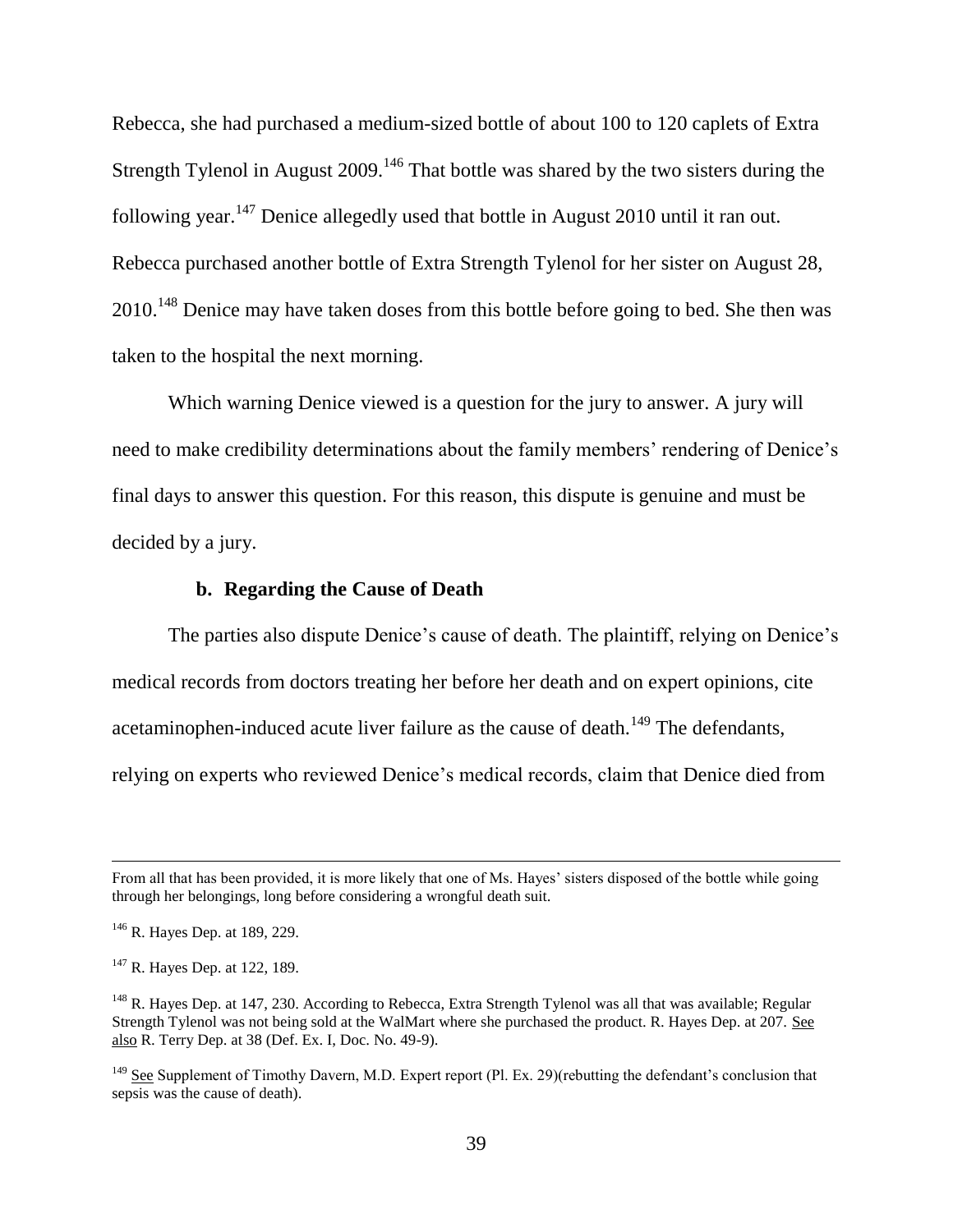multi-system organ failure likely caused by sepsis. What caused the decedent's death is a genuine dispute of material fact. This alone defeats summary judgment.

# **VI. The Plaintiff's Claims are Not Impliedly Preempted**

The defendants also argue that the plaintiff's claims are preempted "under implied conflict principles."<sup>150</sup>

# **a. Implied Preemption**

 $\overline{\phantom{a}}$ 

Preemption is a concept based on the Supremacy Clause of the U.S. Constitution that provides a conflicting state law will be trumped by its federal counterpart. See Mut. Pharm. Co. v. Bartlett, 133 S. Ct. 2466, 2472-73 (2013)(citing U.S. Const., Art. VI, cl. 2). Even if a federal statute does not expressly preempt a state law, the state law may be impliedly preempted where it is "impossible for a private party to comply with both state and federal requirements." Id. at 2473 (quoting English v. Gen. Elec. Co., 496 U.S. 72, 79 (1990) (quotation marks omitted)).<sup>151</sup> There is a general presumption against preemption. See, e.g., Deweese v. Nat'l R.R. Passenger Corp. (Amtrak), 590 F.3d 239, 246 (3d Cir. 2009)(citing Cipollone v. Liggett Group, Inc., 505 U.S. 504, 516 (1992)).

<sup>&</sup>lt;sup>150</sup> The Supreme Court has identified three types of preemption: express, field, and implied. <u>Deweese v. Nat'l R.R.</u> Passenger Corp. (Amtrak), 590 F.3d 239, 245 (3d Cir. 2009)(citations omitted). State law claims are expressly preempted if Congress indicates that conflicting state law will be trumped by the federal statute. See, e.g., 21 U.S.C. § 379r(e)(providing express preemption for certain regulations of non-prescription drugs). Field preemption "occurs when a state law impinges upon a 'field reserved for federal regulation.'" Deweese, 590 F.3d at 246 (quoting United States v. Locke, 529 U.S. 89 (2000)). The defendants only argue that preemption is implied. They concede that the plaintiff's claims would not be preempted under the other two theories. See also 21 U.S.C. §379(r)(e)(FDCA's savings clause exempting failure to warn cases from preemption).

<sup>&</sup>lt;sup>151</sup> See also Deweese v. Nat'l R.R. Passenger Corp. (Amtrak), 590 F.3d 239, 246 (3d Cir. 2009)("[I]mplied conflict preemption exists when, 'under the circumstances of [a] particular case, [the state law] stands as an obstacle to the accomplishment and execution of the full purposes and objectives of Congress.'")(quoting Hines v. Davidowitz, 312 U.S. 52, 67 (1941)); Florida Lime & Avocado Growers, Inc. v. Paul, 373 U.S. 132, 142–143 (1963)("A holding of federal exclusion of state law is inescapable and requires no inquiry into congressional design where compliance with both federal and state regulations is a physical impossibility for one engaged in interstate commerce..." (citation omitted)).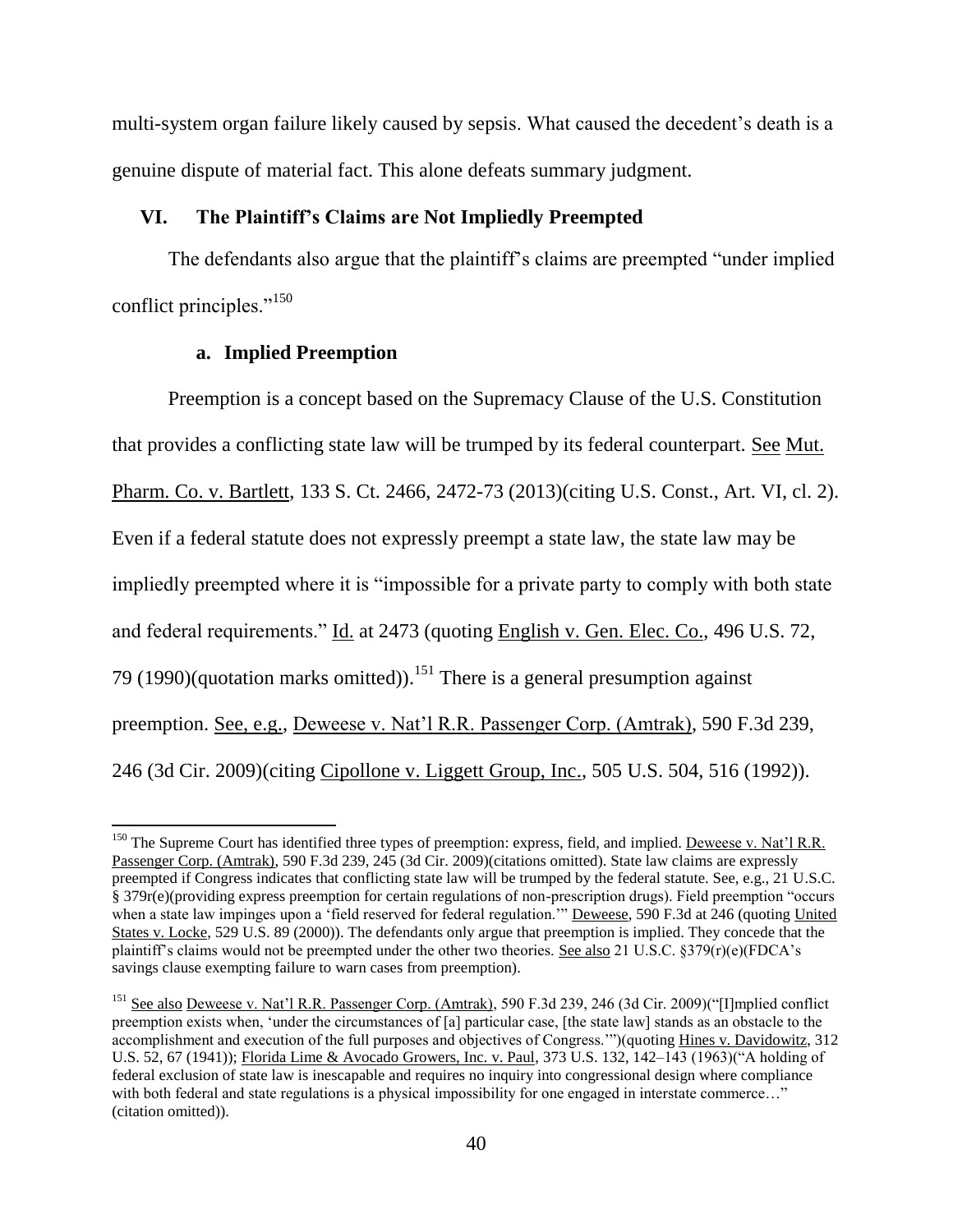"Impossibility pre-emption is a demanding defense." Wyeth v. Levine, 555 U.S. 555, 573 (2009). The Third Circuit has cautioned against "lightly infer[ring]" preemption where "state compensatory regimes have traditionally played an important role." Fellner v. Tri-Union Seafoods, L.L.C., 539 F.3d 237, 249 (3d Cir. 2008). Whenever possible, preemption analysis should attempt to reconcile the state law and federal law with one another. See Deweese, 590 F.3d at 248. "[S]tate tort law and other similar state remedial actions are often deemed complementary to federal regulatory regimes" and fall "squarely within the realm of traditional state regulation." Fellner, 539 F.3d at 248-49.

#### **b. The 2009 Final Rule and Wyeth v. Levine**

The defendants argue that they were preempted from adding a "fasting" or "malnourishment" warning because the 2009 Final Rule did not include such a warning. McNeil argues that it "cannot unilaterally supplement or change its label with language inconsistent with the 2009 Final Rule." Defendants' Statement of Material Facts, Doc. No. 49-31 at ¶ 43. See also Jones Decl. at ¶¶ 58-59. This argument assumes that Ms. Hayes read the 2010 label—which included the 2009 Final Rule warnings—and not the 2009 pre-Final Rule label. Which label Ms. Hayes viewed is a question for the jury to answer.

Even assuming that Ms. Hayes viewed the post-Final Rule label warnings, the defendants' preemption argument fails. The Supreme Court rejected a similar argument in Wyeth v. Levine, 555 U.S. 555 (2009). Wyeth argued that it could not comply with both state and federal law because the FDA's approval process required it to use the exact text on a proposed drug label. Id. at 567. The Supreme Court explained that reliance on

41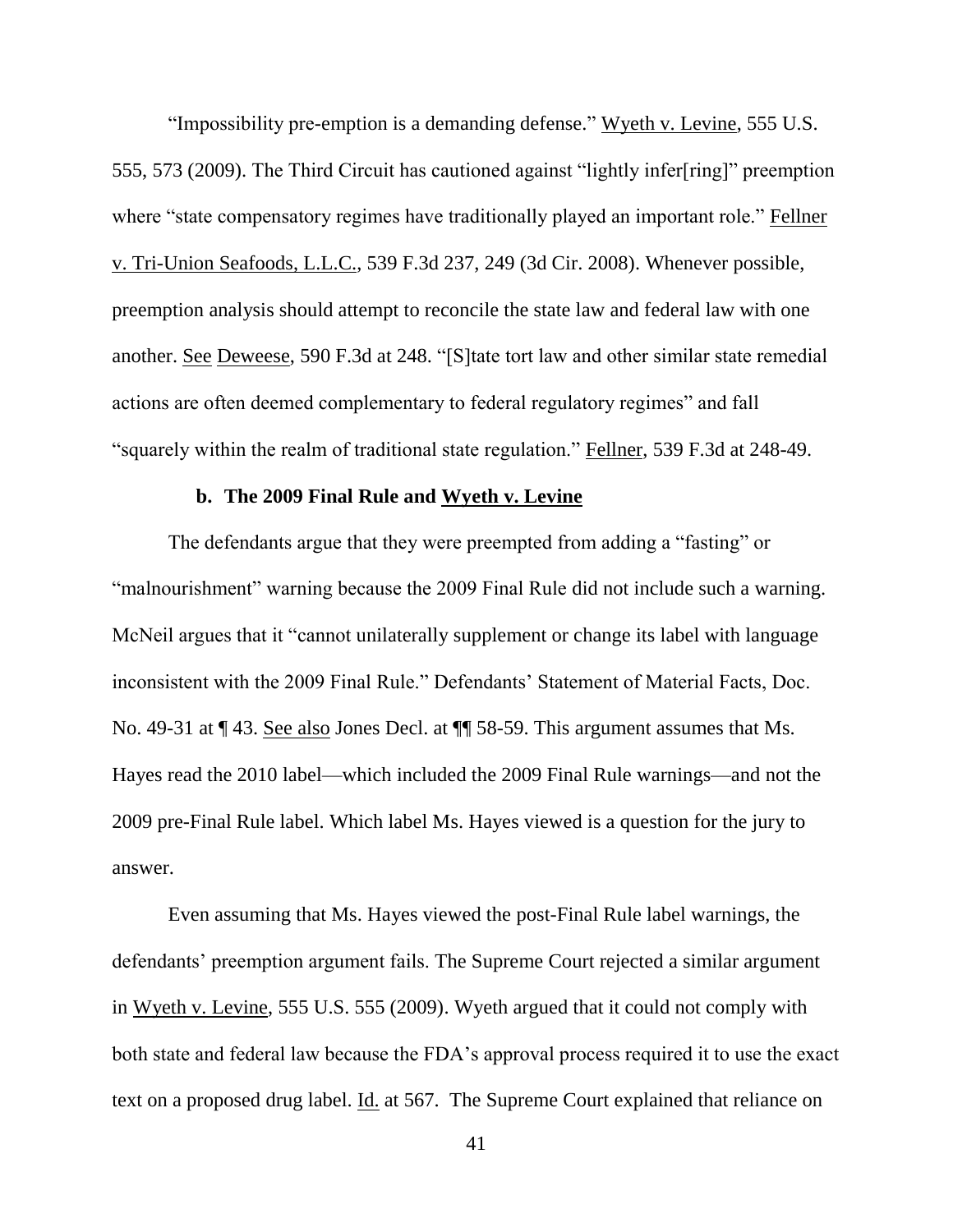this approved text was not enough for Wyeth to escape liability for a deficient label. Id. "[I]t has remained a central premise of federal drug regulation that the manufacturer bears responsibility for the content of its label at all times." Id. at 570-71. Brand-name drug manufacturers are "charged both with crafting an adequate label and with ensuring that its warnings remain adequate as long as the drug is on the market." Id. at 571 (citing 21 CFR § 201.80(e), § 314.80(b); 73 Fed. Reg. 49605).

Specifically, the Supreme Court found that FDA regulations offer drug manufacturers a process by which to change their drug labels without using the formal administrative rulemaking process. Id. at 566. "[T]his 'changes being effected' (CBE) regulation provides that if a manufacturer is changing a label to 'add or strengthen a contraindication, warning, precaution, or adverse reaction' or to 'add or strengthen an instruction about dosage and administration that is intended to increase the safe use of the drug product,' it may make the labeling change upon filing its supplemental application with the FDA; it need not wait for FDA approval.  $\S$ § 314.70(c)(6)(iii) (A), (C)." Id. at 568. "[A]bsent clear evidence that the FDA would not have approved a change to [the drug's] label, we will not conclude that it was impossible for Wyeth to comply with both federal and state requirements." Id. at 571.

The Supreme Court opined in dicta that a failure-to-warn claim may be preempted if a drug manufacturer submitted a CBE change and the FDA rejected it. Id. at 571. The defendants focus on this language, claiming that the FDA's exclusion of a "fasting" or "malnourishment" warning in the 2009 Final Rule indicates a rejection of such a warning

42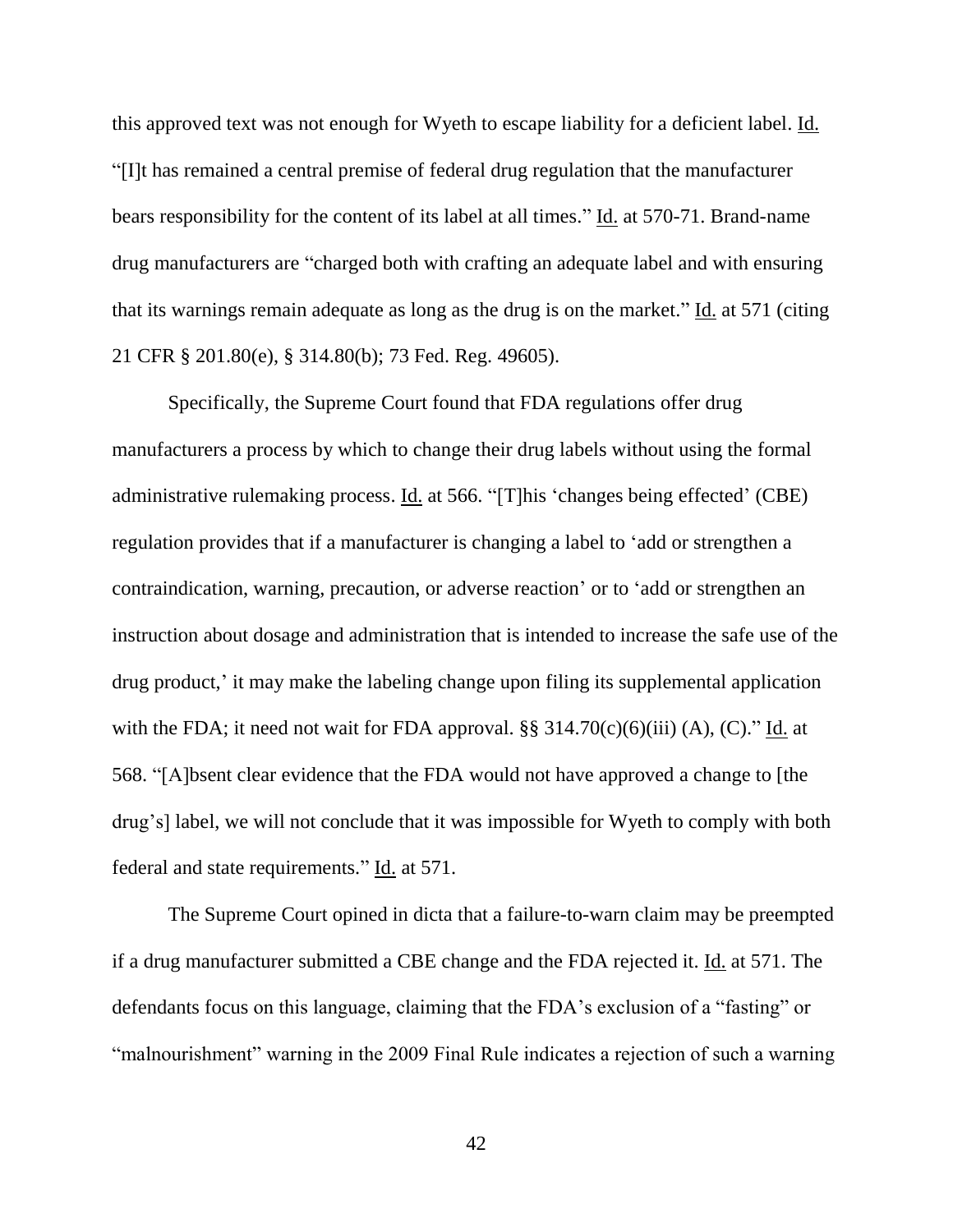and is analogous to the Court's hypothetical. I do not interpret the FDA's actions as the defendants do.

The 2009 Final Rule explained that the FDA only received three submissions regarding the fasting warning. See 74 Fed. Reg. 19397 (Apr. 29, 2009). The FDA could not "make a conclusion about the risk of liver injury due to acetaminophen in malnourished individuals." Id. The 2009 Rule did not require a fasting warning but stated the FDA would reconsider that position if new data became available. Id.<sup>152</sup> To decline to add a warning because public comments did not offer sufficient scientific evidence is a vastly different proposition than the FDA rejecting a warning because it is scientifically inaccurate, flawed, or confusing.<sup>153</sup> The FDA's decision is far from "clear evidence" in itself that the FDA would not approve a label change if McNeil offered evidence that it was warranted.<sup>154</sup> See Wolfe v. McNeil, 773 F. Supp. 2d 561, 568-69 (E.D. Pa.

 $152$  The FDA took similar actions when promulgating the TFM. The agency declined at that time to include an alcohol warning because the proposed evidence was "conflicting and insufficient." 53 C.F.R. 46218 (Nov. 16, 1988). Nonetheless, the defendants were later held liable for not including such a warning. See, e.g., Benedi v. McNeil P.P.C., Inc., 66 F.3d 1378, 1382 (4<sup>th</sup> Cir. 1995)("Benedi filed suit against McNeil in March 1994, and the case went to the jury on theories of breach of implied warranty and negligent failure to warn. After a three-day trial, the jury awarded Benedi \$7,850,000 in compensatory damages and \$1,000,000 in punitive damages."). McNeil also voluntarily added an alcohol warning, despite the FDA's previous decision to not require one. See McNeil CBE Letter to FDA, Jun. 16 1994 (Pl. Ex. D attached to Ex. 3 (Affidavit of Gerald Rachanow, Esq.)). The FDA then required that a warning about alcohol be added. See 63 Fed. Reg. 56789-02 (Oct. 23, 1998)("In the preamble to the proposed rule of this current rulemaking [i.e., the TFM], the agency addressed concerns raised in the 1988 proceeding about the need for a warning on the increased risk of liver toxicity when acetaminophen is taken with substances or drugs that induce microsomal enzyme activity, i.e., alcohol, barbiturates, or prescription drugs for epilepsy (53 FR 46204 at 46217). The agency found that the available data did not provide a sufficient basis to require such a warning at that time.").

<sup>&</sup>lt;sup>153</sup> In fact, McNeil did not suggest that the "fasting" warning be added. Instead, McNeil disputed the need for such a warning. This scenario is quite different than the hypothetical one posed by the Court in Wyeth.

<sup>&</sup>lt;sup>154</sup> See Wyeth, 555 U.S. at 571 ("Of course, the FDA retains authority to reject labeling changes made pursuant to the CBE regulation in its review of the manufacturer's supplemental application, just as it retains such authority in reviewing all supplemental applications. But absent clear evidence that the FDA would not have approved a change to Phenergan's label, we will not conclude that it was impossible for Wyeth to comply with both federal and state requirements.").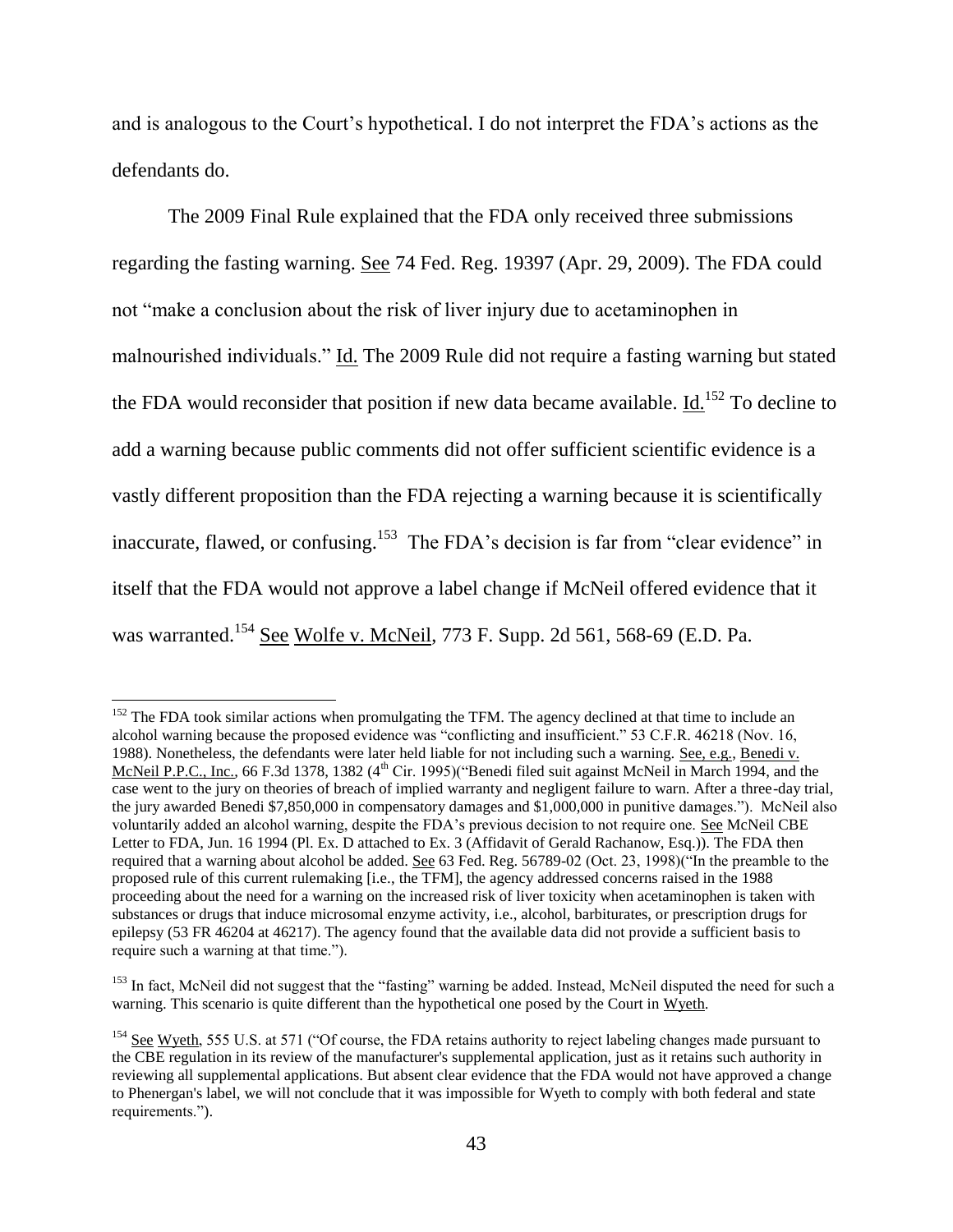2011)(finding that FDA's decision not to adopt a citizen's request for a warning was not clear evidence of preemption because the FDA indicated stronger warnings were needed but disapproved of the proposed language), *compared with*, Robinson v. McNeil Consumer Healthcare, 615 F.3d 861, 873 (7th Cir. 2010)(finding clear evidence that the FDA would not have approved a label change because the "FDA decided not to require such a warning because it would confuse rather than inform"); Dobbs v. Wyeth Pharms., 797 F. Supp. 2d 1264, 1276-80 (W.D. Okla. 2011)(finding implied preemption when the FDA had repeatedly rejected a proposed label alteration submitted by the drug manufacturer). 155

# **c. No Clear Evidence That McNeil Was Prevented from Changing the Label**

Furthermore McNeil's own actions show that it was not impossible for McNeil to change the Extra Strength label.<sup>156</sup> As Wyeth made clear, the onus has always been on McNeil to ensure its label accurately reflects the risks of Extra Strength Tylenol.<sup>157</sup> If

<sup>&</sup>lt;sup>155</sup> See also Lofton v. McNeil Consumer & Specialty Pharms., 682 F. Supp. 2d 662, 676-77 (N.D. Tex. 2010)(finding that FDA's decide not to adopt citizen's request for a warning was not clear evidence of preemption based on the circumstances), *judgment aff'd on other grounds*, 672 F.3d 372, Prod. Liab. Rep. (CCH) ¶18790 (5th Cir. 2012); Reckis v. Johnson & Johnson, 28 N.E.3d 445, 455-61 (Mass. 2015)(same); Hunt v. McNeil Consumer Healthcare, 6 F. Supp. 3d 694, 698-704 (E.D. La. 2014)(same); Brown v. Johnson & Johnson, 64 F.Supp.3d 717, 721-22 (E.D. Pa. 2014)(finding that defendants failed to meet burden of showing clear evidence); Valdes v. Optimist Club of Suniland, Inc., 27 So. 3d 689, 690-91 (Fla. 3d DCA 2009)(finding no implied preemption regarding Tylenol Cold warnings), *review denied*, 43 So. 3d 44 (Fla. 2010) and *cert. denied*, 131 S. Ct. 1021, 178 L. Ed. 2d 829 (2011); *compared with*, In re Fosamax (Alendronate Sodium) Prods. Liab. Litig., 951 F. Supp. 2d 695, 703 (D. N.J. 2013)(finding preemption warranted because FDA rejected manufacturer's request to add stronger warnings).

<sup>156</sup> See Perry v. Novartis Pharma. Corp., 456 F.Supp.2d 678, 685 (E.D. Pa. 2006)("[I]t is more in keeping with the narrow scope of preemption to allow state law to require the addition of warnings so long as there has been no specific FDA determination as to the sufficiency of the scientific evidence to support a particular warning."); Knipe v. SmithKline Beecham, 583 F.Supp.2d 553, 579 (E.D. Pa. 2008)("Quite unlike the cases finding state failure to warn cases preempted due to the FDA's clear and considered position on the warning at issue, the FDA had not repeatedly and/or publicly stated its position as to this warning.").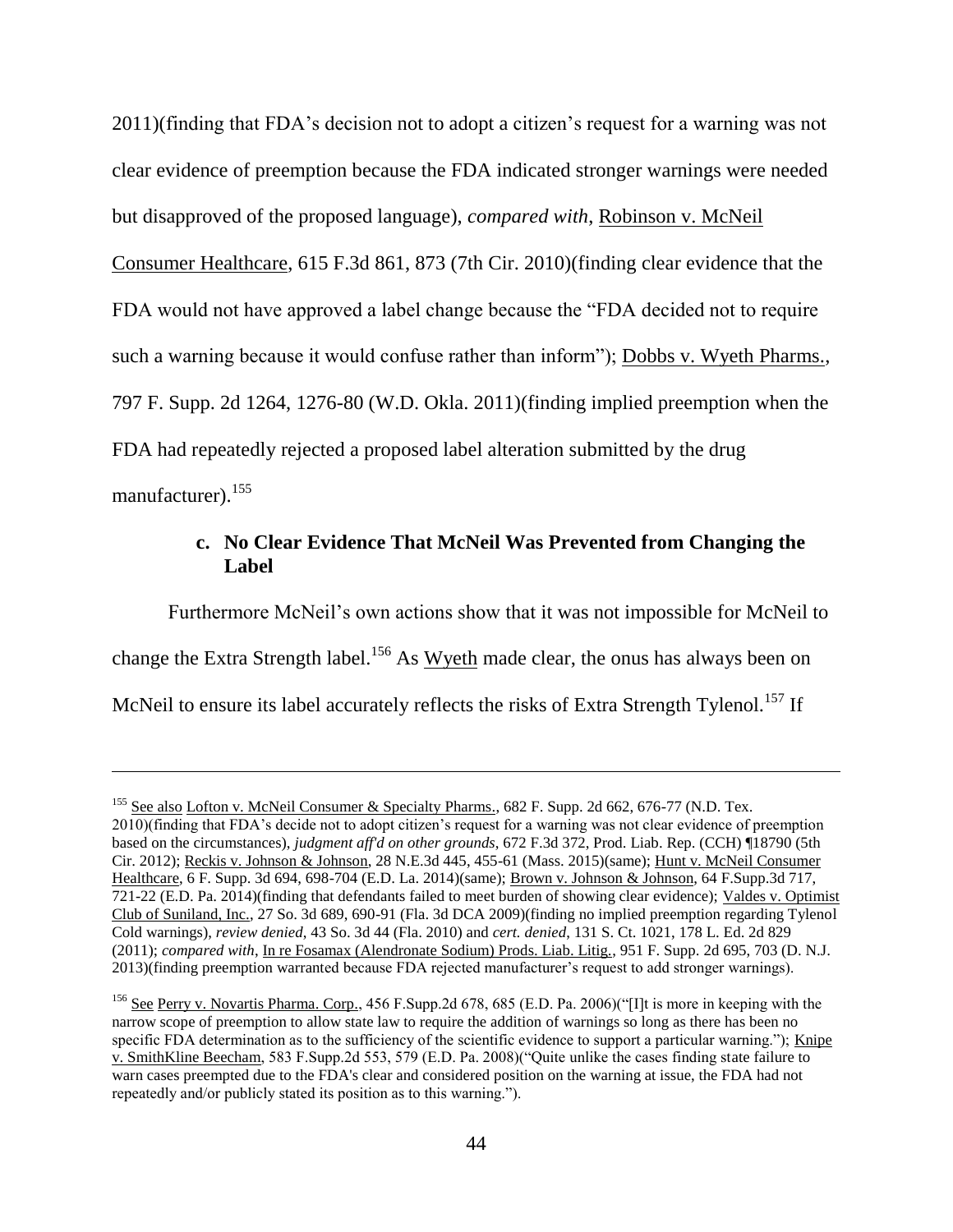McNeil had knowledge and notice that a "fasting" or "malnourishment" warning was needed to supplement or strengthen Extra Strength Tylenol's existing warnings, it could have made a CBE application.<sup>158</sup> See Wyeth, 555 U.S. at 573.

Nonetheless, the defendants argue that they could not have voluntarily changed the label on Extra Strength Tylenol because the CBE procedure is only available for drugs regulated by the NDA process. This argument is logical given that Extra Strength Tylenol was only governed by the monograph process, not the NDA process, at the time of the decedent's injury and death. The CBE procedure is affiliated with the NDA process, not the monograph process. See 21 C.F.R. § 314.70 ("Supplements and other changes to an approved application"); Wyeth, 555 U.S. at 578-79 (explaining the CBE process).

A close look at the history of Extra Strength Tylenol's label changes contradicts McNeil's argument. In 1994, McNeil petitioned the FDA to add an alcohol warning and a concomitant use warning (i.e., "Do not use with other products containing acetaminophen") to the Extra Strength Tylenol label; it used the CBE process in

 $\overline{a}$ 

<sup>&</sup>lt;sup>157</sup> See also FDA Approval Letter (Hewes Decl. at Ex. 1)(Def. Ex. F, Doc. No. 49-6)(advising McNeil that even under the NDA it was expected to monitor and report on the safety and efficacy of Extra Strength Tylenol).

<sup>&</sup>lt;sup>158</sup> The defendants offer several non-binding cases to support their argument. These cases are factually and/or legally distinguishable. They are not persuasive. See In re: Celexa and Lexapro Mktg. & Sales Pracs. Litig., 779 F.3d 34, 43 (1st Cir. 2015)(finding that a drug manufacturer was implied preempted from changing its drug label because the court found no new information would have supported a CBE application based on distinguishable facts and procedural history); Robinson v. McNeil Consumer Healthcare, 615 F.3d 861, 873 (7th Cir. 2010)(finding clear evidence that the FDA would not have approved a label change because the "FDA decided not to require such a warning because it would confuse rather than inform"); Dobbs v. Wyeth Pharms., 797 F. Supp. 2d 1264, 1276-80 (W.D. Okla. 2011)(finding implied preemption when the FDA had repeatedly rejected a proposed label alteration submitted by the drug manufacturer); In re Fosamax (Alendronate Sodium) Prods. Liab. Litig., 951 F. Supp. 2d 695, 703 (D. N.J. 2013)(finding preemption warranted because FDA rejected manufacturer's request to add stronger warnings); Sykes v. Glaxo-Smithkline, 484 F. Supp. 2d 289, 307-318 (E.D. Pa. 2007)(pre-Wyeth decision finding impliedly preemption by the Vaccine Act of failure to warn claims because "could not have altered the labeling without FDA approval [unlike the CBE procedure]; the additional labeling would have posed a threat to the federal regulatory objectives of the FDA")(Stengel, J.); Horne v. Novartis Pharms., 541 F. Supp. 2d 768, 781-82 (W.D. N.C. 2008)(pre-Wyeth decision finding that claims were preempted because the text of an additional warning would directly conflict with the warnings already approved by the FDA).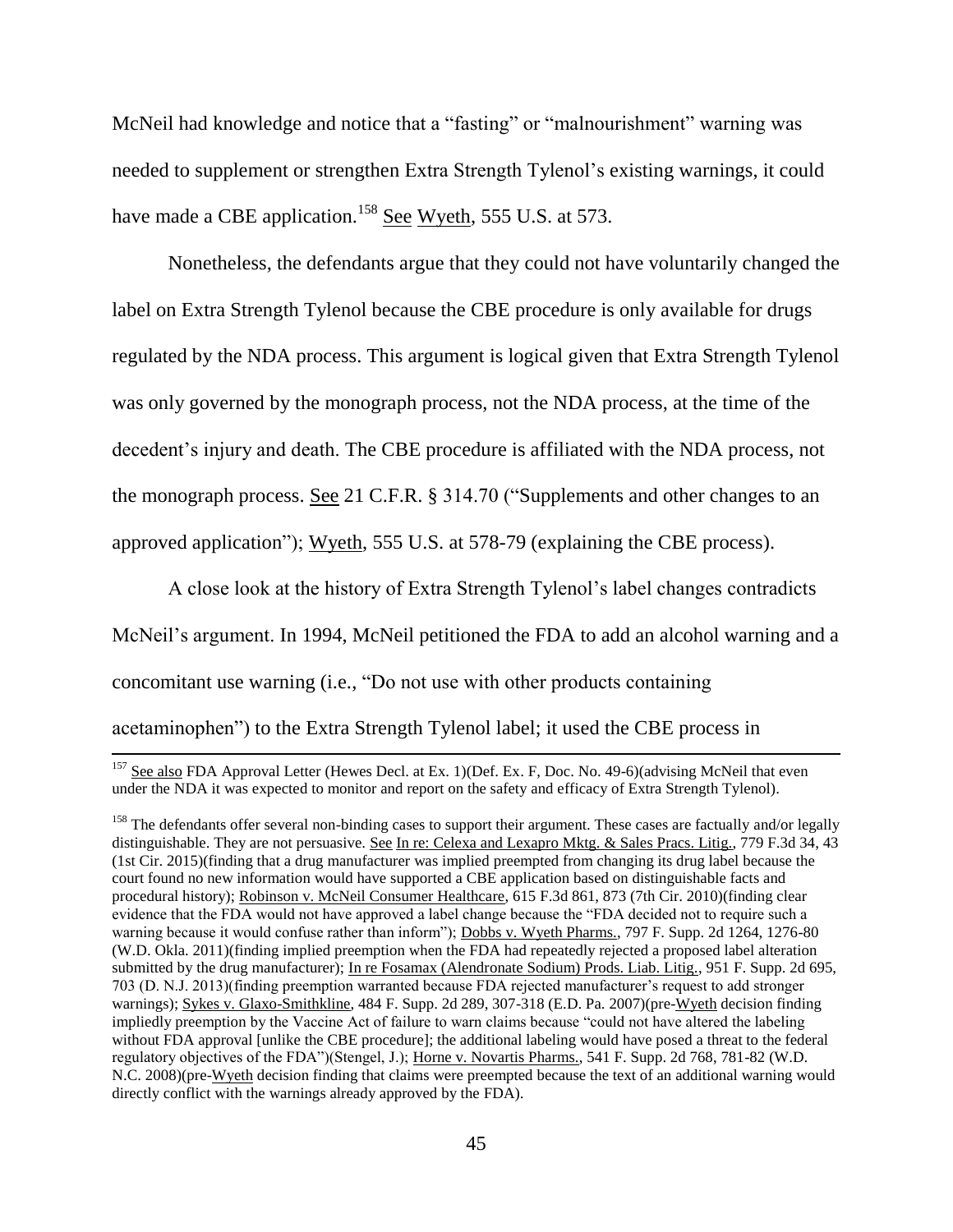accordance with 21 C.F.R.  $\S$  314.70 for NDA 17-552.<sup>159</sup> In its request for this label revision, McNeil indicated that the label change would be incorporated in the labeling "for all of [its] acetaminophen containing products for adults distributed under the OTC drug monographs."<sup>160</sup>

In 1998, McNeil withdrew the NDA for Extra Strength Tylenol (NDA 17-552). When it made this withdrawal, McNeil indicated that it would "continue to submit acetaminophen Adverse Drug Experience reports under NDA 19-872."<sup>161</sup> NDA 19-872 is the application for Tylenol Extended Relief Caplets.<sup>162</sup>

In 2001, after petitioning the FDA, McNeil added a warning stating: "[t]aking more than the recommended dose (overdose) could cause serious health problems."<sup>163</sup> This CBE petition was made under NDA 19-872 for Tylenol Extended Relief formula. McNeil indicated it would include the new warning on Tylenol Arthritis Pain Extended Relief "as well as other Tylenol acetaminophen products that are distributed under the OTC drug monographs."<sup>164</sup> It reiterated this point again in its petition saying: "These

 $\overline{a}$ 

<sup>&</sup>lt;sup>159</sup> See Pl. Ex. D attached to Ex. 3 (Affidavit of Gerald Rachanow, Esq.)(McNeil Letter to FDA, Jun. 16, 2011); Pl. Ex. 43; Doc. No. 49-28 at 42-55.

<sup>&</sup>lt;sup>160</sup> Doc. No. 49-28 at 43 (6/16/1994 Letter from McNeil to Dr. Weintraub/FDA).

<sup>&</sup>lt;sup>161</sup> See Doc. No. 49-28 at 68 (5/11/98 Letter withdrawing Extra Strength Tylenol NDA).

 $162$  See, e.g., Doc. No. 49-28 at 57.

<sup>&</sup>lt;sup>163</sup> McNeil Letter to FDA, Nov. 29, 2001 (Hewes Decl. at Ex. 4) (Def. Ex. F, Doc. No. 49-6). See Defendants' Statement of Material Facts, Doc. No. 49-31 at ¶ 13.

<sup>&</sup>lt;sup>164</sup> McNeil Letter to FDA, Nov. 29, 2001 (Hewes Decl. at Ex. 4)(Def. Ex. F, Doc. No. 49-6).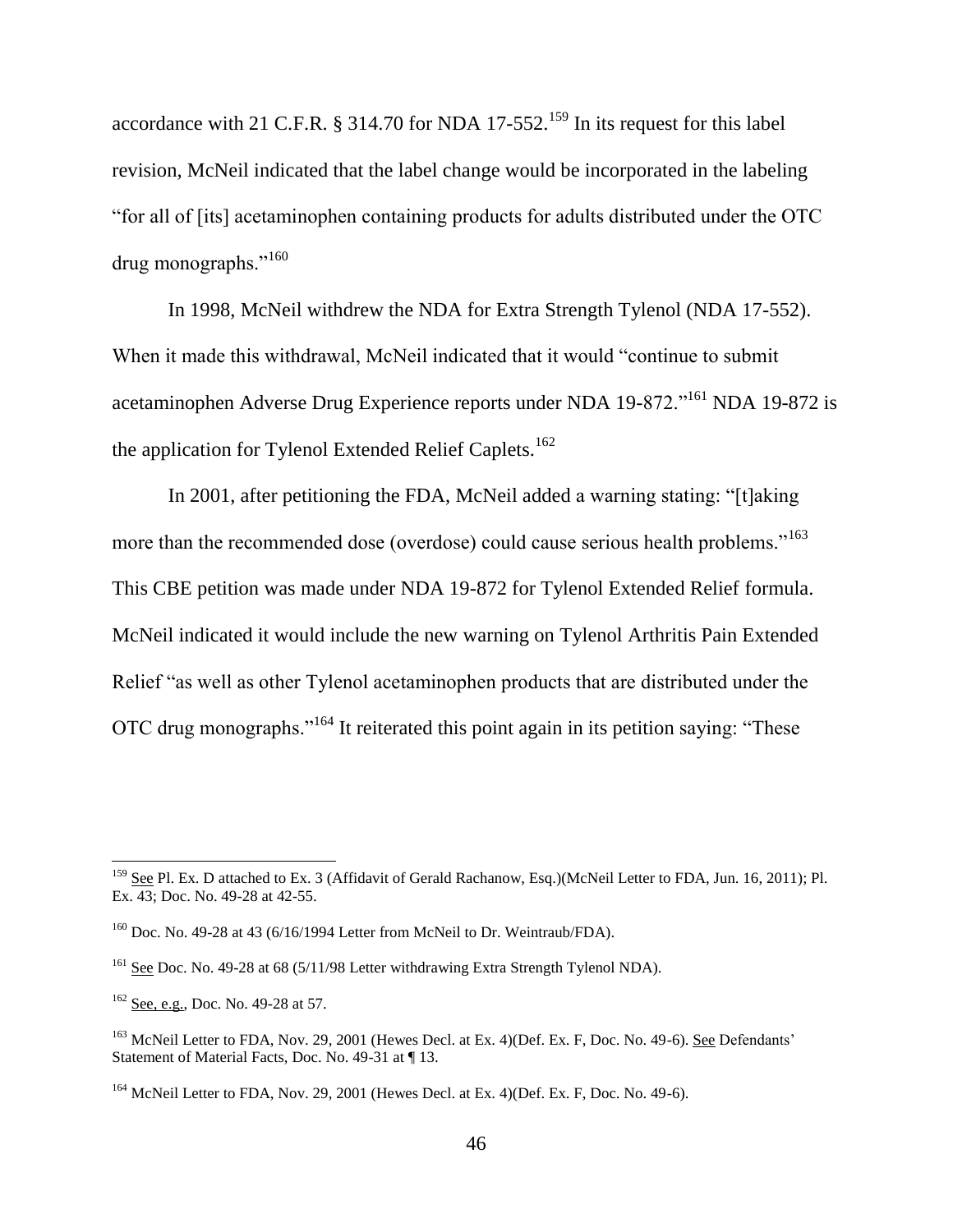same changes will be made to all other Tylenol products distributed under the OTC monographs."<sup>165</sup>

In 2002, at an advisory committee meeting with the FDA discussing acetaminophen labeling and safety, McNeil sought to further strengthen its Tylenol labels by replacing "serious health problems" language with specific language warning of overdose and liver damage.<sup>166</sup> The FDA approved that change in 2003.<sup>167</sup> In 2004, McNeil introduced the stronger warning regarding overdose/organ-specific liver damage on all Tylenol products.<sup>168</sup> Despite the defendants' insistence that changing the Extra Strength Tylenol label would be impossible, they already have done it.<sup>169</sup>

<sup>&</sup>lt;sup>165</sup> McNeil Letter to FDA, Nov. 29, 2001 (Hewes Decl. at Ex. 4)(Def. Ex. F, Doc. No. 49-6).

<sup>&</sup>lt;sup>166</sup> McNeil Letter to FDA, Oct. 15, 2002 (Hewes Decl. at Ex. 5) (Def. Ex. F, Doc. No. 49-6). See Defendants' Statement of Material Facts, Doc. No. 49-31 at ¶ 14.

<sup>&</sup>lt;sup>167</sup> FDA letter to McNeil approving the changes "for use as recommended in the agreed upon labeling text," May 28, 2003 (Hewes Decl. at Ex. 6)(Def. Ex. F, Doc. No. 49-6).

<sup>&</sup>lt;sup>168</sup> See McNeil Letter to FDA, May 22, 2003 (Hewes Decl. at Ex. 7)(Def. Ex. F, Doc. No. 49-6) and attached label for Extra Strength Tylenol (including the approved CBE changes).

<sup>&</sup>lt;sup>169</sup> After the decedent's death in 2011, McNeil voluntarily changed the label again on Extra Strength Tylenol. See Doctor Letter 2011 (regarding McNeil's voluntarily reduction in the maximum daily dosage of Extra Strength Tylenol)(Pl. Ex. 2). While this evidence would typically be excluded under the Federal Rules of Evidence as a subsequent remedial measure, this information can be used to rebut the defendants' defense of impossibility. See FED. R. EVID. 407.

McNeil also volunteered to change its label during the 2009 FDA Advisory Committee meeting, agreeing to implement "dose titration" instructions. See McNeil's Presentation to Joint Meeting of the Drug Safety and Risk Management Advisory Committee, Nonprescription Drugs Advisory Committee and the Anesthetic and Life Support Drugs Advisory Committee, Jun. 29-20, 2009, Powerpoint (Pl. Ex. 22); Statement of Edward Kuffner, M.D., McNeil's Vice President of OTC Medical Affairs and Clinical Research, at the 2009 Advisory Committee Meeting (Pl. Ex. 50)("McNeil is recommending changing the current dosing directions on both the 325-milligram and 500-milligram formulations, seen here on your left, from take two tablets every four to six hours while symptoms last, to the proposed directions shown on the right, take one tablet, and if pain or fever does not respond to one tablet, two tablets may be needed. This dose titration model is identical to the directions on the current overthe-counter ibuprofen label. This significant change will encourage patients to use the lowest effective dose and should, therefore, decrease overall acetaminophen exposure within the general population."). From the evidence provided, the FDA approved this change. See Correspondence from FDA to McNeil President, June 10, 2010 (Plaintiff's Ex. 51). Though these instructions were never implemented, McNeil has put forth no evidence that the FDA was the obstacle to making this change.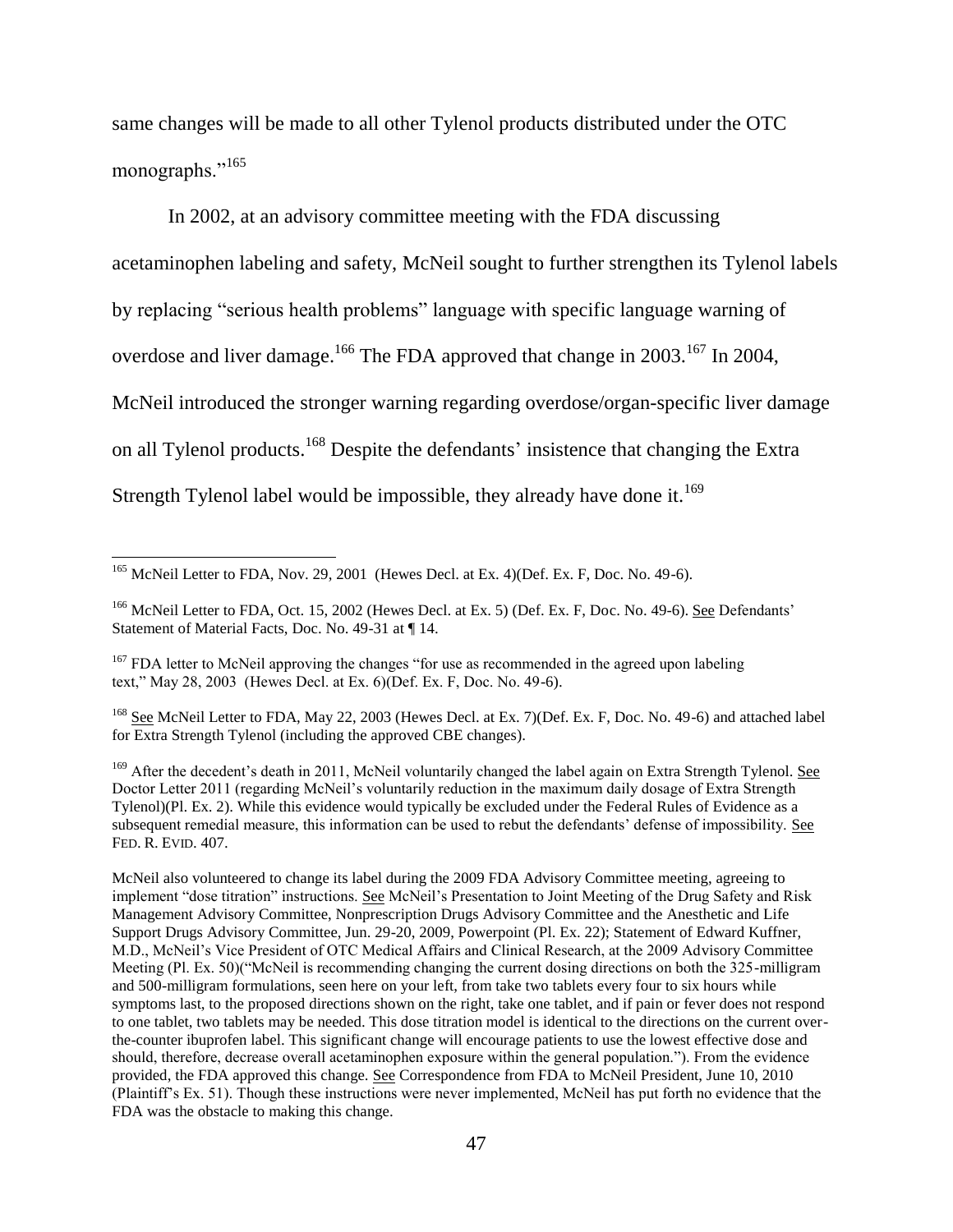Furthermore, Extra Strength Tylenol was and still is regulated by the Tentative

Final Monograph (TFM) which is only a proposed rule. See 21 C.F.R. §§ 310, 343, 369

at  $42604$  (TFM)(Pl. Ex. 48); FDA letter to McNeil,  $11/17/11$  (Pl. Ex. 4). As explained by

the FDA itself: "Under a TFM, manufacturers market products at their own risk and are

able to make voluntary adjustments taking into context the information presented in the

proposed TFM." $170$  See FDA letter to McNeil,  $11/17/11$  (Pl. Ex. 4).<sup>171</sup> If the defendants

http://www.fda.gov/downloads/AboutFDA/CentersOffices/CDER/ucm118349.pdf;

l

http://www.fda.gov/Drugs/DevelopmentApprovalProcess/HowDrugsareDevelopedandApproved/ucm317137.htm.

This categorization appears to be nothing more than that—a way to organize the available drug ingredients. Those ingredients found to not be GRASE were not permitted to continue through the monograph process. See 58 Fed. Reg. 27636 ("Status of Certain Additional Over-the-Counter Drug Category II and III Active Ingredients")(May 10, 1993)("As mentioned, no substantive comments or new data were submitted to support reclassification of any of these active ingredients to monograph status. Therefore, before a final rule on each respective drug category is published, the Commissioner has determined that these ingredients are not generally recognized as safe and effective and that any OTC drug product containing any of these active ingredients not be allowed to continue to be initially introduced or initially delivered for introduction into interstate commerce unless it is the subject of an approved application.").

The TFM is a proposed rule, not a final regulation. See TFM 21 C.F.R. 343 at 35346 ("Based upon the conclusions and recommendations of the Panel, the Commissioner *proposes, upon publication of the final regulation*…" (emphasis added)); 53 C.F.R. 46204 ("In order to conform to terminology used in the OTC drug review regulations (21 CFR 330.10), the present document is designated as a "tentative final monograph." Its legal status, however, is that of a proposed rule."). The inclusion of the categorization of acetaminophen as GRASE in the TFM would not be binding until a Final Monograph/Rule was promulgated. See FDA/CDER, Guidance for FDA Staff and Industry, Marketed Unapproved Drugs—Compliance Policy Guide, Sec. 440.100 Marketed New Drugs Without Approved NDAs or ANDAs, Sep. 19, 2011, at 13 ("Drugs marketed in accordance with a final monograph are considered to be generally recognized as safe and effective (GRAS/GRAE) and do not require FDA approval of a marketing application.")(Doc. 49-20)(Ex. C attached to J. Jones Report, Def. Ex. S).

I do not read this categorical assignment as any sort of approval of Extra Strength Tylenol's safety and efficacy in every situation by the FDA. The regulations which outline the monograph process are titled "Procedures for classifying OTC drugs as generally recognized as safe and effective and not misbranded, and for establishing monographs." 21 C.F.R. § 330.10. The monograph process itself is intended to determine under what conditions OTC drugs are GRASE. 21 C.F.R. § 330.10(a)(8). ("[T]he Commissioner shall publish in the Federal Register a final order containing a monograph establishing conditions under which a category of OTC drugs or a specific or specific OTC drugs are generally recognized as safe and effective and not misbranded."). See also Gerald Dal Pan, M.D., Director of Office of Surveillance and Epidemiology, CDER/FDA, Powerpoint, Jun. 29, 2009 at 19 (Pl. Ex. 21)(OTC Monograph …[bullet point] Establishes conditions for use for ingredients determined to be Generally

<sup>&</sup>lt;sup>170</sup> The defendants argue that Extra Strength Tylenol has been classified as "generally recognized as safe and effective" (GRASE) because it was assigned to Category I under the proposed rule. The defendants imply I should give this categorization some weight. During the initial step of the monograph process, the available OTC drug ingredients were recommended by the panel of experts to be a Category I: GRASE, Category II: not GRASE, or Category III: unclear if GRASE or not. See